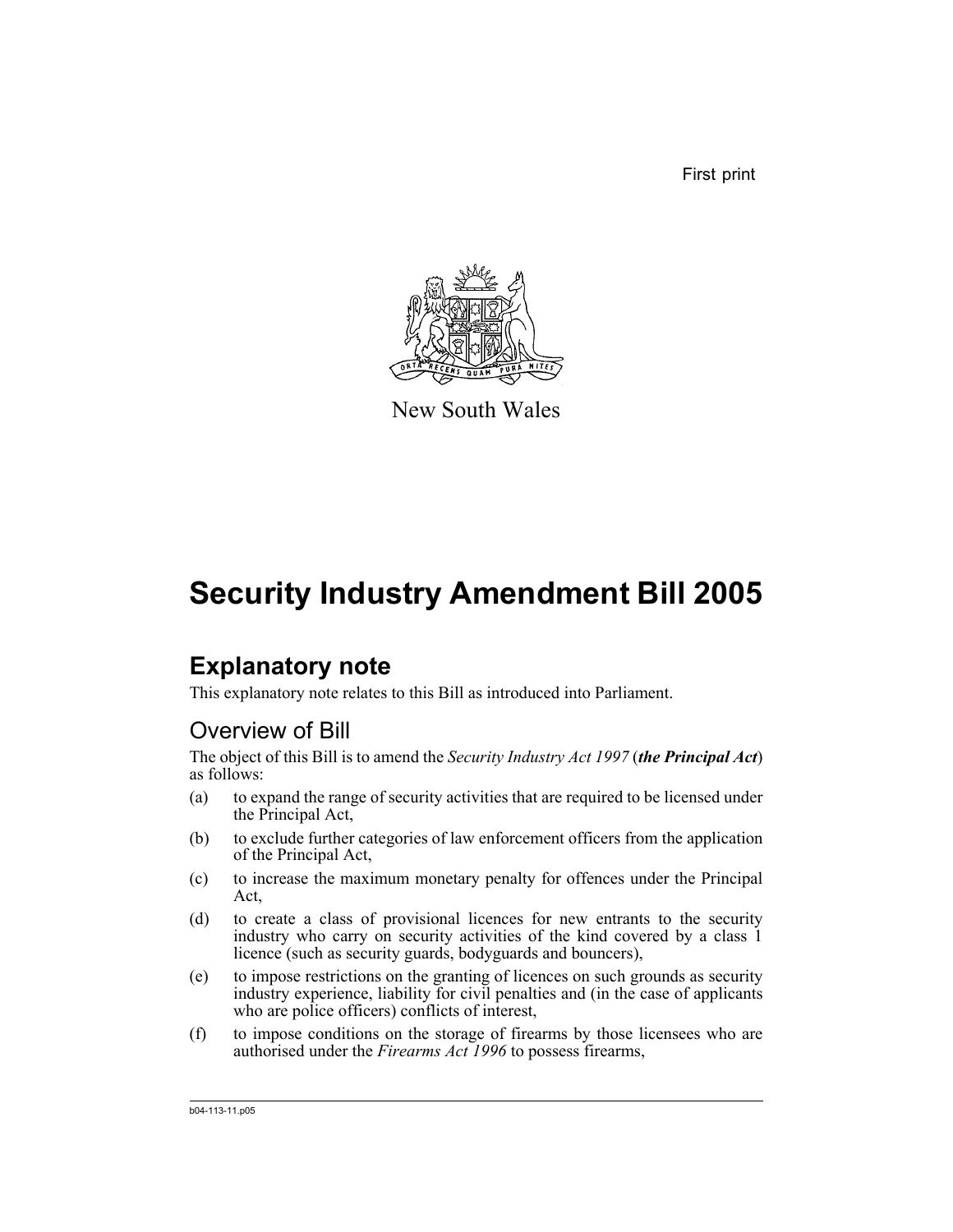Explanatory note

- (g) to modify the way in which applications for licences are investigated,
- (h) to preserve the confidentiality of criminal intelligence concerning licence applicants,
- (i) to further regulate the wearing of licences by licensees,
- (j) to limit the delegation of functions under a licence, including by subcontracting,
- (k) to modify the elements of certain offences,
- (l) to further regulate the supervising, monitoring, rostering and scheduling of persons carrying on security activities,
- (m) to extend the power of police officers to gather evidence of the commission of offences under the Principal Act,
- (n) to provide for the establishment by the Minister of a Security Industry Council,
- (o) to make a number of other minor and consequential amendments.

## Outline of provisions

**Clause 1** sets out the name (also called the short title) of the proposed Act.

**Clause 2** provides for the commencement of the proposed Act on a day or days to be appointed by proclamation.

**Clause 3** is a formal provision that gives effect to the amendments to the *Security Industry Act 1997* set out in Schedule 1.

**Clause 4** amends the *Firearms Act 1996* to make it a mandatory ground for the revocation of a firearms licence held by a provisionally licensed armed security guard if the guard's provisional licence is revoked or if the guard contravenes a condition of his or her firearms licence.

### **Schedule 1 Amendment of Security Industry Act 1997**

#### **Amendment of defined terms**

**Schedule 1 [1] and [2]** make consequential amendments to the definition of *armed security guard*.

**Schedule 1 [3]** replaces the definition of *employ* so that it excludes subcontracting or arranging by contract, franchise or otherwise for the purpose of employing or providing persons.

**Schedule 1 [4]** replaces the definition of *security activity* so that it also includes the following types of activities, and applies to the use of electronic means as well as physical means:

- (a) providing close personal protection or acting in a similar capacity,
- (b) acting as a venue controller or in a similar capacity,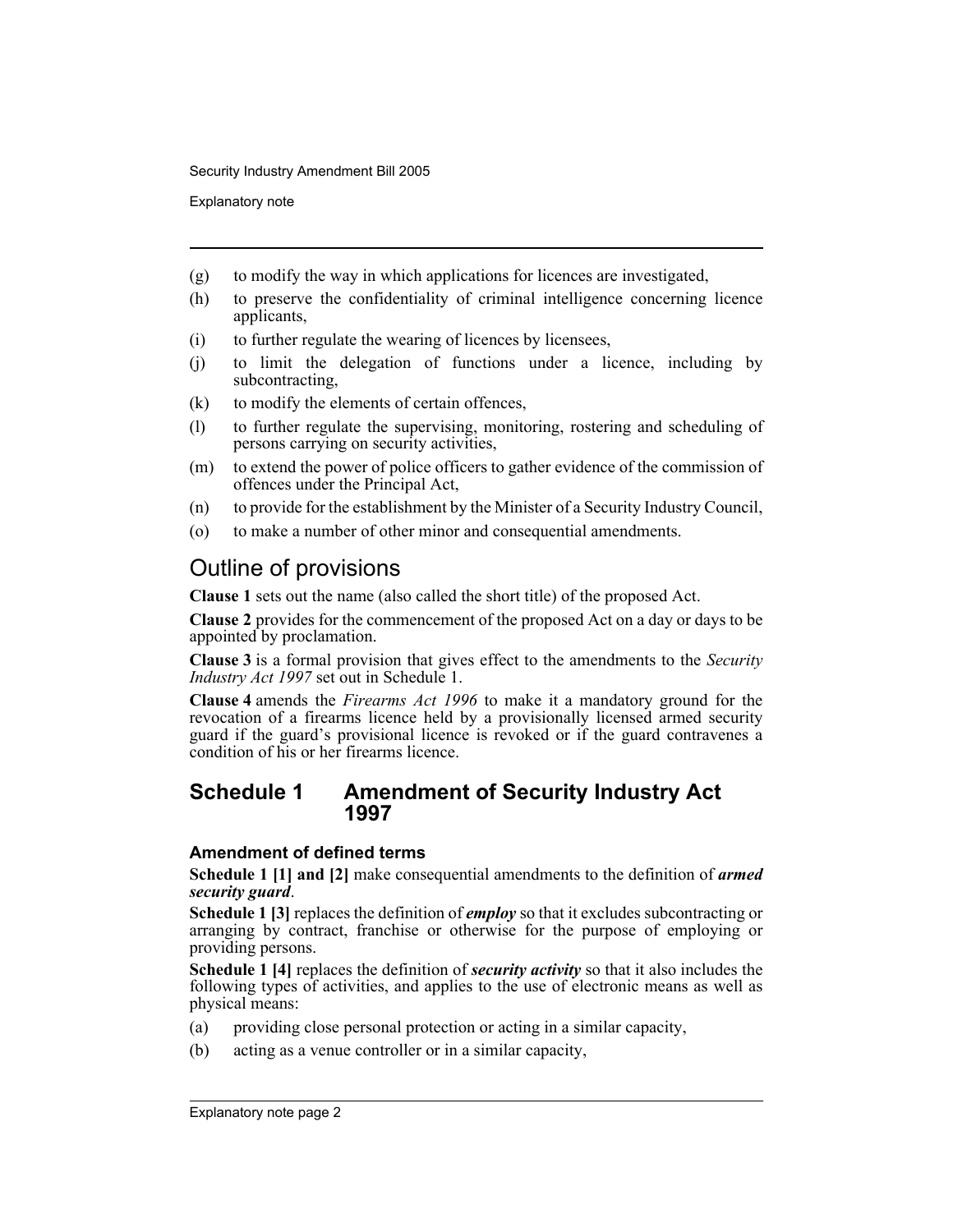Explanatory note

- (c) carrying on control room operations, monitoring centre operations, retail loss prevention, airport security and infrastructure security and guarding using patrol dogs,
- (d) installing, maintaining, repairing or servicing equipment that is purported to be security equipment,
- (e) selling security equipment or equipment that is purported to be security equipment,
- (f) selling security methods or principles,
- (g) selling the services of security personnel,
- (h) identifying and analysing security risks and providing solutions, management strategies or both to minimise security risks,
- (i) assessing training, instruction or competencies in relation to security activities,
- (j) supervising or monitoring persons carrying on any security activities,
- (k) acting as an agent for, obtaining contracts for or brokering any security activity or otherwise arranging by contract, franchise or otherwise for the purpose of employing or providing persons to carry on security activities.

#### **Exclusion of persons from application of Act**

At present, section 6 (2) of the Principal Act excludes police officers and certain other persons from the application of the Principal Act.

**Schedule 1 [6]** excludes members of NSW Police who are not police officers (such as administrative staff) from the application of the Principal Act.

**Schedule 1 [7]** provides that the exclusion of persons under section 6 of the Principal Act extends to any conduct in the course of official employment.

**Schedule 1 [8]** excludes certain other categories of law enforcement officers from the application of the Principal Act and also enables the Commissioner of Police to exempt persons who provide training or instruction in security activities covered by class 2 licences from the requirement to have a licence to provide that training or instruction.

**Schedule 1 [5]** makes a consequential amendment.

#### **Increased penalties**

**Schedule 1 [9]** redrafts section 7 of the Principal Act to separate it into 2 offences, one of employing or providing persons to carry on security activities without being authorised by a master licence and the other of carrying on any other security activity without being authorised by another class of licence. The maximum penalty for corporations committing the first offence is increased from 100 penalty units to 1,000 penalty units and the maximum penalty for individuals committing the first offence is increased from 50 penalty units or imprisonment for 6 months, or both, to 500 penalty units or imprisonment for 2 years, or both. The maximum penalty for persons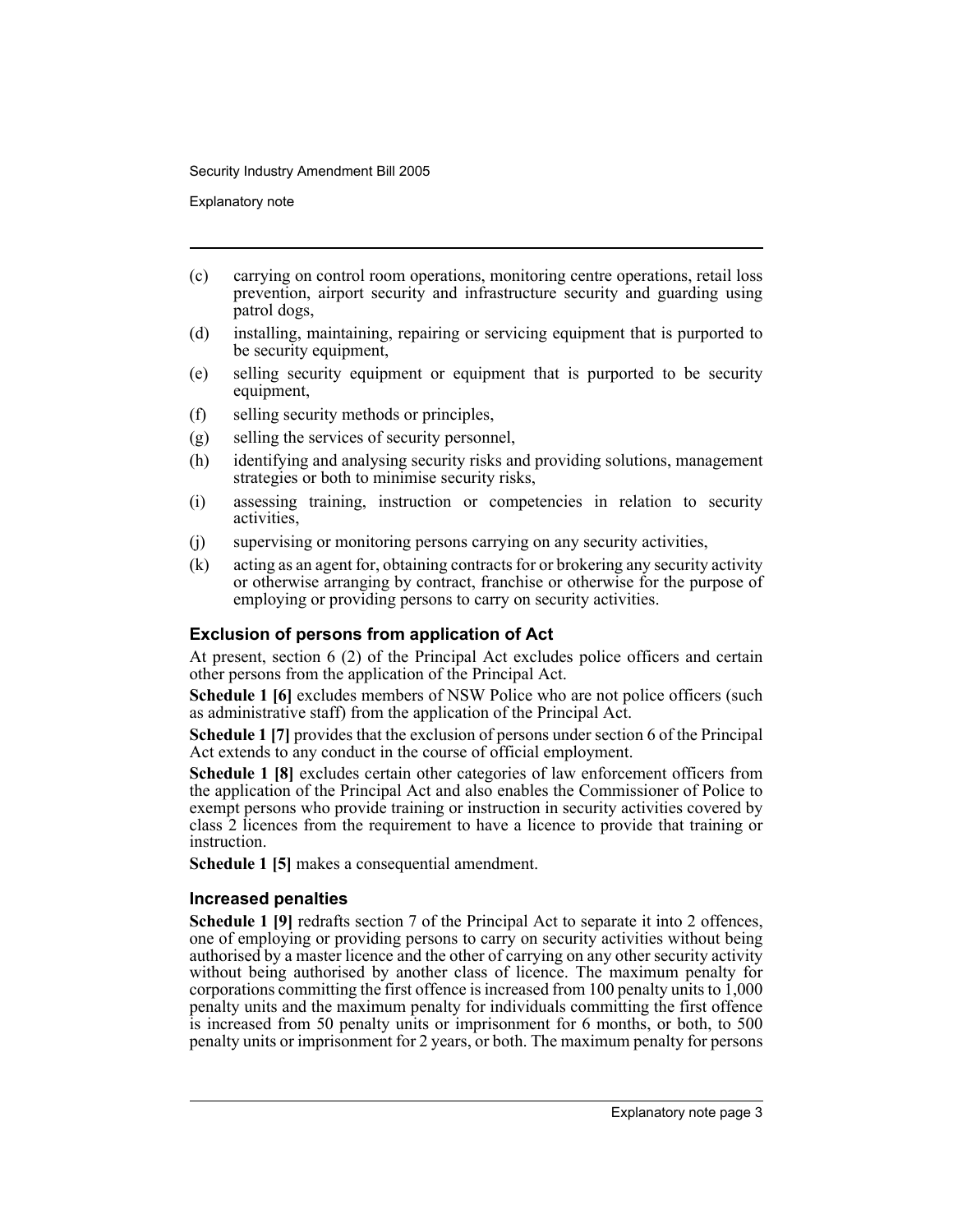Explanatory note

committing the second offence is increased from 50 penalty units or imprisonment for 6 months, or both, to 500 penalty units or imprisonment for 2 years, or both.

**Schedule 1 [49]** increases the maximum penalty for contravening a condition of a licence from 40 penalty units to 200 penalty units (in the case of a corporation) or 100 penalty units or imprisonment for 6 months, or both (in the case of an individual).

**Schedule 1 [51]** increases the maximum penalty for failing to surrender a suspended or revoked licence from 20 penalty units to 200 penalty units (in the case of a corporation) or 100 penalty units or imprisonment for 6 months, or both (in the case of an individual).

**Schedule 1 [52]** increases the maximum penalty for an unlicensed corporation advertising that a person carries on or is willing to carry on any security activity, or failing to include the number of a licence in an advertisement, from 40 penalty units to 200 penalty units.

**Schedule 1 [53]** increases the maximum penalty for such advertising or such a failure by an individual from 20 penalty units to 100 penalty units or imprisonment for 6 months, or both.

**Schedule 1 [55]** increases the maximum penalty for falsely, misleadingly or deceptively inducing or attempting to induce any person to enter into an agreement or contract in connection with the carrying on of any security activity or for wilfully concealing any material fact in doing so from 20 penalty units to 200 penalty units (in the case of a corporation) or 100 penalty units or imprisonment for 6 months, or both (in the case of an individual).

**Schedule 1 [56]** increases the maximum penalty for making a false or misleading representation in an application or in information or particulars furnished under the Principal Act from 20 penalty units to 50 penalty units.

**Schedule 1 [57]** increases the maximum penalty for abuse of the authority conferred by a licence from 40 penalty units to 50 penalty units.

**Schedule 1 [59]** increases the maximum penalty for failure to produce a licence for inspection on demand from 20 penalty units to 50 penalty units.

**Schedule 1 [60]** increases the maximum penalty for failing to wear a licence so that it is clearly visible from 40 penalty units to 50 penalty units.

**Schedule 1 [62]** increases the maximum penalty for selling, disposing of, delivering, letting out, hiring or renting a licence to an unlicensed person, or permitting any other person to use a licence, from 20 penalty units to 200 penalty units (in the case of a corporation) or 100 penalty units or imprisonment for 6 months, or both (in the case of an individual).

**Schedule 1 [67]** increases the maximum penalty for employing unlicensed persons from 40 penalty units to 200 penalty units (in the case of a corporation) or 100 penalty units or imprisonment for 6 months, or both (in the case of an individual).

**Schedule 1 [69]** increases the maximum monetary penalty for failing to submit any firearm for ballistics tests, or for modifying a firearm after testing, from 50 penalty units to 100 penalty units.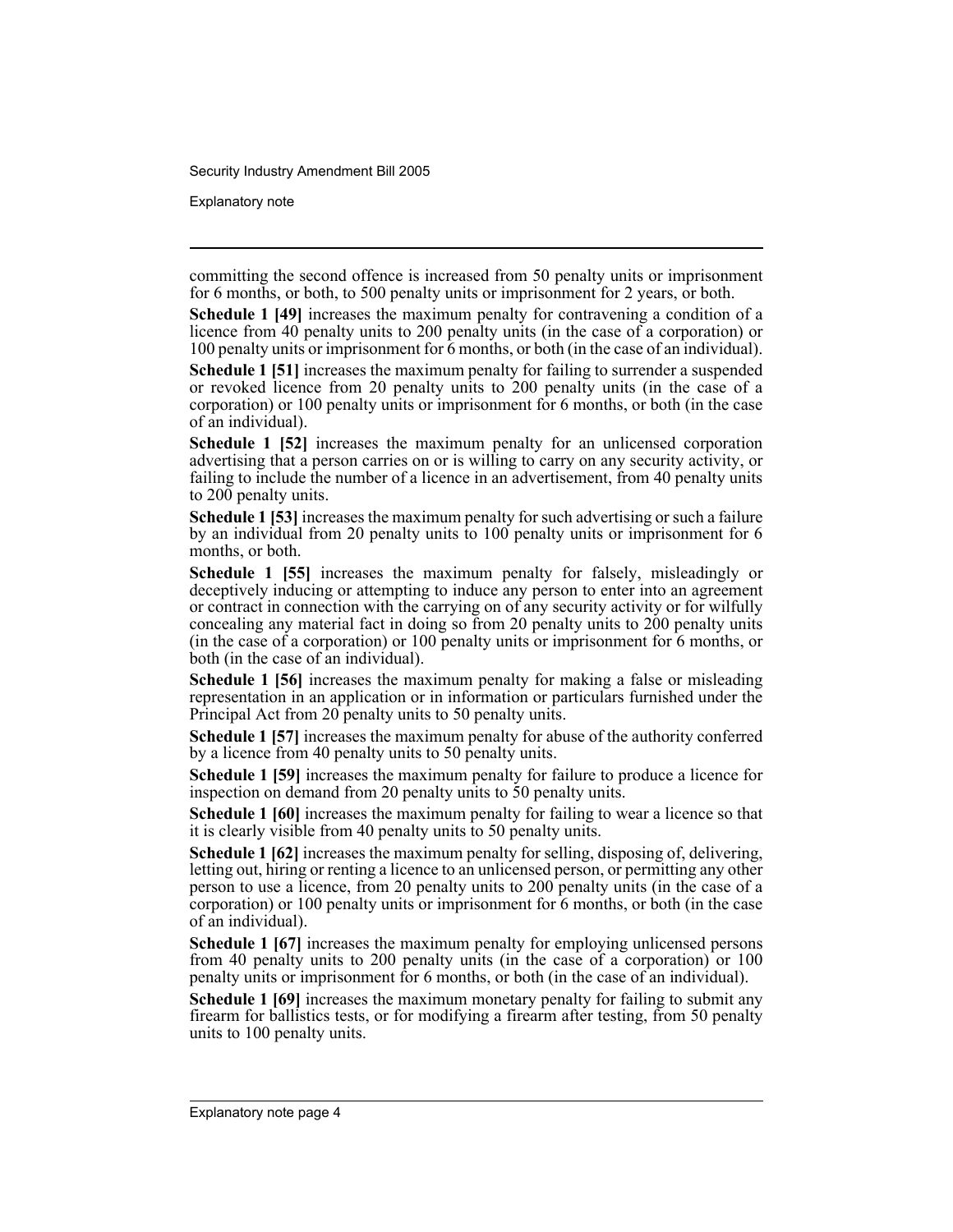Explanatory note

**Schedule 1 [74]** increases the maximum penalty for obstructing, hindering, preventing or interfering with a police officer's powers of inspection and seizure, or failing to answer certain questions asked by a police officer, from 50 penalty units to 100 penalty units.

**Schedule 1 [85]** increases the maximum penalty for an offence under the regulations committed by an individual from 5 penalty units to 50 penalty units.

**Schedule 1 [86]** increases the maximum penalty for an offence under the regulations committed by a corporation from 20 penalty units to 100 penalty units.

#### **Provisional licences**

At present, apprentices or trainees who carry on security activities in the course of their apprenticeship or training with a licence holder are exempt from the application of the Principal Act (see clause 5 (e) of the *Security Industry Regulation 1998*). That exemption is proposed to be replaced by a system of provisional licensing of new entrants to the security industry (established by the following amendments made by the proposed Act). This system of provisional licensing will only apply in relation to the security activities covered by a class 1 licence.

**Schedule 1 [10]** creates the class of provisional licences as a separate class of licences.

**Schedule 1 [16]** specifies the authority conferred by each subclass of provisional licence. The authority that is conferred corresponds to the activities authorised to be carried on by a class 1 licence. Provisional licences do not apply in relation to the activities that are authorised to be carried on by a class 2 licence.

**Schedule 1 [18] and [44]** make consequential amendments.

**Schedule 1 [42]** inserts proposed section 23C into the Principal Act, which imposes special conditions, including training requirements, in relation to class P1F licences for armed security guards.

**Schedule 1 [48]** inserts proposed section 29A into the Principal Act, which makes it an offence for the nominated employer of the holder of a provisional licence to fail to ensure that the holder is directly supervised and proposed section 29B (2), which makes it an offence for the holder of a provisional licence to carry on a security activity authorised by that licence unless the person is employed by a master licensee.

**Schedule 1 [54]** provides that the holder of a provisional licence must not advertise that he or she carries on or is willing to carry on any security activity.

#### **Master licences**

**Schedule 1 [12]** specifies the 4 subclasses of master licence, each of which authorises the holder to employ or provide a different number of licensed persons.

**Schedule 1 [39]** extends a prohibition on employment of certain persons by master licensees to also prohibit the provision of such persons.

**Schedule 1 [66]** omits the word "knowingly" from section 39 of the Principal Act (which currently makes it an offence for a master licensee to knowingly employ any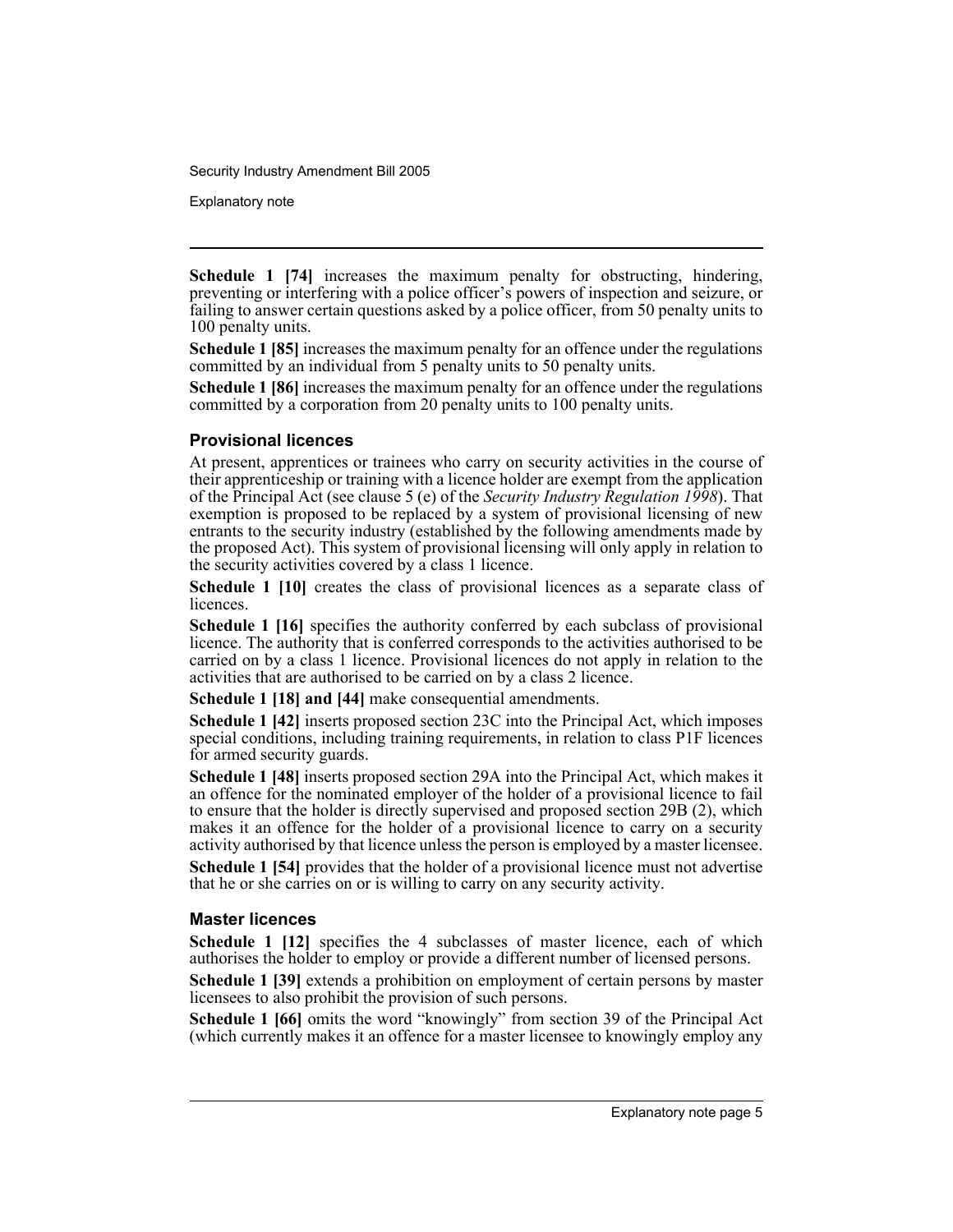Explanatory note

person to carry on any security activity if that person is not the holder of a licence). This puts the onus on the master licensee to check the licensing status of every employee.

**Schedule 1 [68]** provides a defence to a prosecution under section 39 of the Principal Act if the master licensee can show that the master licensee did not know, and could not reasonably have been expected to know, that the person was unlicensed.

#### **Class 1 and class 2 licences**

**Schedule 1 [13] and [14]** create new subclasses of class 1 and class 2 licences as a consequence of the extension of the definition of *security activity*.

**Schedule 1 [17]** omits a provision that currently provides that a person is eligible to hold a class 1 or class 2 licence only if the person is an individual who is employed by a master licensee. This amendment is consequential on the insertion of proposed section 29B (1) by **Schedule 1 [48]**.

**Schedule 1 [41]** is consequential on the creation of new subclasses of class 1 and provisional licences.

**Schedule 1 [48]** inserts proposed section 29B (1) into the Principal Act, which makes it an offence for a person who holds a class 1 or class 2 licence to carry on a security activity unless the person is employed by a master licensee (or is self-employed and holds a master licence).

#### **Restrictions on granting licences**

**Schedule 1 [19]** requires an applicant for a class 1 licence, class 2 licence or provisional licence who is employed to provide the name and business address of the applicant's employer.

**Schedule 1 [20]** requires an applicant for a class 1 licence who has previously held such a licence or a provisional licence to supply proof of the person's employment in carrying on security activities during the term of that licence, by providing the names of the person's employers and by providing records indicating the type of work performed. Applications for provisional armed security guard licences must be made on behalf of the applicant by the applicant's employer (who must be an approved cash in transit provider).

**Schedule 1 [21]** updates a provision of the Principal Act to refer to "competencies" rather than "qualifications" and to clarify that the requirement to have competencies does not apply to a provisional licence.

**Schedule 1 [22]** gives the Commissioner of Police the discretion to refuse to grant a licence if the applicant:

- (a) in the case of an application for a class 1 licence—has not held a provisional licence for at least 12 months or has never been previously authorised by a class 1 licence to carry on the security activity to which the proposed licence relates, or
- (b) in the case of an application for a provisional licence—has not completed an approved security industry training course, or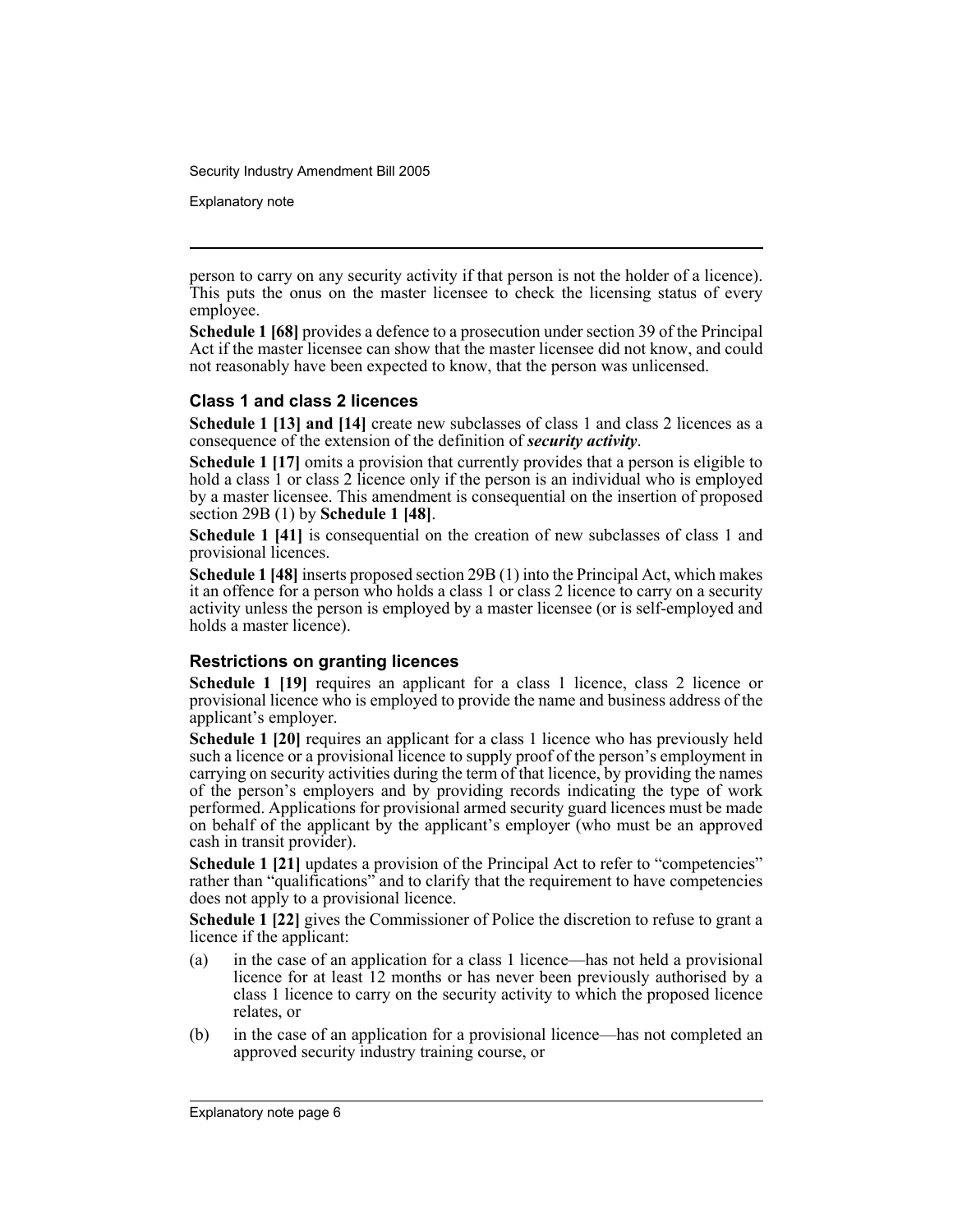Explanatory note

(c) in the case of an application for a class 1 licence by a person who has previously held a licence to carry on the security activity to which the proposed licence relates—fails to demonstrate active participation or employment in the security industry during the term of the previous licence.

**Schedule 1 [23]** enables the regulations to modify the application of a provision that extends licensing criteria to the close associates of applicants for master licences.

**Schedule 1 [24]** provides that different criminal offences can be prescribed as making a person ineligible for different classes of licence.

**Schedule 1 [25]** provides that the Commissioner must refuse an application for a licence if the Commissioner is satisfied that, within the period of 5 years before the application for the licence was made, the applicant has had a civil penalty imposed on him or her by a court in New South Wales or elsewhere, being a civil penalty prescribed by the regulations in relation to the class of licence applied for. The amendment also requires the Commissioner to refuse an application if the applicant has, within the period of 10 years before the application for the licence was made, been removed or dismissed from NSW Police or from the police force of any other jurisdiction (whether in Australia or overseas) on the ground of the applicant's integrity as a police officer.

**Schedule 1 [27]** provides that the Commissioner may refuse to grant an application for a licence if the applicant has, within the period of 10 years before the application for the licence was made, been removed from NSW Police on grounds other than the grounds of the applicant's integrity as a police officer.

**Schedule 1 [29]** provides that the Commissioner must refuse to grant an application for a licence to a police officer or other member of NSW Police if the Commissioner considers that the grant of the licence would create a conflict of interest.

**Schedule 1 [26], [28], [30] and [45]** are consequential amendments.

#### **Firearms**

**Schedule 1 [40]** makes it a condition of every class 1F or P1F licence that the licensee must not carry on the security activity authorised by the licence unless the licensee is authorised by a licence or permit under the *Firearms Act 1996* to possess or use a firearm.

**Schedule 1 [42]** inserts proposed section 23B into the Principal Act, which provides that it is a condition of every class 1F or P1F licence that the licensee must not store a firearm at any prohibited premises, that is, on residential premises that are regularly used as a principal or temporary place of residence by a person convicted of an offence that would exclude the person from holding a licence under the Principal Act. It is also made a condition of every master licence that, if the master licensee employs a person as an armed security guard, the master licensee must not allow any firearm in the master licensee's possession (including those firearms that have been acquired by the master licensee in connection with the master licensee's business) to be stored at any prohibited premises.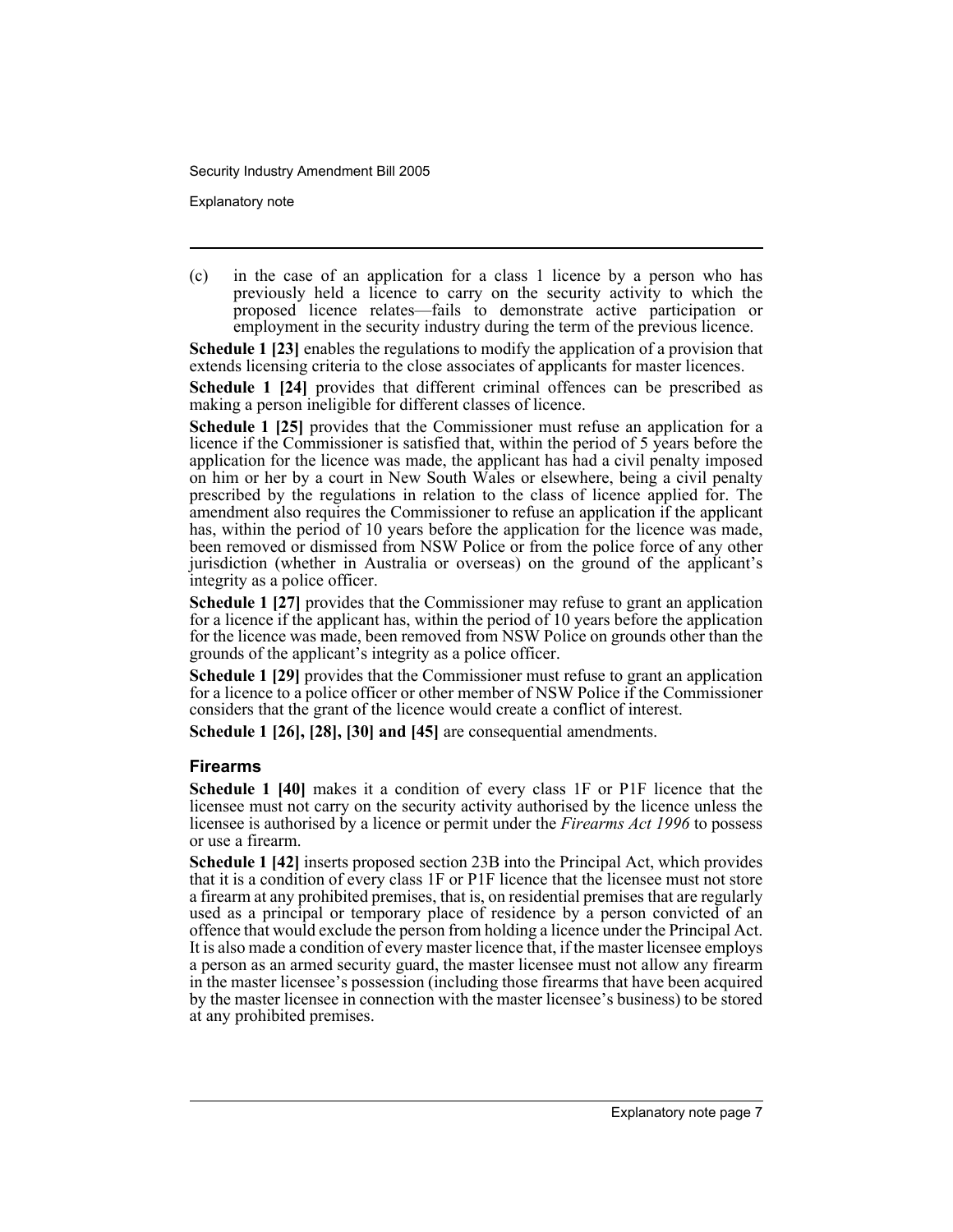Explanatory note

#### **Investigation of licence applications**

**Schedule 1 [31]** extends the Commissioner's power to investigate applications and applicants to include investigation of each close associate of an applicant for a master licence.

**Schedule 1 [32] and [33]** provide for applications for a licence made by any person who is currently, or was at any time, a police officer or a member of the police force of any other jurisdiction to be referred to the NSW Police Special Crime and Internal Affairs Branch. At present, section 19 of the Principal Act applies only to former police officers.

**Schedule 1 [34]** makes the suitability of a police officer applicant being employed by any specified master licensee a factor that the Special Crime and Internal Affairs Branch can consider.

**Schedule 1 [35]** provides that the Commissioner may require an applicant for a class 1 licence who has previously held a class 1 or provisional licence to provide statements from previous employers about the duration of employment and the activities carried on by the applicant during the applicant's employment. **Schedule 1 [36]** makes a consequential amendment.

**Schedule 1 [37]** provides for the Commissioner to certify the reasonable costs incurred in investigating and inquiring into an application for a licence.

#### **Confidentiality of certain information**

At present, section 15 (6) of the Principal Act provides that, for the purpose of determining whether an applicant is a fit and proper person to hold the class of licence sought by the applicant, the Commissioner may have regard to certain criminal intelligence reports or other criminal information held in relation to the applicant. Section 26 (1) (c) of the Principal Act provides for a licence to be revoked if the Commissioner is of the opinion that the licensee is no longer a fit and proper person to hold a licence.

**Schedule 1 [47]** ensures the confidentiality of that information in the course of the Administrative Decisions Tribunal reviewing a decision made under the Principal Act to refuse to grant a licence or to revoke a licence.

#### **Licence to be worn by licensee**

At present, section 36 of the Principal Act requires the holder of a class 1 or class 2 licence to wear on his or her person the form of the licence that contains a photograph of the licensee at all times while carrying on a security activity. There is a requirement that the licence be clearly visible.

**Schedule 1 [60]** extends the obligation to provisional licensees and specifies that the original licence (and not a photocopy) must be worn.

**Schedule 1 [61]** specifies what is required for the licence to be clearly visible and provides for the regulations to impose additional requirements.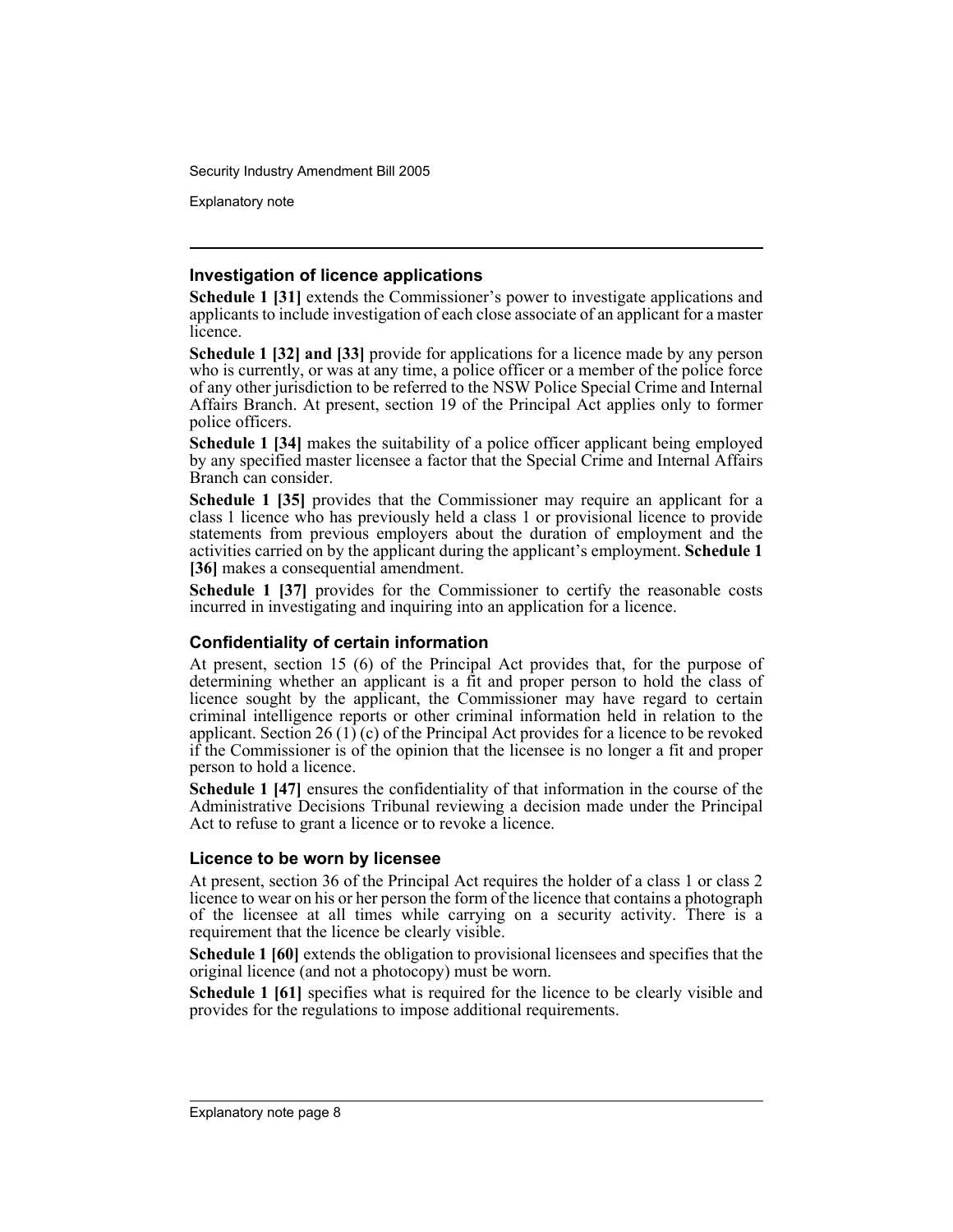Explanatory note

#### **Prohibitions on delegation of functions**

At present, section 38 of the Principal Act makes it an offence for a licensee to delegate the carrying on of a security activity to a person who is not the holder of a licence.

**Schedule 1 [63]** further requires that the person to whom the carrying on of a security activity is delegated must be licensed to carry on the same activity as that delegated.

**Schedule 1 [64]** prohibits a licensee who is the holder of a provisional licence from delegating any security activity.

**Schedule 1 [65]** inserts proposed section 38A into the Principal Act which provides that where a master licensee is engaged by a client for the provision of a security activity (other than the provision of a restricted security keying system) and that master licensee subcontracts any of its functions under the contract to another master licensee, then the contract for service between the principal master licensee and the subcontractor must be co-signed and approved by the client. If the subcontractor further subcontracts any of the functions under their contract, then that subcontract must be co-signed and approved by the client and the principal master licensee.

#### **Supervision, monitoring, rostering and scheduling of licensed persons**

**Schedule 1 [65]** inserts proposed section 38B (1) into the Principal Act, which provides that a person must not supervise or monitor the performance of the holder of a provisional licence unless the person supervising or monitoring is authorised by a class 1 licence to carry on the same security activity as that authorised by the provisional licence.

**Schedule 1 [65]** also inserts proposed section 38B (2) into the Principal Act, which provides that a person must not supervise or monitor the performance of the holder of a class 1 or class 2 licence unless the person supervising or monitoring holds a master licence or a licence of the same kind as the person being supervised or monitored.

**Schedule 1 [65]** also inserts proposed section 38C which prevents a person who would be ineligible to hold a licence because of his or her criminal history from rostering or scheduling the performance of a security activity by a licensed person.

#### **Security Industry Council**

**Schedule 1 [77]** provides for the establishment of a Security Industry Council by the Minister, sets out the functions of the Council and provides for the regulations to make provision in relation to the appointment of the members of the Council.

#### **Other miscellaneous amendments**

**Schedule 1 [11]** enables composite licences to be granted. **Schedule 1 [15]** is a consequential amendment.

**Schedule 1 [38]** makes it clear that conditions may be imposed on a licence at any time.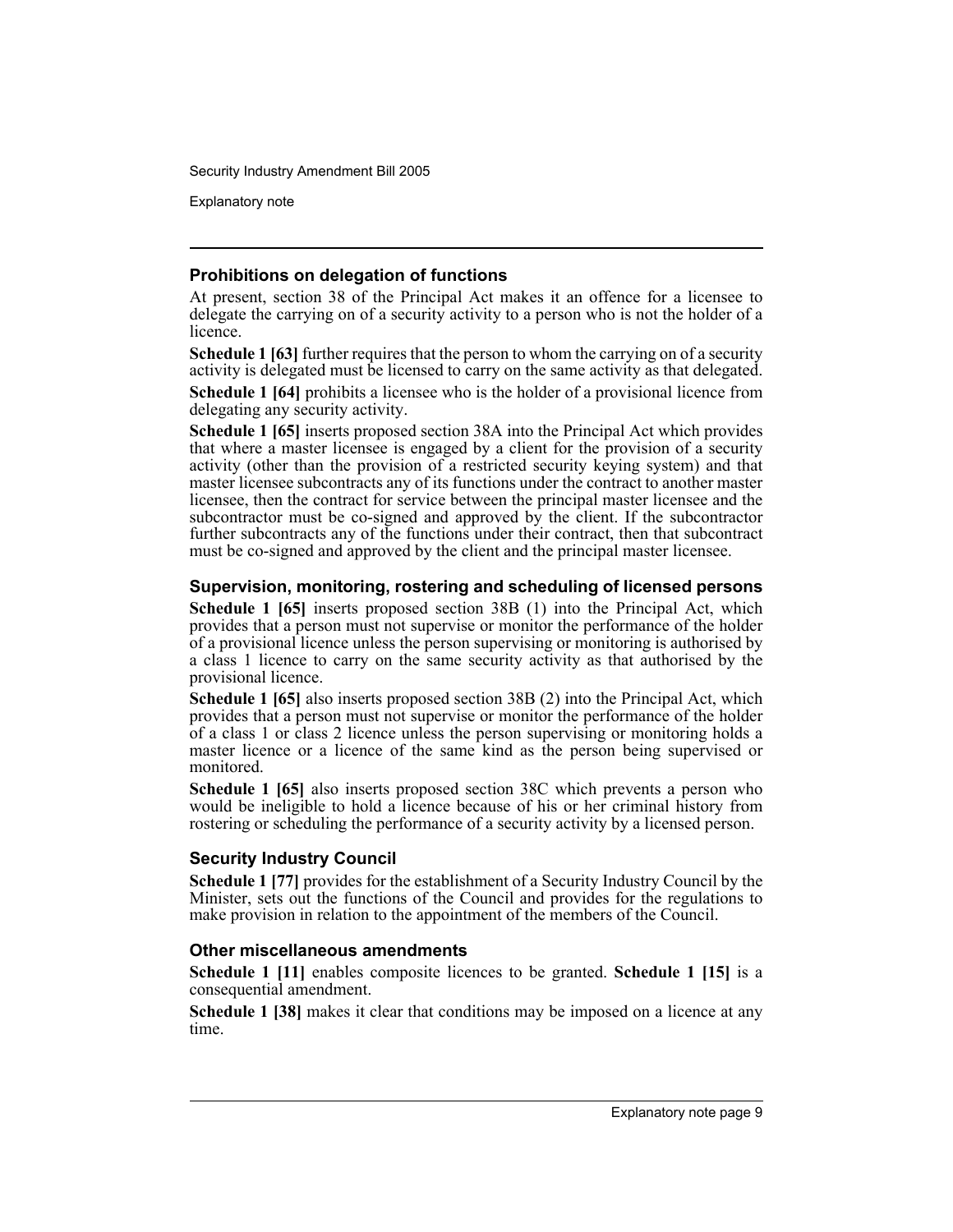Explanatory note

**Schedule 1 [43]** provides that a licence may be revoked if the applicant fails to collect the licence within 60 days after being notified of the grant of the licence. **Schedule 1 [46]** makes it clear that such a revocation is not a "decision" that is reviewable by the Administrative Decisions Tribunal. **Schedule 1 [50]** is a consequential amendment.

**Schedule 1 [58], [75] and [80]** update references to NSW Police.

**Schedule 1 [70]** requires a master licensee to prepare and implement a fitness for work policy in relation to the persons employed or provided by the licensee.

**Schedule 1** [71] enables a court that imposes a civil penalty (of a kind prescribed by the regulations) on a licensee to suspend the licence for up to 28 days.

**Schedule 1 [72]** provides that in the exercise of any power to enter the premises of a master licensee under the Principal Act or any other Act, a police officer may, if the police officer considers it necessary to do so for the purposes of obtaining evidence of the commission of an offence, make a copy of any registers, books, records or other documents relating to the business being carried on under the authority of the master licence and retain that copy. **Schedule 1 [73]** makes it an offence to fail to assist a police officer to make such copies when directed to do so.

**Schedule 1 [76]** updates terminology relating to persons who are employed in the Public Service.

**Schedule 1 [78]** modifies the provision that makes the directors of a corporation also liable for any offence committed by the corporation.

**Schedule 1 [79]** removes an obsolete reference to the manner in which a Local Court is constituted for the purposes of dealing with offences under the Principal Act or the regulations.

**Schedule 1 [81]** provides that a notice or instrument is taken to have been served at the time it would have been delivered in the ordinary course of post.

**Schedule 1 [82]** allows for certificates to be issued relating to certain matters under the Principal Act.

**Schedule 1 [83]** allows for certain documents to be taken to be evidence of certain matters.

**Schedule 1 [84]** updates a reference to "training courses".

**Schedule 1 [87]** provides for the making of savings and transitional regulations consequent on the enactment of the proposed Act.

**Schedule 1 [88]** inserts savings and transitional provisions consequent on the enactment of the proposed Act.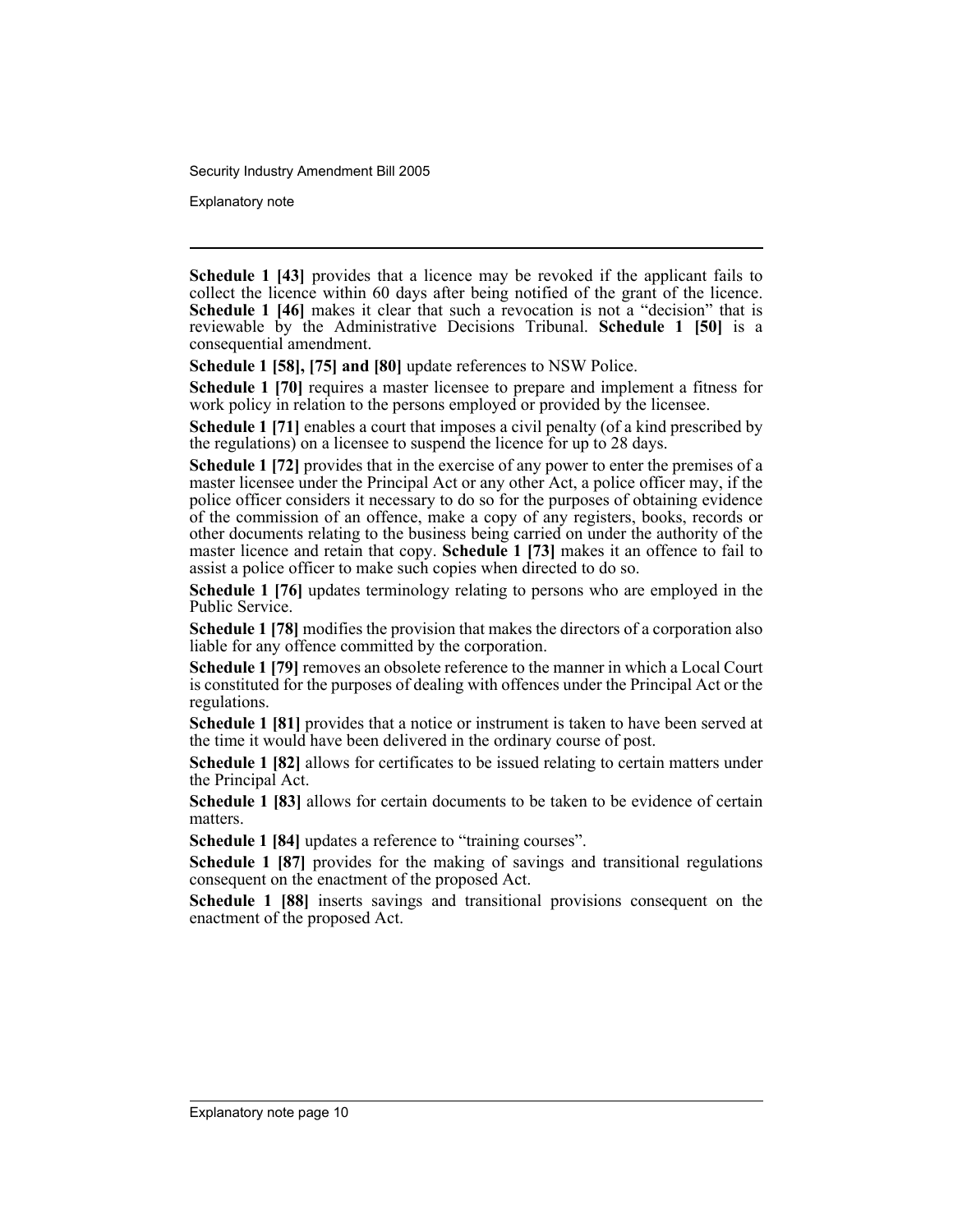First print



New South Wales

# **Security Industry Amendment Bill 2005**

# **Contents**

|   |                                                    | Page |
|---|----------------------------------------------------|------|
|   | Name of Act                                        |      |
|   | Commencement                                       |      |
| 3 | Amendment of Security Industry Act 1997 No 157     |      |
|   | Amendment of Firearms Act 1996 No 46               |      |
|   | Schedule 1 Amendment of Security Industry Act 1997 |      |
|   |                                                    |      |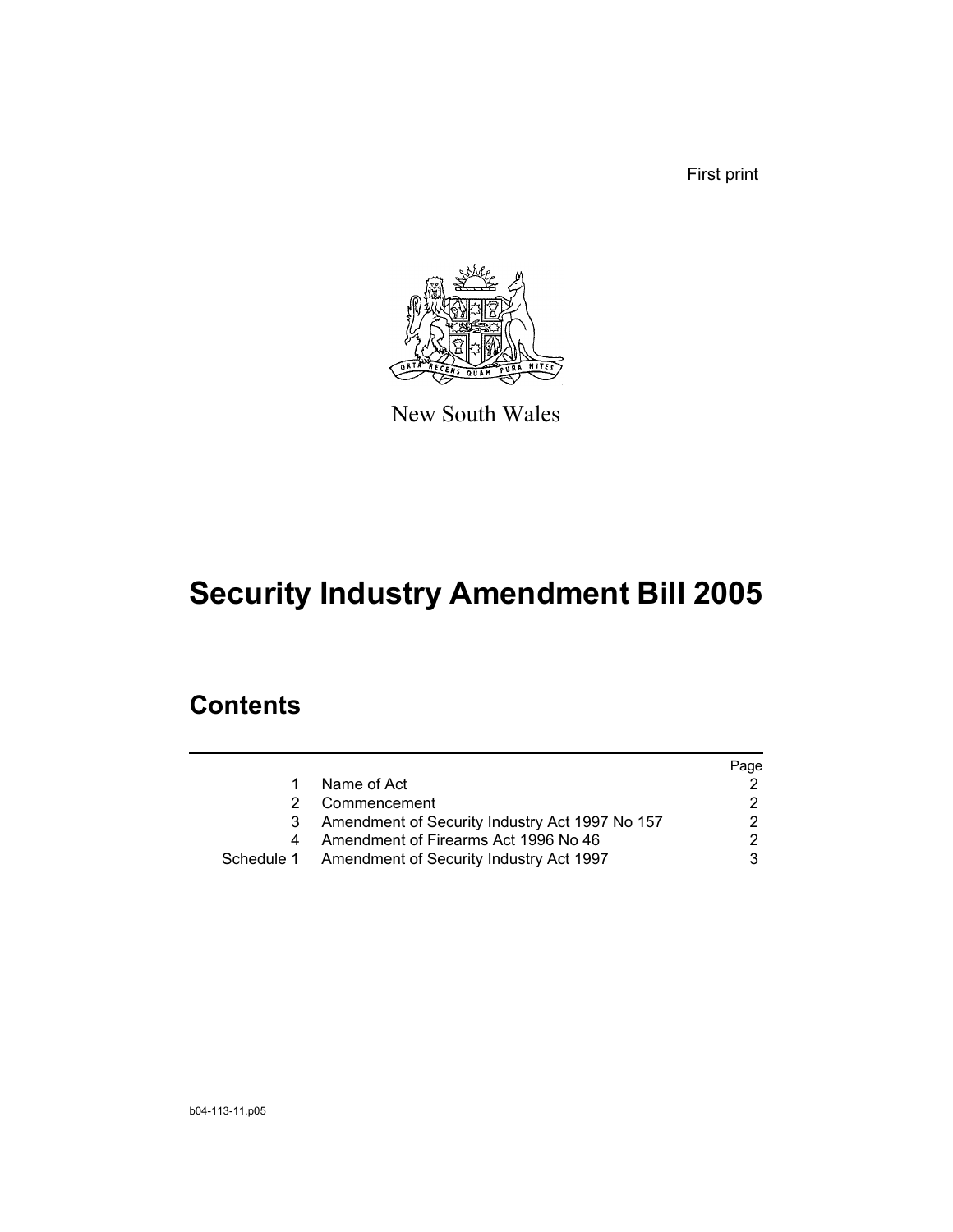**Contents** 

Page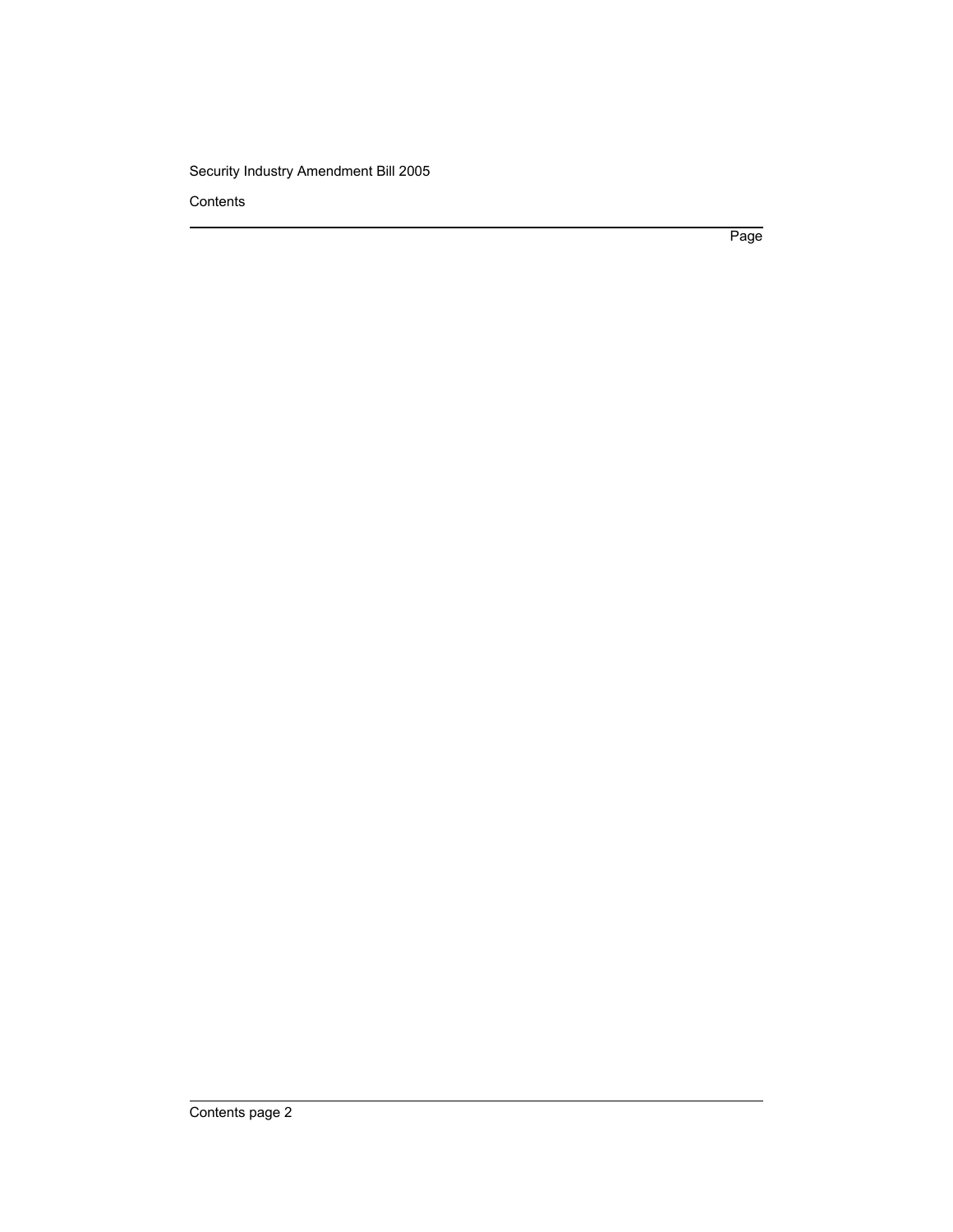

New South Wales

No , 2005

### **A Bill for**

An Act to amend the *Security Industry Act 1997* to make further provision with respect to the licensing and regulation of persons in the security industry; and for other purposes.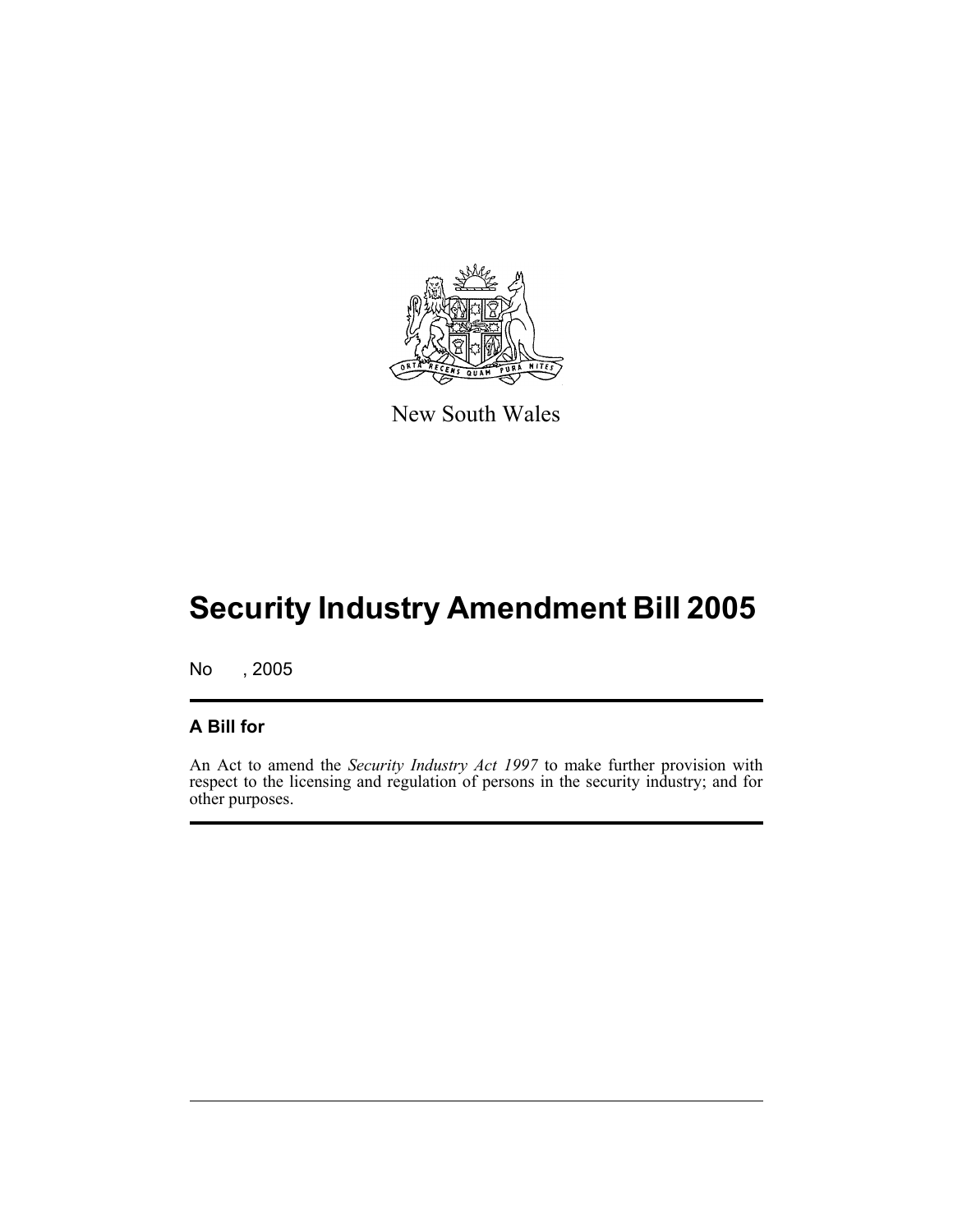<span id="page-13-2"></span><span id="page-13-1"></span><span id="page-13-0"></span>

|              | The Legislature of New South Wales enacts: |     |                                                                                                                                                                                                                                              | 1                          |
|--------------|--------------------------------------------|-----|----------------------------------------------------------------------------------------------------------------------------------------------------------------------------------------------------------------------------------------------|----------------------------|
| 1            | Name of Act                                |     |                                                                                                                                                                                                                                              | $\overline{2}$             |
|              |                                            |     | This Act is the Security Industry Amendment Act 2005.                                                                                                                                                                                        | 3                          |
| $\mathbf{2}$ | <b>Commencement</b>                        |     |                                                                                                                                                                                                                                              | 4                          |
|              |                                            |     | This Act commences on a day or days to be appointed by proclamation.                                                                                                                                                                         | 5                          |
| 3            |                                            |     | Amendment of Security Industry Act 1997 No 157                                                                                                                                                                                               | 6                          |
|              |                                            |     | The Security Industry Act 1997 is amended as set out in Schedule 1.                                                                                                                                                                          | $\overline{7}$             |
| 4            |                                            |     | Amendment of Firearms Act 1996 No 46                                                                                                                                                                                                         | 8                          |
|              |                                            |     | The <i>Firearms Act 1996</i> is amended by omitting section 24 (1A) and by<br>inserting instead the following subsection:                                                                                                                    | 9<br>10                    |
|              | (1A)                                       |     | The Commissioner must revoke a licence that is held for<br>the purpose of employment as an armed security guard<br>(within the meaning of the <i>Security Industry Act 1997</i> ) if:                                                        | 11<br>12<br>13             |
|              |                                            | (a) | the licensee has failed to undertake any firearm<br>safety training required under this Act or the<br>regulations, or                                                                                                                        | 14<br>15<br>16             |
|              |                                            | (b) | in the case of a licensee who holds a class P1F<br>licence under the <i>Security Industry Act 1997</i> —the<br>P1F licence is revoked under that Act or the licensee<br>contravenes any condition of the firearms licence<br>under this Act. | 17<br>18<br>19<br>20<br>21 |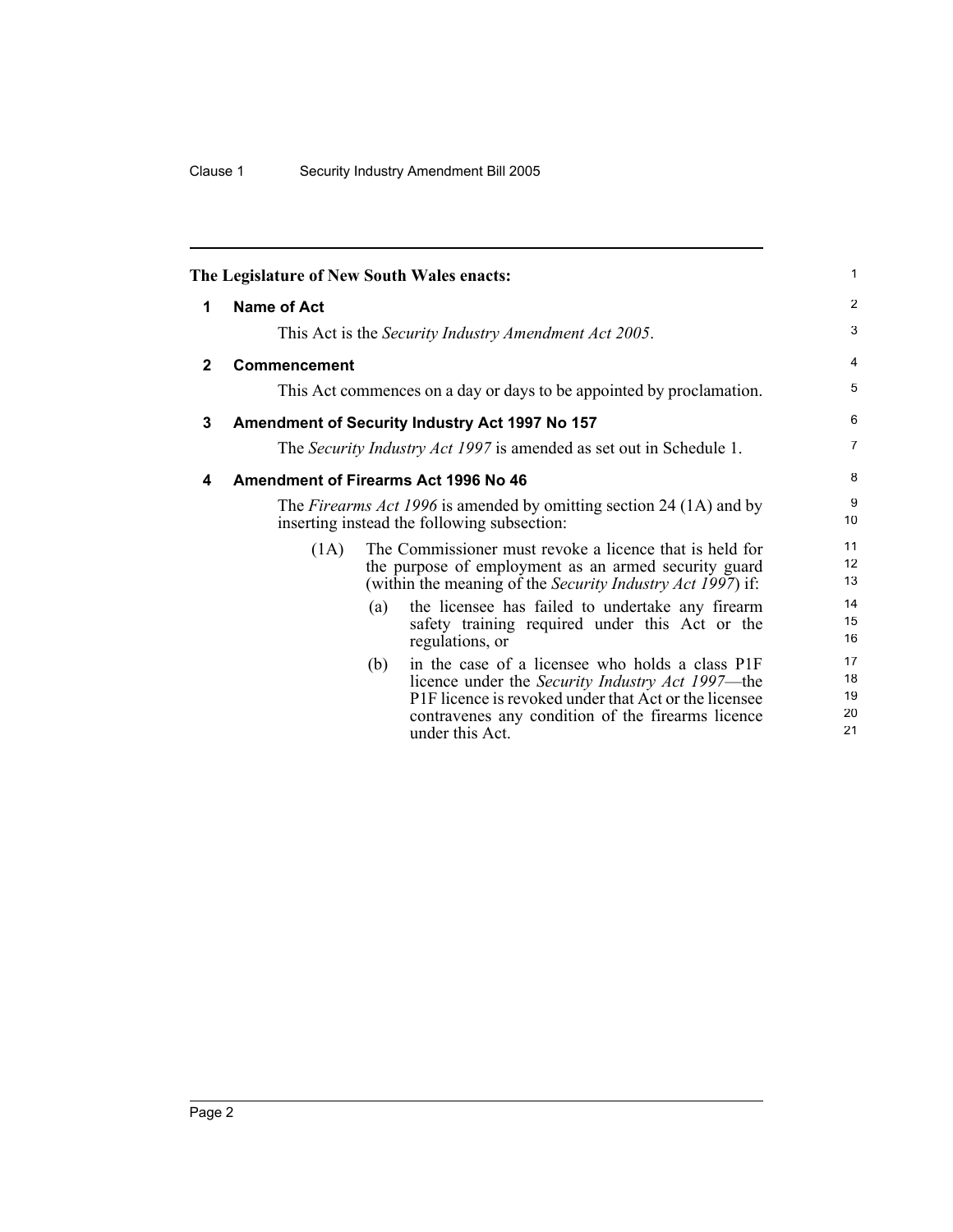<span id="page-14-0"></span>

|       | <b>Schedule 1</b> |                                                                    |                                  | <b>Amendment of Security Industry Act</b><br>1997                                                                    | 1<br>$\overline{2}$ |  |  |  |
|-------|-------------------|--------------------------------------------------------------------|----------------------------------|----------------------------------------------------------------------------------------------------------------------|---------------------|--|--|--|
|       |                   |                                                                    |                                  | (Section 3)                                                                                                          | 3                   |  |  |  |
| [1]   |                   |                                                                    | <b>Section 3 Definitions</b>     |                                                                                                                      | 4                   |  |  |  |
|       |                   |                                                                    | <i>guard</i> in section $3(1)$ . | Omit "section 4 (b)" from paragraph (a) of the definition of <b>armed security</b>                                   | 5<br>6              |  |  |  |
|       |                   |                                                                    |                                  | Insert instead "section $4(c)$ ".                                                                                    | $\overline{7}$      |  |  |  |
| [2]   |                   |                                                                    |                                  | Section 3 (1), definition of "armed security guard"                                                                  | 8                   |  |  |  |
|       |                   |                                                                    |                                  | Omit "class 1A" from paragraph (b) of the definition.                                                                | 9                   |  |  |  |
|       |                   |                                                                    |                                  | Insert instead "class 1F or P1F".                                                                                    | 10                  |  |  |  |
| $[3]$ |                   |                                                                    |                                  | Section 3 (1), definition of "employ"                                                                                | 11                  |  |  |  |
|       |                   |                                                                    |                                  | Omit the definition. Insert instead:                                                                                 | 12                  |  |  |  |
|       |                   | <i>employ</i> does not include subcontract or arrange by contract, |                                  |                                                                                                                      |                     |  |  |  |
|       |                   |                                                                    |                                  | franchise or otherwise with another person for the purpose of that                                                   | 14                  |  |  |  |
|       |                   |                                                                    |                                  | other person employing or providing persons.                                                                         | 15                  |  |  |  |
| [4]   |                   | <b>Section 4</b>                                                   |                                  |                                                                                                                      | 16                  |  |  |  |
|       |                   |                                                                    |                                  | Omit the section. Insert instead:                                                                                    | 17                  |  |  |  |
|       | 4                 |                                                                    |                                  | Carrying on a "security activity"                                                                                    | 18                  |  |  |  |
|       |                   | (1)                                                                |                                  | For the purposes of this Act, a person carries on a <i>security activity</i>                                         | 19                  |  |  |  |
|       |                   |                                                                    |                                  | if the person carries on any one or more of the following activities                                                 | 20                  |  |  |  |
|       |                   |                                                                    |                                  | in the course of conducting a business or in the course of the<br>person's employment:                               | 21<br>22            |  |  |  |
|       |                   |                                                                    | (a)                              | acting as a bodyguard or providing close personal                                                                    | 23                  |  |  |  |
|       |                   |                                                                    |                                  | protection, or acting in a similar capacity,                                                                         | 24                  |  |  |  |
|       |                   |                                                                    | (b)                              | acting as a crowd controller, venue controller or bouncer,                                                           | 25                  |  |  |  |
|       |                   |                                                                    |                                  | or acting in a similar capacity, by physical or electronic                                                           | 26                  |  |  |  |
|       |                   |                                                                    |                                  | means,                                                                                                               | 27                  |  |  |  |
|       |                   |                                                                    | (c)                              | patrolling, protecting, watching or guarding any property,<br>by physical means (which may involve the use of patrol | 28<br>29            |  |  |  |
|       |                   |                                                                    |                                  | dogs or the possession or use of firearms) or by electronic                                                          | 30                  |  |  |  |
|       |                   |                                                                    |                                  | means, in any one or more of the following circumstances:                                                            | 31                  |  |  |  |
|       |                   |                                                                    |                                  | (i)<br>carrying on control room operations,                                                                          | 32                  |  |  |  |
|       |                   |                                                                    |                                  | (ii)<br>carrying on monitoring centre operations,                                                                    | 33                  |  |  |  |
|       |                   |                                                                    |                                  | (iii)<br>carrying on retail loss prevention,                                                                         | 34                  |  |  |  |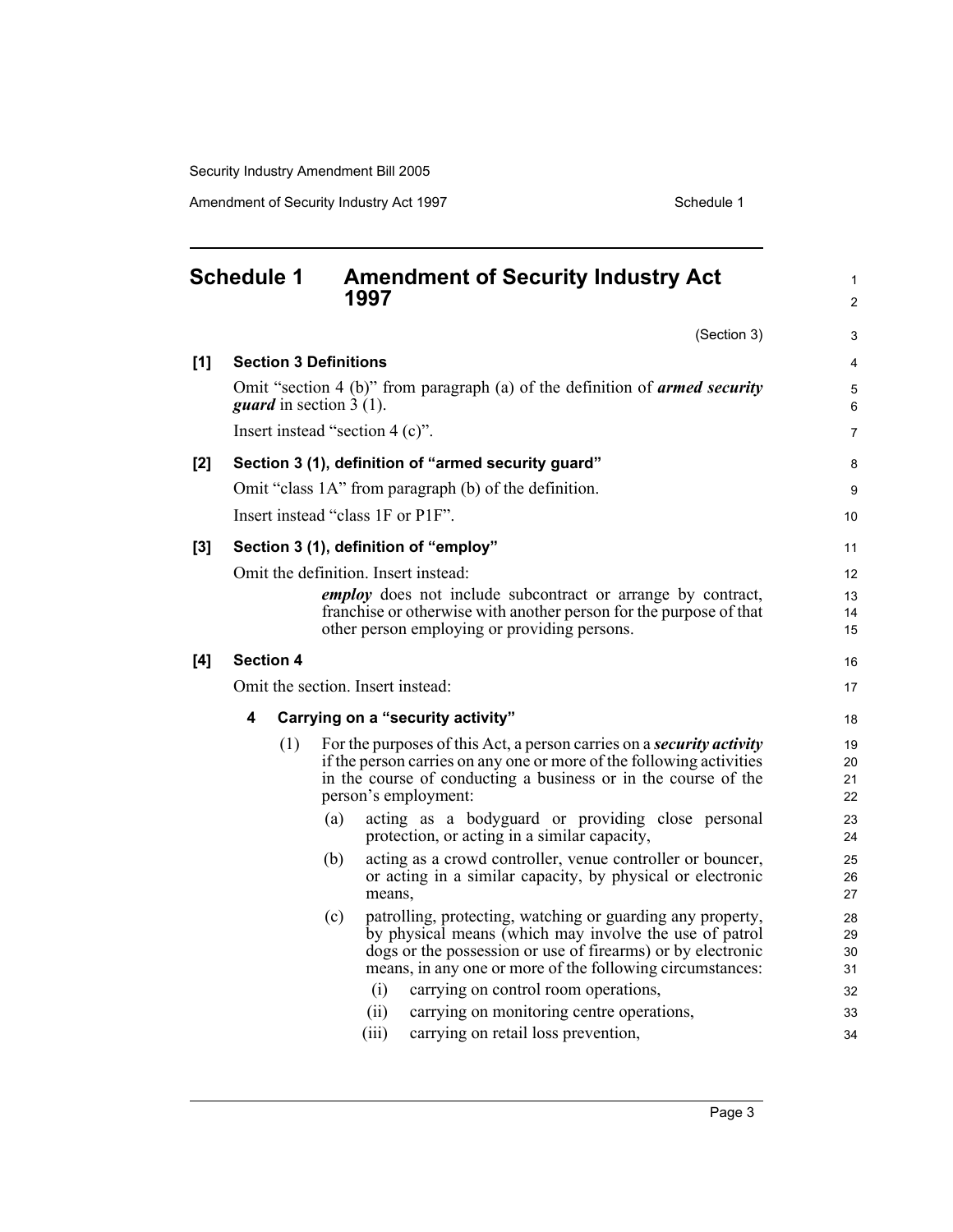(iv) patrolling, protecting, watching or guarding cash (including cash in transit) or other valuables,

- (v) patrolling, protecting, watching or guarding an airport or any other infrastructure,
- (d) installing, maintaining, repairing or servicing, by physical or electronic means:
	- (i) any security equipment, or
	- (ii) any mechanical, electronic, acoustic or other equipment that the person installing, maintaining, repairing or servicing the equipment purports to be equipment that is designed or adapted to provide or enhance security or for the protection or watching of any property,
- (e) selling:
	- (i) any security equipment (other than basic household or automotive security items at approved classes of retail outlets), or
	- (ii) any mechanical, electronic, acoustic or other equipment that the person selling the equipment purports to be equipment that is designed or adapted to provide or enhance security or for the protection or watching of any property,
- (f) selling security methods or principles,
- (g) selling the services of persons to carry on any security activity referred to in this section,
- (h) providing advice in relation to security equipment (other than basic household or automotive security items at approved classes of retail outlets), including:
	- (i) providing product advice in relation to security equipment, or
	- (ii) identifying and analysing security risks and providing solutions or management strategies to minimise security risks,
- (i) providing advice in relation to any other mechanical, electronic, acoustic or other equipment (other than basic household or automotive security items at approved classes of retail outlets) that the person providing the advice purports to be equipment that is designed or adapted to provide or enhance security or for the protection or watching of any property,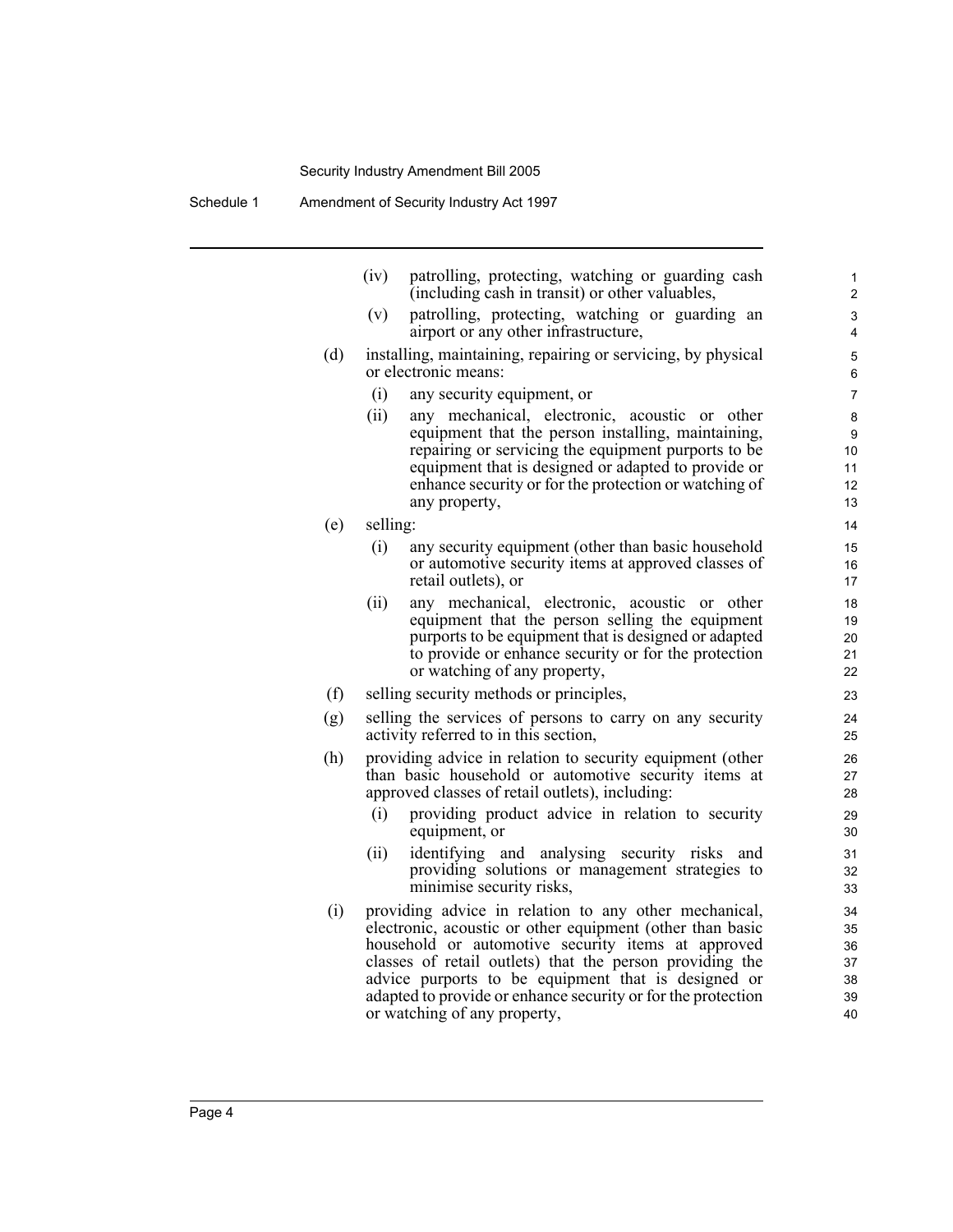Amendment of Security Industry Act 1997 **Schedule 1** Schedule 1

- (j) providing training or instruction in relation to any security activity referred to in this section,
- (k) assessing another person's training, instruction or competencies in relation to any security activity referred to in this section,
- (l) supervising or monitoring, for fee or reward, any person who is carrying on a security activity authorised by a provisional licence,
- (m) employing or providing persons, or arranging by contract, franchise or other arrangement with another person for the purpose of that other person employing or providing persons, to carry on any security activity referred to in this section,
- (n) acting as an agent for, or otherwise obtaining contracts for:
	- (i) the supply of persons to carry on any security activity referred to in this section, or
	- (ii) the supply of any security equipment (other than basic household or automotive security items at approved classes of retail outlets), or
	- (iii) the supply of any security activity referred to in this section,
- (o) brokering any security activity referred to in this section, by acting or purporting to act as an intermediary to negotiate and obtain any such activity for a person (other than the person's employer or a principal who is not a client of the person) in return for a commission or financial benefit,
- (p) any other activity, or class of activities, that is connected with security or the protection of persons or property, whether by physical or electronic means, and that is prescribed by the regulations for the purposes of this section.
- (2) For the purposes of this section, *basic household or automotive security item* has the meaning given by the regulations.

#### **[5] Section 6 Application of Act**

Omit "to the extent provided by subsection (2)" from section 6 (1). Insert instead "as provided by this section".

#### **[6] Section 6 (2) (a)**

Insert "or other member of NSW Police" after "officer".

38 39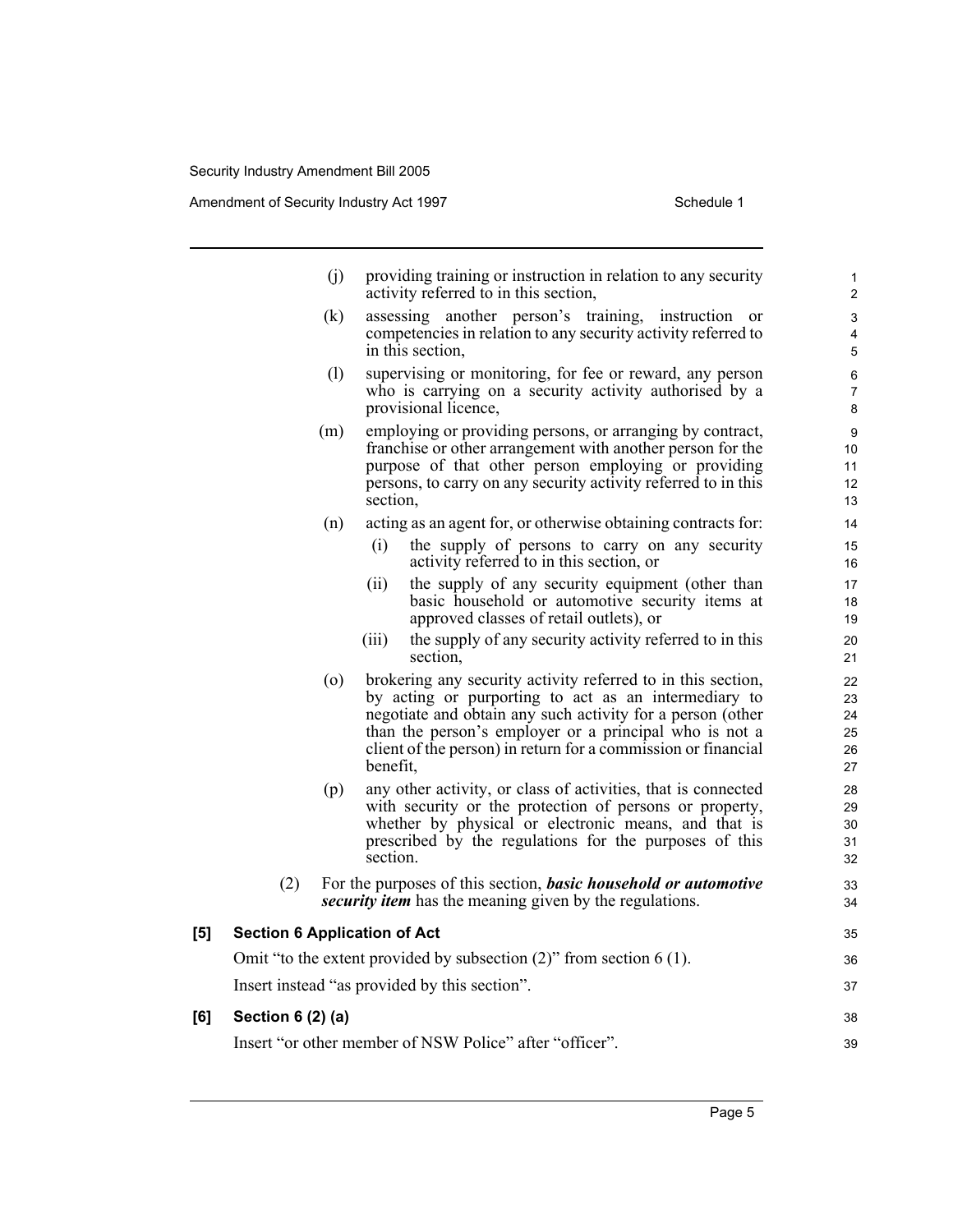Schedule 1 Amendment of Security Industry Act 1997

| $[7]$ | Section 6 (2)                 |                                                                                                                                                                                                                                                                                                     | $\mathbf{1}$               |  |  |  |  |  |
|-------|-------------------------------|-----------------------------------------------------------------------------------------------------------------------------------------------------------------------------------------------------------------------------------------------------------------------------------------------------|----------------------------|--|--|--|--|--|
|       |                               | Insert "or in the course of that employment" after "that capacity".                                                                                                                                                                                                                                 |                            |  |  |  |  |  |
| [8]   | Section 6 (2A)-(2C)           |                                                                                                                                                                                                                                                                                                     | 3                          |  |  |  |  |  |
|       | Insert after section $6(2)$ : |                                                                                                                                                                                                                                                                                                     |                            |  |  |  |  |  |
|       | (2A)                          | This Act does not apply to or in respect of any person who is<br>employed by or in:                                                                                                                                                                                                                 |                            |  |  |  |  |  |
|       |                               | the New South Wales Crime Commission, or<br>(a)                                                                                                                                                                                                                                                     | $\overline{7}$             |  |  |  |  |  |
|       |                               | (b)<br>the Australian Crime Commission, or                                                                                                                                                                                                                                                          | 8                          |  |  |  |  |  |
|       |                               | the Police Integrity Commission, or<br>(c)                                                                                                                                                                                                                                                          | 9                          |  |  |  |  |  |
|       |                               | (d)<br>the Independent Commission Against Corruption, or                                                                                                                                                                                                                                            | 10                         |  |  |  |  |  |
|       |                               | the Department of Corrective Services as a correctional<br>(e)<br>officer (within the meaning of the Crimes (Administration<br>of Sentences) Act 1999), or                                                                                                                                          | 11<br>12<br>13             |  |  |  |  |  |
|       |                               | the Department of Juvenile Justice, or<br>(f)                                                                                                                                                                                                                                                       | 14                         |  |  |  |  |  |
|       |                               | any other agency responsible for the enforcement of<br>(g)<br>criminal laws of the State, of the Commonwealth or of<br>another State or Territory,                                                                                                                                                  | 15<br>16<br>17             |  |  |  |  |  |
|       |                               | while, and to the extent that, the person is performing official<br>duties in the course of that employment.                                                                                                                                                                                        | 18<br>19                   |  |  |  |  |  |
|       | (2B)                          | The Commissioner may, on application by a person who provides<br>training or instruction in relation to a security activity of a kind<br>authorised by a class 2 licence, exempt the person from the<br>requirement under section $7(2)$ to be licensed to provide that<br>training or instruction. | 20<br>21<br>22<br>23<br>24 |  |  |  |  |  |
|       | (2C)                          | An exemption under subsection (2B):                                                                                                                                                                                                                                                                 | 25                         |  |  |  |  |  |
|       |                               | is to be specified in a written notice given to the person<br>(a)<br>concerned, and                                                                                                                                                                                                                 | 26<br>27                   |  |  |  |  |  |
|       |                               | is subject to such terms and conditions<br>the<br>(b)<br>as<br>Commissioner may specify in the notice, and                                                                                                                                                                                          | 28<br>29                   |  |  |  |  |  |
|       |                               | may be revoked at any time by the Commissioner.<br>(c)                                                                                                                                                                                                                                              | 30                         |  |  |  |  |  |
| [9]   | <b>Section 7</b>              |                                                                                                                                                                                                                                                                                                     | 31                         |  |  |  |  |  |
|       |                               | Omit the section. Insert instead:                                                                                                                                                                                                                                                                   | 32                         |  |  |  |  |  |
|       | 7                             | Offence of carrying on unauthorised security activities                                                                                                                                                                                                                                             | 33                         |  |  |  |  |  |
|       | (1)                           | A person must not employ or provide persons to carry on security<br>activities unless:                                                                                                                                                                                                              | 34<br>35                   |  |  |  |  |  |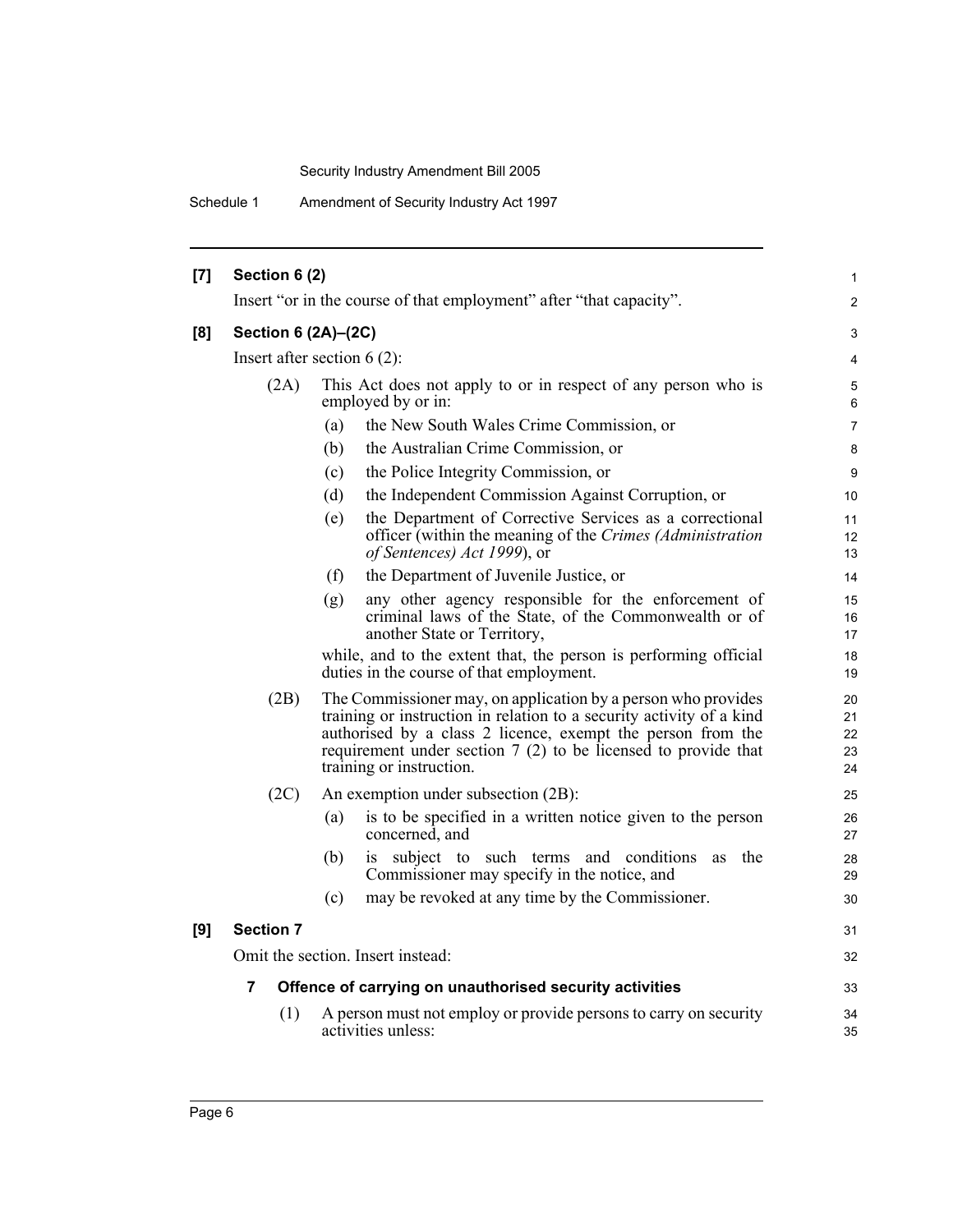|        |                                      | (a)                | the person is the holder of a master licence, and                                                                                                                                                                                                                           | $\mathbf{1}$               |
|--------|--------------------------------------|--------------------|-----------------------------------------------------------------------------------------------------------------------------------------------------------------------------------------------------------------------------------------------------------------------------|----------------------------|
|        |                                      | (b)                | the person employs or provides no more than the number<br>of persons authorised by the master licence, and                                                                                                                                                                  | 2<br>3                     |
|        |                                      | (c)                | each of the persons employed or provided is the holder of<br>a class 1 licence, class 2 licence or provisional licence.                                                                                                                                                     | 4<br>5                     |
|        |                                      |                    | Maximum penalty:                                                                                                                                                                                                                                                            | 6                          |
|        |                                      | (a)                | in the case of a corporation— $1,000$ penalty units, or                                                                                                                                                                                                                     | $\overline{7}$             |
|        |                                      | (b)                | in the case of an individual—500 penalty units or<br>imprisonment for 2 years, or both.                                                                                                                                                                                     | 8<br>9                     |
|        | (2)                                  | security activity. | A person must not carry on a security activity (other than<br>employing or providing persons to carry on security activities)<br>unless the person is the holder of a class 1 licence, class 2 licence<br>or provisional licence that authorises the person to carry on the | 10<br>11<br>12<br>13<br>14 |
|        |                                      | 2 years, or both.  | Maximum penalty: 500 penalty units or imprisonment for                                                                                                                                                                                                                      | 15<br>16                   |
| $[10]$ | <b>Section 9 Classes of licences</b> |                    |                                                                                                                                                                                                                                                                             | 17                         |
|        | Insert after section $9$ (c):        |                    |                                                                                                                                                                                                                                                                             | 18                         |
|        |                                      | (d)                | a provisional licence.                                                                                                                                                                                                                                                      | 19                         |
| $[11]$ | Section 9 (2)                        |                    |                                                                                                                                                                                                                                                                             | 20                         |
|        | Insert at the end of section 9:      |                    |                                                                                                                                                                                                                                                                             | 21                         |
|        | (2)                                  | security activity. | A class of licence may, in accordance with the regulations, be<br>combined with another class of licence into a composite licence<br>that authorises the licensee to carry on more than one kind of                                                                         | 22<br>23<br>24<br>25       |
| $[12]$ | <b>Section 10 Master licences</b>    |                    |                                                                                                                                                                                                                                                                             | 26                         |
|        |                                      |                    | Omit section 10 (1) and (2). Insert instead:                                                                                                                                                                                                                                | 27                         |
|        | (1)                                  |                    | Master licences are to be classified into subclasses. Those<br>subclasses, and the authority they confer, are as follows:                                                                                                                                                   | 28<br>29                   |
|        |                                      | (a)                | class MA—authorises the holder (who is self-employed<br>and who holds a class 1 or class 2 licence, or both) to<br>provide his or her services to carry on security activities,                                                                                             | 30<br>31<br>32             |
|        |                                      | (b)                | class MB—authorises the holder to employ or provide no<br>more than 10 persons to carry on security activities, each<br>of whom must be the holder of a class 1 licence, class 2<br>licence or provisional licence,                                                         | 33<br>34<br>35<br>36       |
|        |                                      |                    |                                                                                                                                                                                                                                                                             |                            |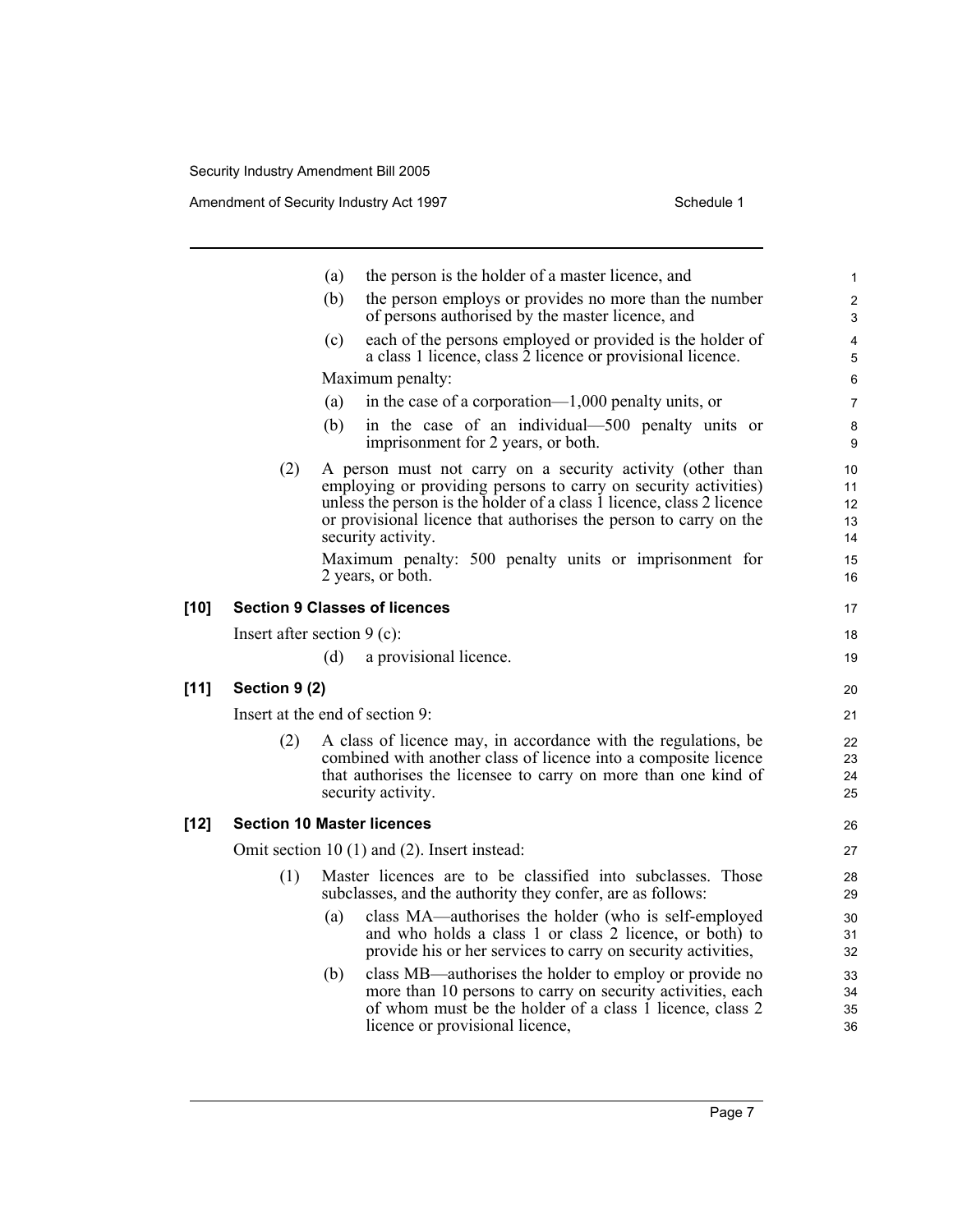Schedule 1 Amendment of Security Industry Act 1997

(c) class MC—authorises the holder to employ or provide between 11 and 50 persons to carry on security activities, each of whom must be the holder of a class 1 licence, class 2 licence or provisional licence, (d) class MD—authorises the holder to employ or provide more than 50 persons to carry on security activities, each of whom must be the holder of a class 1 licence, class 2 licence or provisional licence. **[13] Section 11 Class 1 licences** Omit section 11 (1). Insert instead: (1) Class 1 licences are to be classified into subclasses. Those subclasses, and the authority they confer, are as follows: (a) class 1A—authorises the licensee to patrol, protect, watch or guard any property while unarmed (and whether while static or mobile), (b) class 1B—authorises the licensee to act as a bodyguard or to provide close personal protection or to act in a similar capacity, (c) class 1C—authorises the licensee to act as a crowd controller, venue controller or bouncer or to act in a similar capacity, (d) class 1D—authorises the licensee to patrol, protect, watch or guard any property with a dog, (e) class 1E—authorises the licensee to patrol, protect, watch or guard any property while carrying on monitoring centre operations, (f) class 1F—authorises the licensee to patrol, protect, watch or guard approved classes of property while armed (but only under the authority of a licence or permit to use or possess firearms under the *Firearms Act 1996*), (g) class 1G—authorises the licensee to patrol, protect, watch or guard any property while carrying on retail loss prevention, (h) any other class prescribed by the regulations—authorises the licensee to carry on the security activity prescribed by the regulations in relation to the prescribed class of licence concerned. 1 2 3 4 5 6 7 8 9 10 11 12 13 14 15 16 17 18 19 20 21 22 23 24 25 26 27 28 29 30 31 32 33  $34$ 35 36 37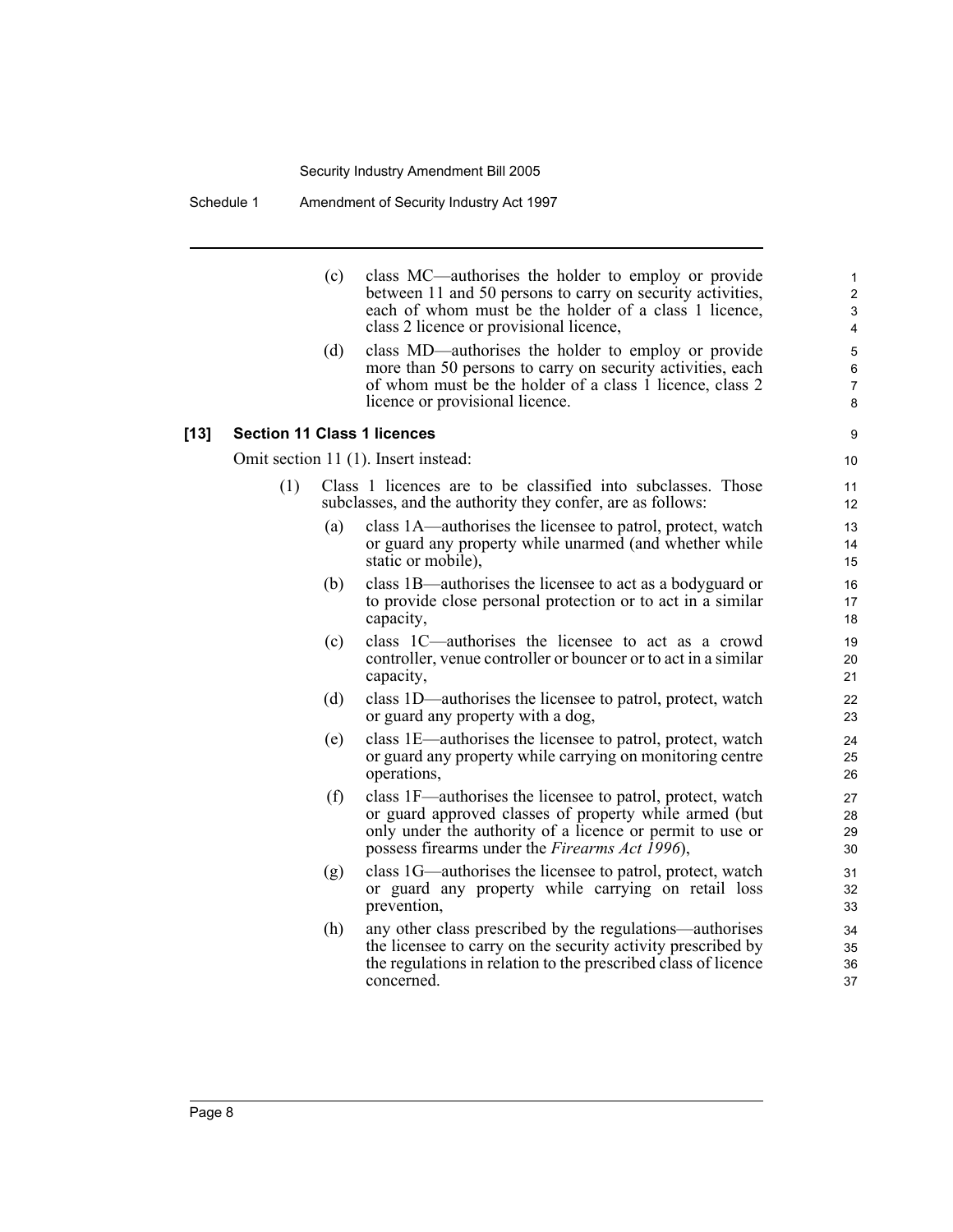| Schedule 1 |  |
|------------|--|
|            |  |

|     |     |     |                                                                                                                                                                                                                     | 1                                                                                                                                                                                                                                                                                               |  |  |  |
|-----|-----|-----|---------------------------------------------------------------------------------------------------------------------------------------------------------------------------------------------------------------------|-------------------------------------------------------------------------------------------------------------------------------------------------------------------------------------------------------------------------------------------------------------------------------------------------|--|--|--|
|     |     |     |                                                                                                                                                                                                                     |                                                                                                                                                                                                                                                                                                 |  |  |  |
|     | (1) |     | Class 2 licences are to be classified into subclasses. Those<br>subclasses, and the authority they confer, are as follows:                                                                                          |                                                                                                                                                                                                                                                                                                 |  |  |  |
|     |     | (a) | class 2A—authorises the licensee to act as a consultant by<br>identifying and analysing security risks and providing<br>solutions and management strategies to minimise those<br>security risks,                    | 5<br>6<br>$\overline{7}$<br>8                                                                                                                                                                                                                                                                   |  |  |  |
|     |     | (b) | class 2B—authorises the licensee to sell, and provide<br>advice in relation to, security equipment and to sell the<br>services of persons to carry on any security activity,                                        | 9<br>10<br>11                                                                                                                                                                                                                                                                                   |  |  |  |
|     |     | (c) | class 2C—authorises the licensee to act as a locksmith,<br>including installing, maintaining, repairing and servicing,<br>and providing advice in relation to, security equipment<br>(including barrier equipment), | 12<br>13<br>14<br>15                                                                                                                                                                                                                                                                            |  |  |  |
|     |     | (d) | class 2D—authorises the licensee to provide training,<br>assessment or instruction in relation to any security<br>activity,                                                                                         | 16<br>17<br>18                                                                                                                                                                                                                                                                                  |  |  |  |
|     |     | (e) | class 2E—authorises the licensee to protect assets or other<br>property by installing, maintaining, repairing and<br>servicing, and providing advice in relation to, barrier<br>equipment,                          | 19<br>20<br>21<br>22                                                                                                                                                                                                                                                                            |  |  |  |
|     |     | (f) | class 2F—authorises the licensee to install, maintain,<br>repair and service, and provide advice in relation to,<br>electronic security equipment,                                                                  | 23<br>24<br>25                                                                                                                                                                                                                                                                                  |  |  |  |
|     |     | (g) | any other class prescribed by the regulations—authorises<br>the licensee to carry on the security activity prescribed by<br>the regulations in relation to the prescribed class of licence<br>concerned.            | 26<br>27<br>28<br>29                                                                                                                                                                                                                                                                            |  |  |  |
|     |     |     |                                                                                                                                                                                                                     | 30                                                                                                                                                                                                                                                                                              |  |  |  |
|     |     |     |                                                                                                                                                                                                                     | 31                                                                                                                                                                                                                                                                                              |  |  |  |
|     |     |     |                                                                                                                                                                                                                     | 32                                                                                                                                                                                                                                                                                              |  |  |  |
|     |     |     |                                                                                                                                                                                                                     |                                                                                                                                                                                                                                                                                                 |  |  |  |
| 12A |     |     |                                                                                                                                                                                                                     | 34                                                                                                                                                                                                                                                                                              |  |  |  |
|     | (1) |     |                                                                                                                                                                                                                     | 35<br>36                                                                                                                                                                                                                                                                                        |  |  |  |
|     |     | (a) | class P1A—authorises the licensee to patrol, protect,<br>watch or guard any property while unarmed (and whether                                                                                                     | 37<br>38                                                                                                                                                                                                                                                                                        |  |  |  |
|     |     |     | <b>Section 12 (4)</b><br><b>Section 12A</b>                                                                                                                                                                         | <b>Section 12 Class 2 licences</b><br>Omit section 12 (1). Insert instead:<br>Omit the subsection.<br>Insert after section 12:<br><b>Provisional licences</b><br>Provisional licences are to be classified into subclasses. Those<br>subclasses, and the authority they confer, are as follows: |  |  |  |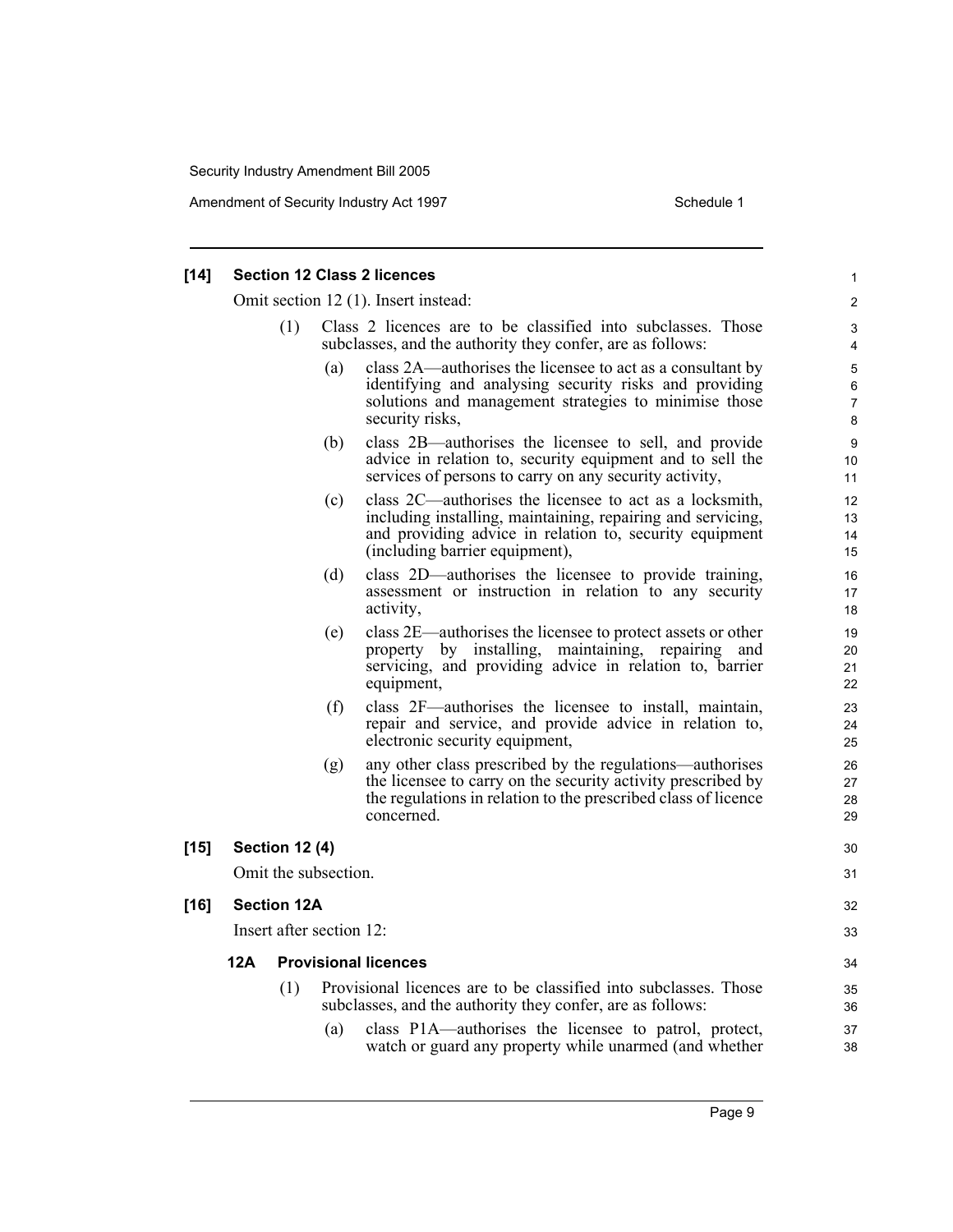Schedule 1 Amendment of Security Industry Act 1997

while static or mobile), but only while being supervised as required by section 29A,

37 38

- (b) class P1B—authorises the licensee to act as a bodyguard or provide close personal protection, or to act in a similar capacity, but only while being supervised as required by section 29A,
- (c) class P1C—authorises the licensee to act as a crowd controller, venue controller or bouncer, or to act in a similar capacity, but only while being supervised as required by section 29A,
- (d) class P1D—authorises the licensee to patrol, protect, watch or guard any property with a dog, but only while being supervised as required by section 29A,
- (e) class P1E—authorises the licensee to patrol, protect, watch or guard any property while carrying on monitoring centre operations, but only while being supervised as required by section 29A,
- (f) class P1F—authorises the licensee to patrol, protect, watch or guard approved classes of property while armed, but only under the authority of a licence or permit to use or possess firearms under the *Firearms Act 1996* and only while being supervised as required by section 29A,
- (g) class P1G—authorises the licensee to patrol, protect, watch or guard any property while carrying on retail loss prevention, but only while being supervised as required by section 29A,
- (h) any other class prescribed by the regulations (being a class that corresponds to any additional class prescribed by the regulations under section 11 (1) (h))—authorises the licensee to carry on the security activity prescribed by the regulations in relation to the prescribed class of licence concerned, but only while being supervised as required by section 29A.
- (2) The relevant subclass is to be endorsed on each provisional licence. More than one such subclass may be endorsed on a provisional licence.

#### **[17] Section 13 Persons who may hold class 1 and class 2 licences**

Omit the section.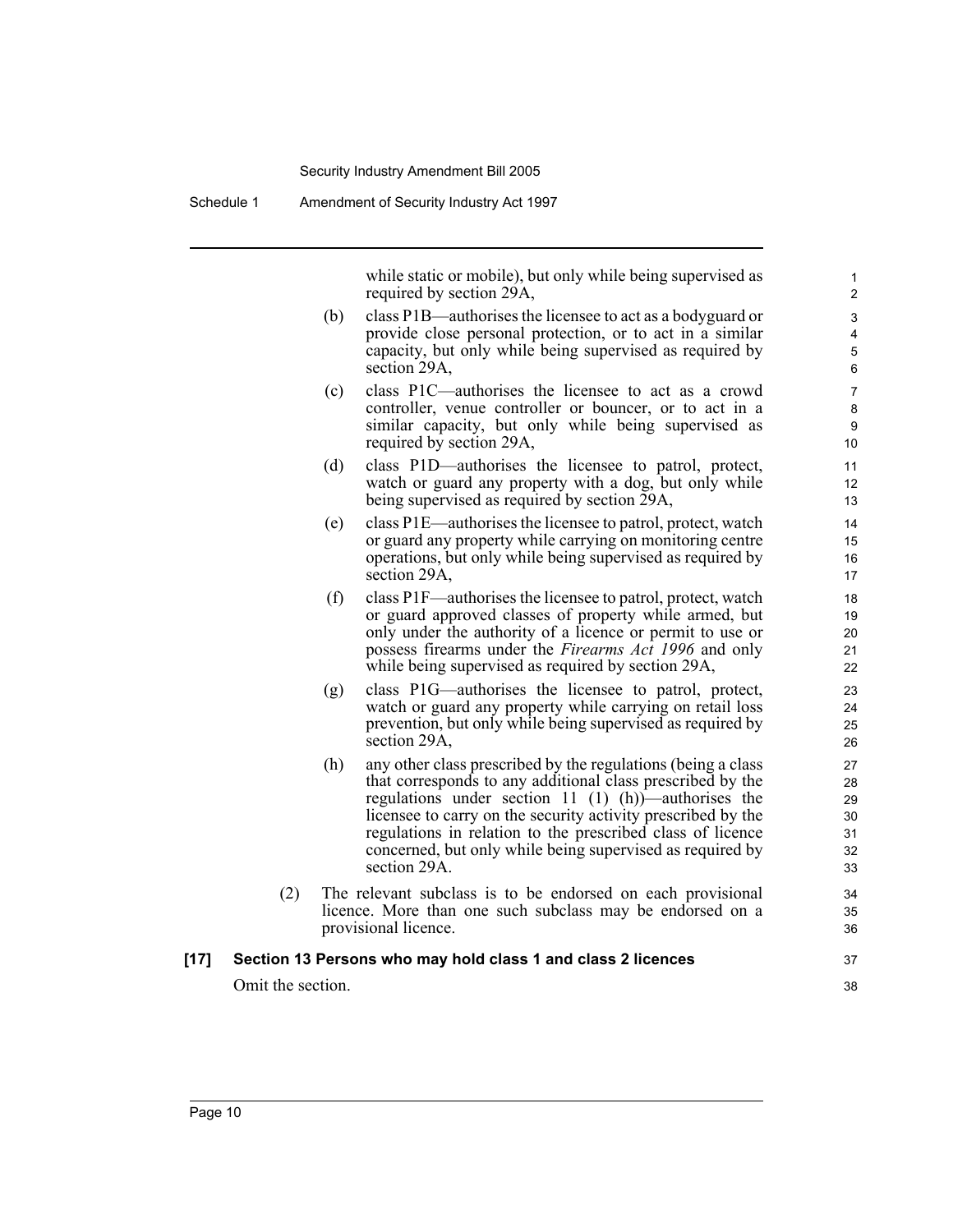| <b>Section 14 Application for licence</b> |     |                                                                                                                                                                                                                                                                                                                       |                                                                                                                                                                                                                                                                                                                                                                                                                                                                                                                                                                                                                                                                                                                                                                                                                                                                                                                                                                                    |
|-------------------------------------------|-----|-----------------------------------------------------------------------------------------------------------------------------------------------------------------------------------------------------------------------------------------------------------------------------------------------------------------------|------------------------------------------------------------------------------------------------------------------------------------------------------------------------------------------------------------------------------------------------------------------------------------------------------------------------------------------------------------------------------------------------------------------------------------------------------------------------------------------------------------------------------------------------------------------------------------------------------------------------------------------------------------------------------------------------------------------------------------------------------------------------------------------------------------------------------------------------------------------------------------------------------------------------------------------------------------------------------------|
|                                           |     |                                                                                                                                                                                                                                                                                                                       | $\overline{c}$                                                                                                                                                                                                                                                                                                                                                                                                                                                                                                                                                                                                                                                                                                                                                                                                                                                                                                                                                                     |
|                                           |     |                                                                                                                                                                                                                                                                                                                       | 3                                                                                                                                                                                                                                                                                                                                                                                                                                                                                                                                                                                                                                                                                                                                                                                                                                                                                                                                                                                  |
|                                           |     |                                                                                                                                                                                                                                                                                                                       | 4                                                                                                                                                                                                                                                                                                                                                                                                                                                                                                                                                                                                                                                                                                                                                                                                                                                                                                                                                                                  |
|                                           |     |                                                                                                                                                                                                                                                                                                                       | 5                                                                                                                                                                                                                                                                                                                                                                                                                                                                                                                                                                                                                                                                                                                                                                                                                                                                                                                                                                                  |
|                                           | (a) | if the applicant is employed, specify the name and business<br>address of the applicant's employer, and                                                                                                                                                                                                               | 6<br>7                                                                                                                                                                                                                                                                                                                                                                                                                                                                                                                                                                                                                                                                                                                                                                                                                                                                                                                                                                             |
|                                           |     |                                                                                                                                                                                                                                                                                                                       | 8                                                                                                                                                                                                                                                                                                                                                                                                                                                                                                                                                                                                                                                                                                                                                                                                                                                                                                                                                                                  |
|                                           |     |                                                                                                                                                                                                                                                                                                                       | 9                                                                                                                                                                                                                                                                                                                                                                                                                                                                                                                                                                                                                                                                                                                                                                                                                                                                                                                                                                                  |
| (4)                                       |     |                                                                                                                                                                                                                                                                                                                       | 10<br>11<br>12                                                                                                                                                                                                                                                                                                                                                                                                                                                                                                                                                                                                                                                                                                                                                                                                                                                                                                                                                                     |
|                                           | (a) | supply proof of the person's employment in carrying on an<br>authorised security activity during the term of the previous<br>licence (for example, by providing the names of employers<br>during that term and providing records indicating the type<br>of security activity carried out), and                        | 13<br>14<br>15<br>16<br>17                                                                                                                                                                                                                                                                                                                                                                                                                                                                                                                                                                                                                                                                                                                                                                                                                                                                                                                                                         |
|                                           | (b) | supply evidence to the Commissioner's satisfaction that<br>the person has been engaged in the security activity<br>proposed to be authorised by the licence for a significant<br>period of the previous licence and has demonstrated<br>continuing knowledge and competency in relation to that<br>security activity. | 18<br>19<br>20<br>21<br>22<br>23                                                                                                                                                                                                                                                                                                                                                                                                                                                                                                                                                                                                                                                                                                                                                                                                                                                                                                                                                   |
| (5)                                       |     |                                                                                                                                                                                                                                                                                                                       | 24<br>25<br>26<br>27                                                                                                                                                                                                                                                                                                                                                                                                                                                                                                                                                                                                                                                                                                                                                                                                                                                                                                                                                               |
|                                           |     |                                                                                                                                                                                                                                                                                                                       | 28                                                                                                                                                                                                                                                                                                                                                                                                                                                                                                                                                                                                                                                                                                                                                                                                                                                                                                                                                                                 |
|                                           |     |                                                                                                                                                                                                                                                                                                                       | 29                                                                                                                                                                                                                                                                                                                                                                                                                                                                                                                                                                                                                                                                                                                                                                                                                                                                                                                                                                                 |
|                                           |     |                                                                                                                                                                                                                                                                                                                       | 30<br>31                                                                                                                                                                                                                                                                                                                                                                                                                                                                                                                                                                                                                                                                                                                                                                                                                                                                                                                                                                           |
|                                           |     |                                                                                                                                                                                                                                                                                                                       | 32                                                                                                                                                                                                                                                                                                                                                                                                                                                                                                                                                                                                                                                                                                                                                                                                                                                                                                                                                                                 |
|                                           |     |                                                                                                                                                                                                                                                                                                                       | 33                                                                                                                                                                                                                                                                                                                                                                                                                                                                                                                                                                                                                                                                                                                                                                                                                                                                                                                                                                                 |
|                                           |     | The Commissioner may refuse to grant an application for a                                                                                                                                                                                                                                                             |                                                                                                                                                                                                                                                                                                                                                                                                                                                                                                                                                                                                                                                                                                                                                                                                                                                                                                                                                                                    |
|                                           |     | <b>Section 15 (2)</b><br>(2)                                                                                                                                                                                                                                                                                          | Omit "or class 2 licence" from section 14 (3).<br>Insert instead ", class 2 or provisional licence".<br>Section 14 (3) (a)<br>Omit the paragraph. Insert instead:<br>Section 14 (4) and (5)<br>Insert after section $14(3)$ :<br>In the case of an application for a class 1 licence by an applicant<br>who has previously held a class 1 licence or a provisional licence,<br>the applicant must also:<br>In the case of an application for a class P1F licence, the<br>application must be made on behalf of the applicant by the<br>applicant's employer (being an approved master licensee<br>providing uniformed cash in transit security services).<br>Section 15 Restrictions on granting licence-general suitability criteria<br>Omit "does not hold the qualifications" from section 15 (1) (c).<br>Insert instead "in the case of application for a licence other than a provisional<br>licence—does not have the competencies".<br>Omit the subsection. Insert instead: |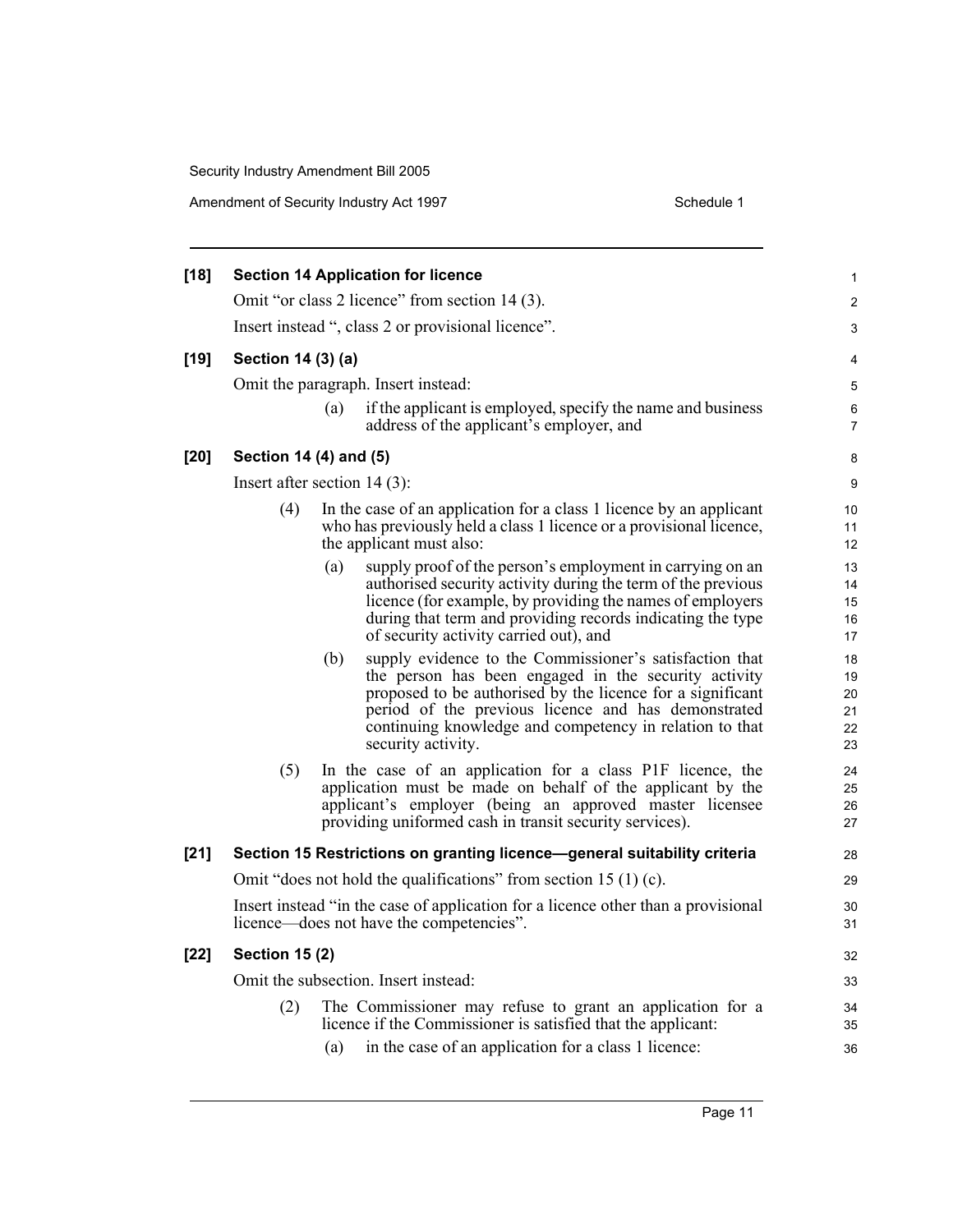Schedule 1 Amendment of Security Industry Act 1997

|        |                                            | (i)      | has not, for at least 12 months, held a provisional<br>licence authorising the applicant to carry on the<br>security activity to which the proposed licence<br>relates, or                                                                                                                             | 1<br>$\overline{c}$<br>3<br>4 |
|--------|--------------------------------------------|----------|--------------------------------------------------------------------------------------------------------------------------------------------------------------------------------------------------------------------------------------------------------------------------------------------------------|-------------------------------|
|        |                                            | (ii)     | has not previously been authorised by a licence<br>(other than a provisional licence) to carry on the<br>security activity to which the proposed licence<br>relates, or                                                                                                                                | 5<br>6<br>$\overline{7}$<br>8 |
|        | (b)                                        |          | in the case of an application for a provisional licence—has<br>not completed, to the satisfaction of the Commissioner, an<br>approved security industry training course that is relevant<br>to the class of licence sought, or                                                                         | 9<br>10<br>11<br>12           |
|        | (c)                                        | relates: | in the case of an application for a class 1 licence where the<br>applicant has previously been authorised by a licence to<br>carry on the security activity to which the proposed licence                                                                                                              | 13<br>14<br>15<br>16          |
|        |                                            | (i)      | has failed to demonstrate active participation or<br>employment in the security industry for a significant<br>period of the previous licence, after taking into<br>account any actual experience or offered work or<br>contracts, or                                                                   | 17<br>18<br>19<br>20<br>21    |
|        |                                            | (ii)     | has not been engaged in the security activity<br>authorised by the previous licence for a significant<br>period, or                                                                                                                                                                                    | 22<br>23<br>24                |
|        |                                            | (iii)    | has failed to demonstrate continuing knowledge and<br>competency in relation to the security activity<br>authorised by the previous licence.                                                                                                                                                           | 25<br>26<br>27                |
| $[23]$ | <b>Section 15 (5)</b>                      |          |                                                                                                                                                                                                                                                                                                        | 28                            |
|        |                                            |          | Omit "A". Insert instead "Except as provided by the regulations, a".                                                                                                                                                                                                                                   | 29                            |
| $[24]$ | history                                    |          | Section 16 Restrictions on granting licence-criminal and other related                                                                                                                                                                                                                                 | 30<br>31                      |
|        | occurring in section 16 $(1)$ (a) and (b). |          | Insert "in relation to the class of licence sought" after "regulations" wherever                                                                                                                                                                                                                       | 32<br>33                      |
| $[25]$ | Section 16 (1) (c) and (d)                 |          |                                                                                                                                                                                                                                                                                                        | 34                            |
|        | Omit section 16 $(1)$ (c). Insert instead: |          |                                                                                                                                                                                                                                                                                                        | 35                            |
|        | (c)                                        |          | has, within the period of 5 years before the application for<br>the licence was made, had a civil penalty imposed on the<br>applicant by a court or tribunal in New South Wales or<br>elsewhere, being a civil penalty prescribed by the<br>regulations in relation to the class of licence sought, or | 36<br>37<br>38<br>39<br>40    |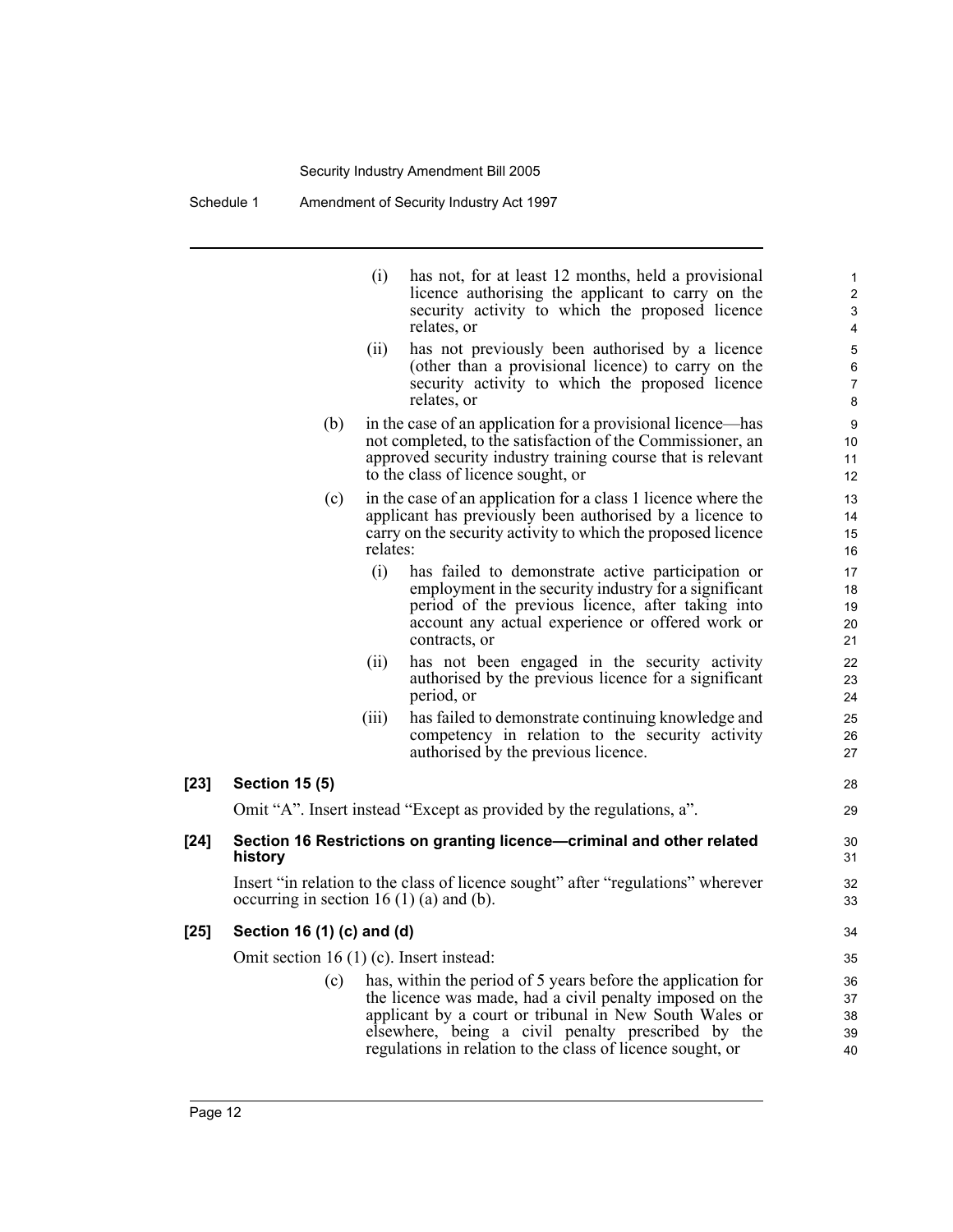|        |                        |                          | (d) | has, within the period of 10 years before the application for<br>the licence was made, been removed or dismissed from<br>NSW Police or from the police force of any other<br>jurisdiction (whether in Australia or overseas) on the<br>ground of the applicant's integrity as a police officer.                                                                                                                                                              | $\mathbf{1}$<br>$\overline{c}$<br>3<br>4<br>5 |
|--------|------------------------|--------------------------|-----|--------------------------------------------------------------------------------------------------------------------------------------------------------------------------------------------------------------------------------------------------------------------------------------------------------------------------------------------------------------------------------------------------------------------------------------------------------------|-----------------------------------------------|
| $[26]$ |                        | <b>Section 16 (2)</b>    |     |                                                                                                                                                                                                                                                                                                                                                                                                                                                              | 6                                             |
|        |                        | Omit the subsection.     |     |                                                                                                                                                                                                                                                                                                                                                                                                                                                              | 7                                             |
| $[27]$ |                        | Section 16 (4A)          |     |                                                                                                                                                                                                                                                                                                                                                                                                                                                              | 8                                             |
|        |                        |                          |     | Insert after section $16(4)$ :                                                                                                                                                                                                                                                                                                                                                                                                                               | 9                                             |
|        |                        | (4A)                     |     | The Commissioner may refuse to grant an application for a<br>licence if, within the period of 10 years before the application for<br>the licence was made, the applicant has been removed from NSW<br>Police under section 181D of the <i>Police Act 1990</i> on grounds<br>other than the applicant's integrity as a police officer.                                                                                                                        | 10<br>11<br>12<br>13<br>14                    |
| $[28]$ |                        | <b>Section 16 (5)</b>    |     |                                                                                                                                                                                                                                                                                                                                                                                                                                                              | 15                                            |
|        |                        |                          |     | Omit "(2) or (3)". Insert instead "(3), (4) or $(4A)$ ".                                                                                                                                                                                                                                                                                                                                                                                                     | 16                                            |
| [29]   |                        | <b>Section 16A</b>       |     |                                                                                                                                                                                                                                                                                                                                                                                                                                                              | 17                                            |
|        |                        | Insert after section 16: |     |                                                                                                                                                                                                                                                                                                                                                                                                                                                              | 18                                            |
|        | <b>16A</b><br>officers |                          |     | Restrictions on granting licence-conflict of interest for police                                                                                                                                                                                                                                                                                                                                                                                             | 19<br>20                                      |
|        |                        | (1)                      |     | The Commissioner must refuse to grant an application for a<br>licence to a police officer or other member of NSW Police if the<br>Commissioner considers that the grant of the licence, or the<br>carrying on of the security activities authorised by the licence,<br>would create a conflict of interest between the proper<br>performance of the officer's or member's duties as an officer or<br>member and the officer's or member's private interests. | 21<br>22<br>23<br>24<br>25<br>26<br>27        |
|        |                        | (2)                      |     | However, the Commissioner may grant an application for a<br>licence to a police officer or other member of NSW Police subject<br>to the condition that the person may not be employed by specified<br>persons, if to do so would avoid a conflict of interest of the kind<br>described in subsection (1). This subsection does not limit the<br>other conditions to which a licence may be subject.                                                          | 28<br>29<br>30<br>31<br>32<br>33              |
| [30]   |                        | Omit the section.        |     | Section 17 Training requirements-class 1 or class 2 licence                                                                                                                                                                                                                                                                                                                                                                                                  | 34<br>35                                      |
|        |                        |                          |     |                                                                                                                                                                                                                                                                                                                                                                                                                                                              |                                               |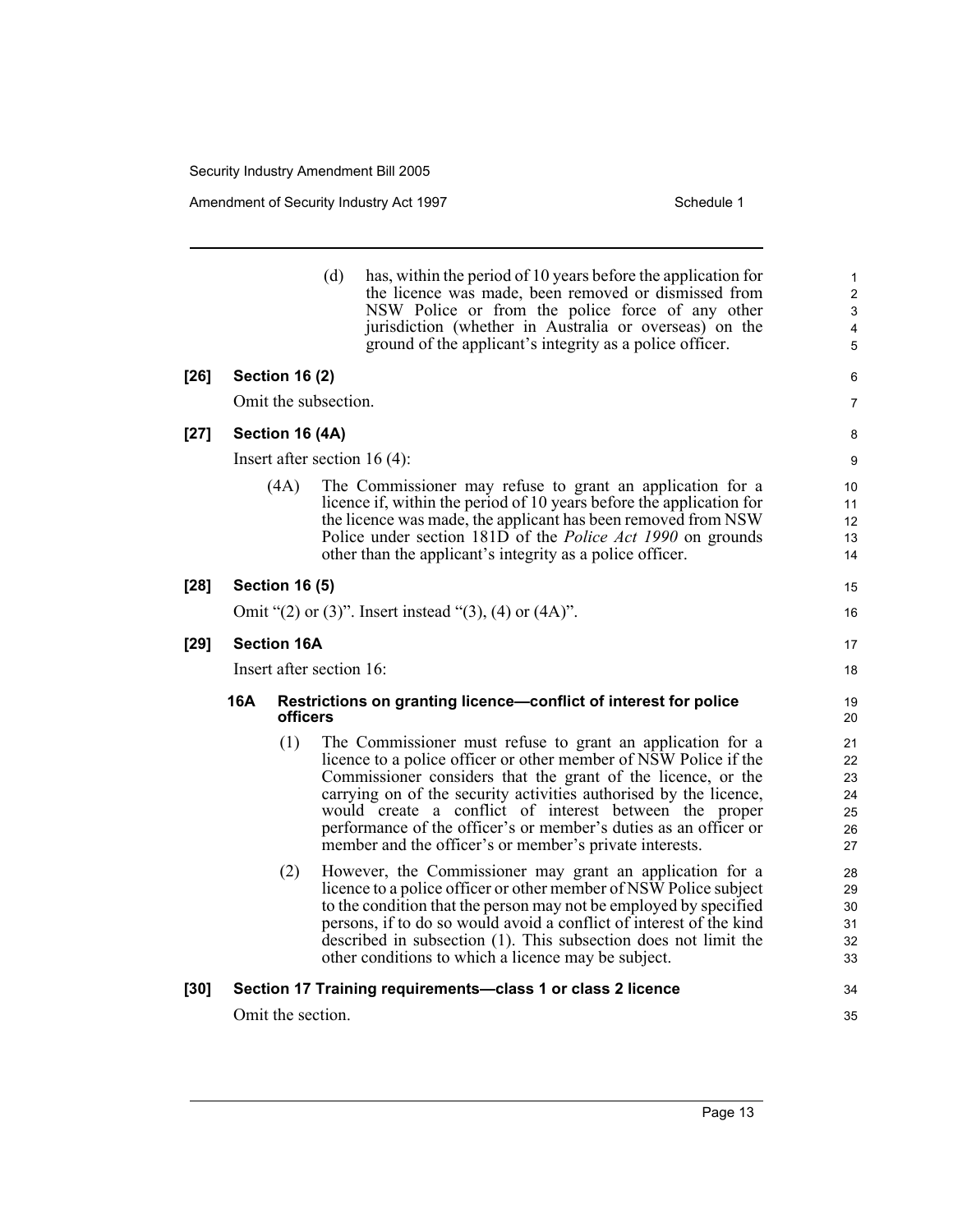Schedule 1 Amendment of Security Industry Act 1997

|                                   |                                                                                                                                                                                                                                                                                                                                                                                                                                                                                                  | 1                                                                                                                                                                                                                                                                                                                                                                                                                                                                                                                                                                                                                                                                                                                                                                                                                                                                                                                                                                                                                                                                                                                                                                                                                                                                                                                                                                                                                     |  |  |  |
|-----------------------------------|--------------------------------------------------------------------------------------------------------------------------------------------------------------------------------------------------------------------------------------------------------------------------------------------------------------------------------------------------------------------------------------------------------------------------------------------------------------------------------------------------|-----------------------------------------------------------------------------------------------------------------------------------------------------------------------------------------------------------------------------------------------------------------------------------------------------------------------------------------------------------------------------------------------------------------------------------------------------------------------------------------------------------------------------------------------------------------------------------------------------------------------------------------------------------------------------------------------------------------------------------------------------------------------------------------------------------------------------------------------------------------------------------------------------------------------------------------------------------------------------------------------------------------------------------------------------------------------------------------------------------------------------------------------------------------------------------------------------------------------------------------------------------------------------------------------------------------------------------------------------------------------------------------------------------------------|--|--|--|
|                                   |                                                                                                                                                                                                                                                                                                                                                                                                                                                                                                  | $\overline{\mathbf{c}}$                                                                                                                                                                                                                                                                                                                                                                                                                                                                                                                                                                                                                                                                                                                                                                                                                                                                                                                                                                                                                                                                                                                                                                                                                                                                                                                                                                                               |  |  |  |
| (6A)                              |                                                                                                                                                                                                                                                                                                                                                                                                                                                                                                  | 3<br>4<br>5<br>6                                                                                                                                                                                                                                                                                                                                                                                                                                                                                                                                                                                                                                                                                                                                                                                                                                                                                                                                                                                                                                                                                                                                                                                                                                                                                                                                                                                                      |  |  |  |
|                                   |                                                                                                                                                                                                                                                                                                                                                                                                                                                                                                  | 7                                                                                                                                                                                                                                                                                                                                                                                                                                                                                                                                                                                                                                                                                                                                                                                                                                                                                                                                                                                                                                                                                                                                                                                                                                                                                                                                                                                                                     |  |  |  |
|                                   |                                                                                                                                                                                                                                                                                                                                                                                                                                                                                                  | 8                                                                                                                                                                                                                                                                                                                                                                                                                                                                                                                                                                                                                                                                                                                                                                                                                                                                                                                                                                                                                                                                                                                                                                                                                                                                                                                                                                                                                     |  |  |  |
| <b>Section 19</b>                 |                                                                                                                                                                                                                                                                                                                                                                                                                                                                                                  | 9                                                                                                                                                                                                                                                                                                                                                                                                                                                                                                                                                                                                                                                                                                                                                                                                                                                                                                                                                                                                                                                                                                                                                                                                                                                                                                                                                                                                                     |  |  |  |
|                                   |                                                                                                                                                                                                                                                                                                                                                                                                                                                                                                  | 10                                                                                                                                                                                                                                                                                                                                                                                                                                                                                                                                                                                                                                                                                                                                                                                                                                                                                                                                                                                                                                                                                                                                                                                                                                                                                                                                                                                                                    |  |  |  |
|                                   |                                                                                                                                                                                                                                                                                                                                                                                                                                                                                                  | 11                                                                                                                                                                                                                                                                                                                                                                                                                                                                                                                                                                                                                                                                                                                                                                                                                                                                                                                                                                                                                                                                                                                                                                                                                                                                                                                                                                                                                    |  |  |  |
| <b>Section 19</b>                 |                                                                                                                                                                                                                                                                                                                                                                                                                                                                                                  | 12                                                                                                                                                                                                                                                                                                                                                                                                                                                                                                                                                                                                                                                                                                                                                                                                                                                                                                                                                                                                                                                                                                                                                                                                                                                                                                                                                                                                                    |  |  |  |
|                                   |                                                                                                                                                                                                                                                                                                                                                                                                                                                                                                  | 13<br>14                                                                                                                                                                                                                                                                                                                                                                                                                                                                                                                                                                                                                                                                                                                                                                                                                                                                                                                                                                                                                                                                                                                                                                                                                                                                                                                                                                                                              |  |  |  |
|                                   |                                                                                                                                                                                                                                                                                                                                                                                                                                                                                                  | 15                                                                                                                                                                                                                                                                                                                                                                                                                                                                                                                                                                                                                                                                                                                                                                                                                                                                                                                                                                                                                                                                                                                                                                                                                                                                                                                                                                                                                    |  |  |  |
| Insert after section $20(1)(b)$ : |                                                                                                                                                                                                                                                                                                                                                                                                                                                                                                  |                                                                                                                                                                                                                                                                                                                                                                                                                                                                                                                                                                                                                                                                                                                                                                                                                                                                                                                                                                                                                                                                                                                                                                                                                                                                                                                                                                                                                       |  |  |  |
|                                   | in the case of an application for a class 1 licence by an<br>applicant who has previously held a class 1 licence or a<br>provisional licence-to provide, in accordance with<br>directions in the notice, statements from previous<br>employers specifying the duration of the applicant's<br>employment and the security activities carried on by the<br>applicant during the applicant's employment (but only if<br>that employment included time during the term of that<br>previous licence), | 17<br>18<br>19<br>20<br>21<br>22<br>23<br>24<br>25                                                                                                                                                                                                                                                                                                                                                                                                                                                                                                                                                                                                                                                                                                                                                                                                                                                                                                                                                                                                                                                                                                                                                                                                                                                                                                                                                                    |  |  |  |
|                                   |                                                                                                                                                                                                                                                                                                                                                                                                                                                                                                  | 26                                                                                                                                                                                                                                                                                                                                                                                                                                                                                                                                                                                                                                                                                                                                                                                                                                                                                                                                                                                                                                                                                                                                                                                                                                                                                                                                                                                                                    |  |  |  |
|                                   |                                                                                                                                                                                                                                                                                                                                                                                                                                                                                                  | 27                                                                                                                                                                                                                                                                                                                                                                                                                                                                                                                                                                                                                                                                                                                                                                                                                                                                                                                                                                                                                                                                                                                                                                                                                                                                                                                                                                                                                    |  |  |  |
|                                   |                                                                                                                                                                                                                                                                                                                                                                                                                                                                                                  | 28                                                                                                                                                                                                                                                                                                                                                                                                                                                                                                                                                                                                                                                                                                                                                                                                                                                                                                                                                                                                                                                                                                                                                                                                                                                                                                                                                                                                                    |  |  |  |
|                                   |                                                                                                                                                                                                                                                                                                                                                                                                                                                                                                  | 29                                                                                                                                                                                                                                                                                                                                                                                                                                                                                                                                                                                                                                                                                                                                                                                                                                                                                                                                                                                                                                                                                                                                                                                                                                                                                                                                                                                                                    |  |  |  |
| (8)                               |                                                                                                                                                                                                                                                                                                                                                                                                                                                                                                  | 30<br>31<br>32<br>33<br>34<br>35                                                                                                                                                                                                                                                                                                                                                                                                                                                                                                                                                                                                                                                                                                                                                                                                                                                                                                                                                                                                                                                                                                                                                                                                                                                                                                                                                                                      |  |  |  |
|                                   |                                                                                                                                                                                                                                                                                                                                                                                                                                                                                                  | Section 18 Investigation of licence application<br>Insert after section $18(6)$ :<br>A reference in this section to an applicant or a licensee includes,<br>in the case of an application for a master licence, or in the case of<br>a former licensee, a reference to each close associate of the<br>applicant or former licensee.<br>Section 19 Applications by serving and former police officers<br>Omit "who was at any time". Insert instead "who is, or who was at any time,".<br>Omit "Internal Affairs Branch of the Police Service of New South Wales".<br>Insert instead "Special Crime and Internal Affairs Branch of NSW Police".<br>Insert "or the suitability of the applicant being employed by any specified<br>master licensee" after "licence" where secondly occurring.<br>Section 20 Commissioner may require further information<br>(b1)<br>Section 20 (1) (c)<br>Omit "or $(b)$ ". Insert instead ", $(b)$ or $(b1)$ ".<br><b>Section 20 (8)</b><br>Insert after section $20(7)$ :<br>A certificate signed by the Commissioner (or by a person holding<br>an office prescribed by the regulations) certifying the reasonable<br>costs incurred by the Commissioner in investigating and<br>inquiring into an application for a licence is admissible in any<br>proceedings for the recovery of an amount payable under this<br>section and is prima facie evidence of the amount so specified. |  |  |  |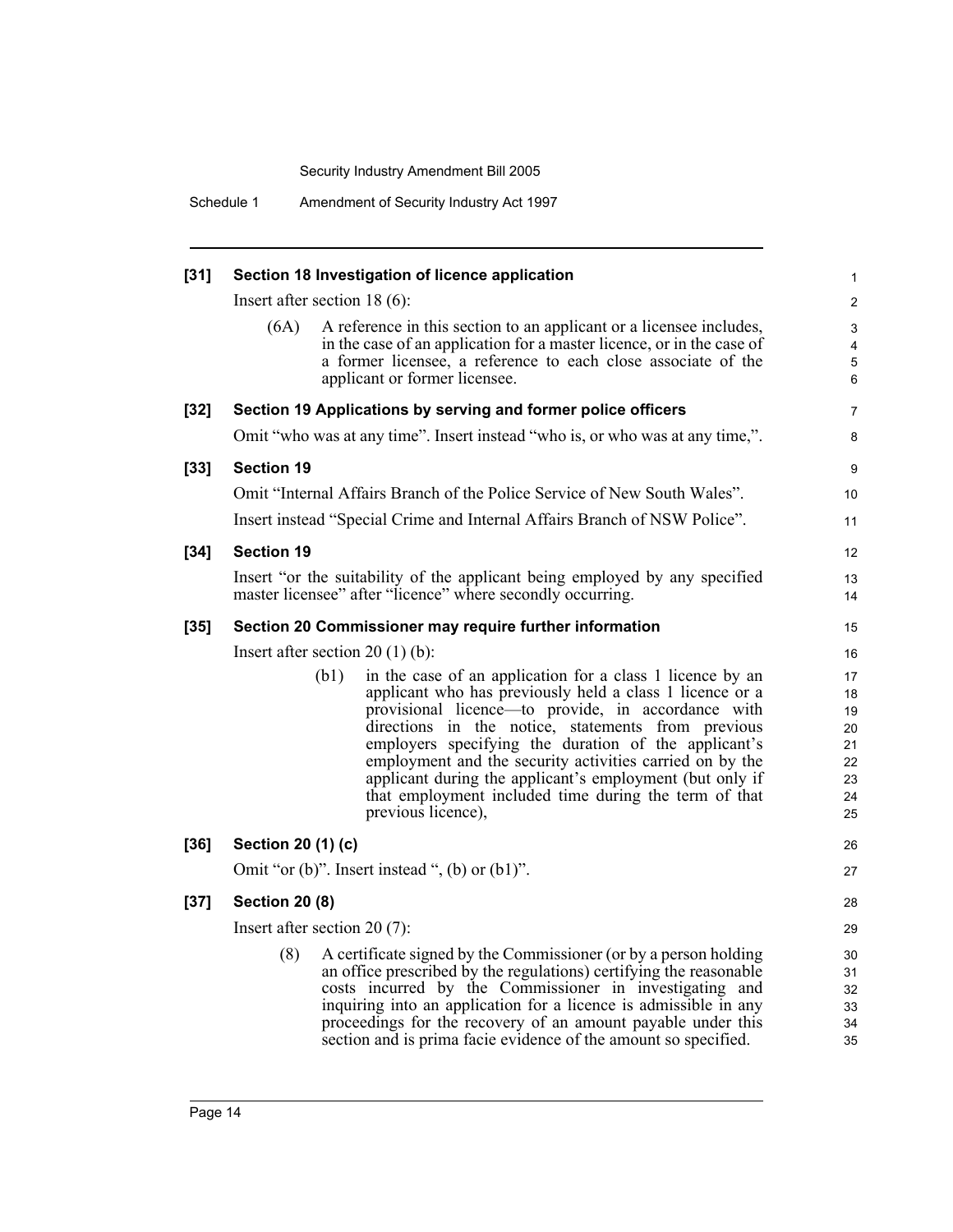Amendment of Security Industry Act 1997

| Schedule 1 |  |
|------------|--|

| $[38]$ |                                                                                    |                     |                           | Section 21 Grant and conditions of licence                                                                                                                                                                                                                                                                                                                                                 | 1                                |  |  |
|--------|------------------------------------------------------------------------------------|---------------------|---------------------------|--------------------------------------------------------------------------------------------------------------------------------------------------------------------------------------------------------------------------------------------------------------------------------------------------------------------------------------------------------------------------------------------|----------------------------------|--|--|
|        |                                                                                    |                     |                           | Omit section 21 (3). Insert instead:                                                                                                                                                                                                                                                                                                                                                       | $\overline{c}$                   |  |  |
|        |                                                                                    | (3)                 | A licence is subject:     |                                                                                                                                                                                                                                                                                                                                                                                            |                                  |  |  |
|        |                                                                                    |                     | (a)                       | to such conditions as may be imposed by the<br>Commissioner (whether at the time the licence is granted<br>or at any later time), and                                                                                                                                                                                                                                                      | 4<br>5<br>6                      |  |  |
|        |                                                                                    |                     | (b)                       | to such other conditions as are imposed by this Act or<br>prescribed by the regulations.                                                                                                                                                                                                                                                                                                   | 7<br>8                           |  |  |
| $[39]$ | others                                                                             |                     |                           | Section 23 Master licence-condition relating to certain employees and                                                                                                                                                                                                                                                                                                                      | 9<br>10                          |  |  |
|        |                                                                                    |                     |                           | Insert "or provide" after "employ".                                                                                                                                                                                                                                                                                                                                                        | 11                               |  |  |
| [40]   |                                                                                    | <b>Section 23AA</b> |                           |                                                                                                                                                                                                                                                                                                                                                                                            | 12                               |  |  |
|        |                                                                                    |                     | Insert after section 23:  |                                                                                                                                                                                                                                                                                                                                                                                            | 13                               |  |  |
|        | 23AA                                                                               |                     |                           | Special conditions-authority to carry firearms                                                                                                                                                                                                                                                                                                                                             | 14                               |  |  |
|        |                                                                                    | (1)                 |                           | It is a condition of every class 1F or P1F licence that the licensee<br>must not carry on the security activity authorised by the licence<br>unless the licensee is authorised by a licence or permit under the<br><i>Firearms Act 1996</i> to possess or use a firearm.                                                                                                                   | 15<br>16<br>17<br>18             |  |  |
|        |                                                                                    | (2)                 |                           | If the holder of a class 1F or P1F licence is found guilty of an<br>offence under the <i>Firearms Act 1996</i> in relation to the<br>unauthorised possession or use of a firearm, the person cannot be<br>found guilty of an offence under section 30 of this Act of failing<br>to comply with the condition imposed by this section in respect<br>of that unauthorised possession or use. | 19<br>20<br>21<br>22<br>23<br>24 |  |  |
| $[41]$ | firearms                                                                           |                     |                           | Section 23A Special conditions-uniforms must be worn when carrying                                                                                                                                                                                                                                                                                                                         | 25<br>26                         |  |  |
|        | Omit "class 1A" wherever occurring in section $23A(1)$ and $(5)(a)$ and $(b)(i)$ . |                     |                           |                                                                                                                                                                                                                                                                                                                                                                                            |                                  |  |  |
|        |                                                                                    |                     |                           | Insert instead "class 1F or P1F".                                                                                                                                                                                                                                                                                                                                                          | 28                               |  |  |
| $[42]$ |                                                                                    |                     | Sections 23B and 23C      |                                                                                                                                                                                                                                                                                                                                                                                            | 29                               |  |  |
|        |                                                                                    |                     | Insert after section 23A: |                                                                                                                                                                                                                                                                                                                                                                                            | 30                               |  |  |
|        | 23B                                                                                |                     | premises                  | Special conditions-storage of firearms in certain residential                                                                                                                                                                                                                                                                                                                              | 31<br>32                         |  |  |
|        |                                                                                    | (1)                 |                           | It is a condition of every class 1F or P1F licence that, if the<br>licensee is an armed security guard, the licensee must not store a<br>firearm at any prohibited premises.                                                                                                                                                                                                               | 33<br>34<br>35                   |  |  |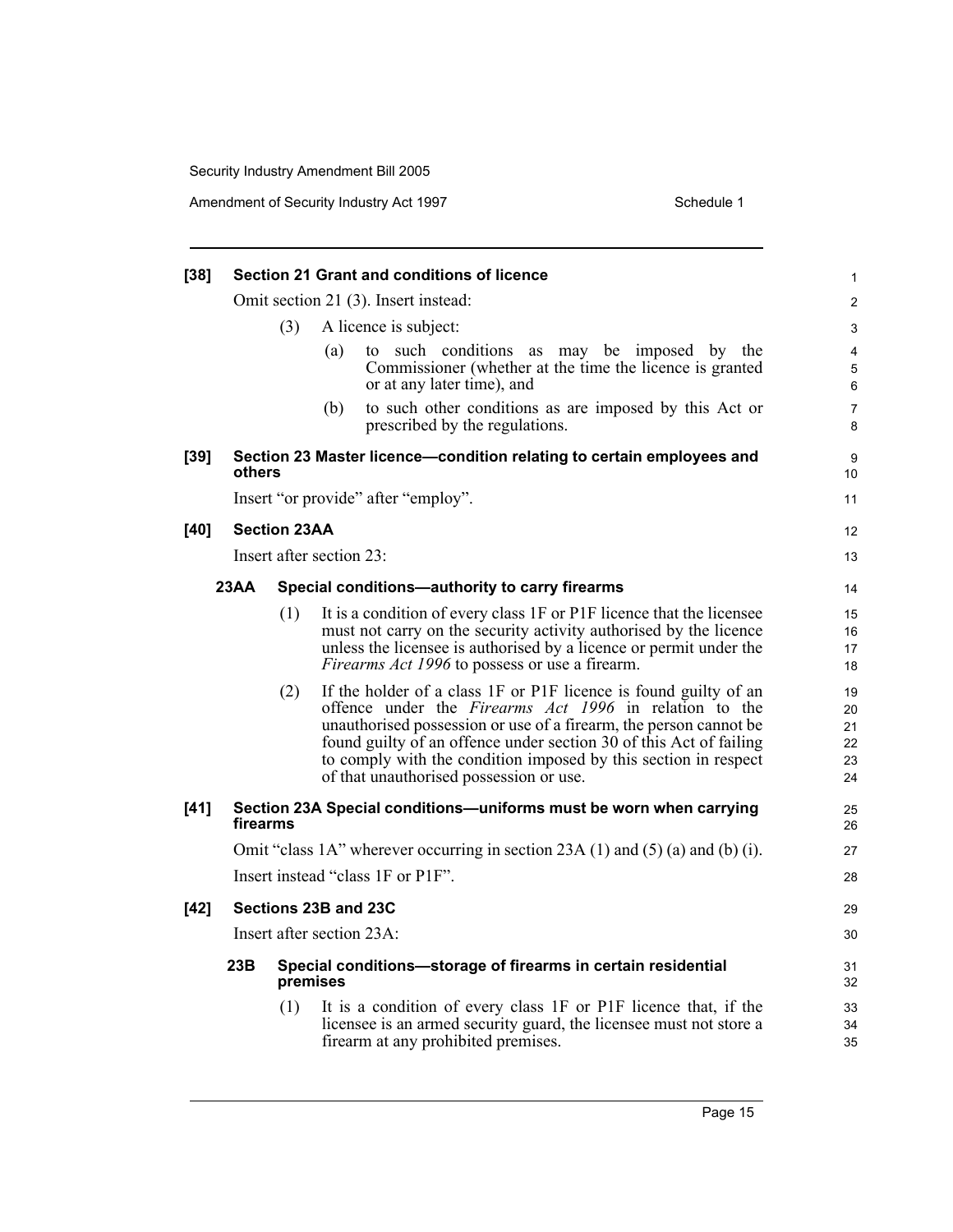Schedule 1 Amendment of Security Industry Act 1997

- (2) It is a condition of every master licence that, if the master licensee employs a person as an armed security guard, the master licensee must not cause or permit any firearm in the master licensee's possession (including those firearms that have been acquired by the master licensee in connection with the master licensee's business) to be stored at any prohibited premises. (3) If a police officer discovers that a firearm is stored at prohibited premises, the police officer may seize the firearm. (4) If an armed security guard stores a firearm at any prohibited premises, the Commissioner: (a) must suspend, in accordance with section 25, the armed security guard's class 1F or P1F licence, and (b) must serve a notice on the master licensee who employs the armed security guard (or, if the security guard is selfemployed and holds a master licence, serve a notice on the armed security guard as the holder of a master licence), personally or by post: (i) stating that the armed security guard's class 1F or P1F licence has been suspended and the reasons for suspending it, and (ii) requesting that the master licensee provide the Commissioner with reasons why the master licence should not be revoked. (5) In this section: *prohibited premises* means any premises that are regularly used as a principal or temporary place of residence by a person who has been found guilty of a criminal offence, being an offence that would disqualify the person from holding a licence because of section 16 (1) (a) (if the person has been convicted) or section 16 (1) (b) (whether or not the person has been convicted). **23C Special conditions—class P1F licences** (1) It is a condition of every P1F licence that the licensee must, before carrying on any security activity authorised by the licence, successfully complete approved training provided by the licensee's employer (being an approved master licensee providing uniformed cash in transit security services). 1 2 3 4 5 6 7 8 9 10 11 12 13 14 15 16 17 18 19 20 21 22 23 24 25 26 27 28 29 30 31 32 33 34 35 36
	- (2) It is a condition of every class P1F licence that the licensee remains employed by the approved master licensee who, in accordance with section 14 (5), applied for the P1F licence on the licensee's behalf.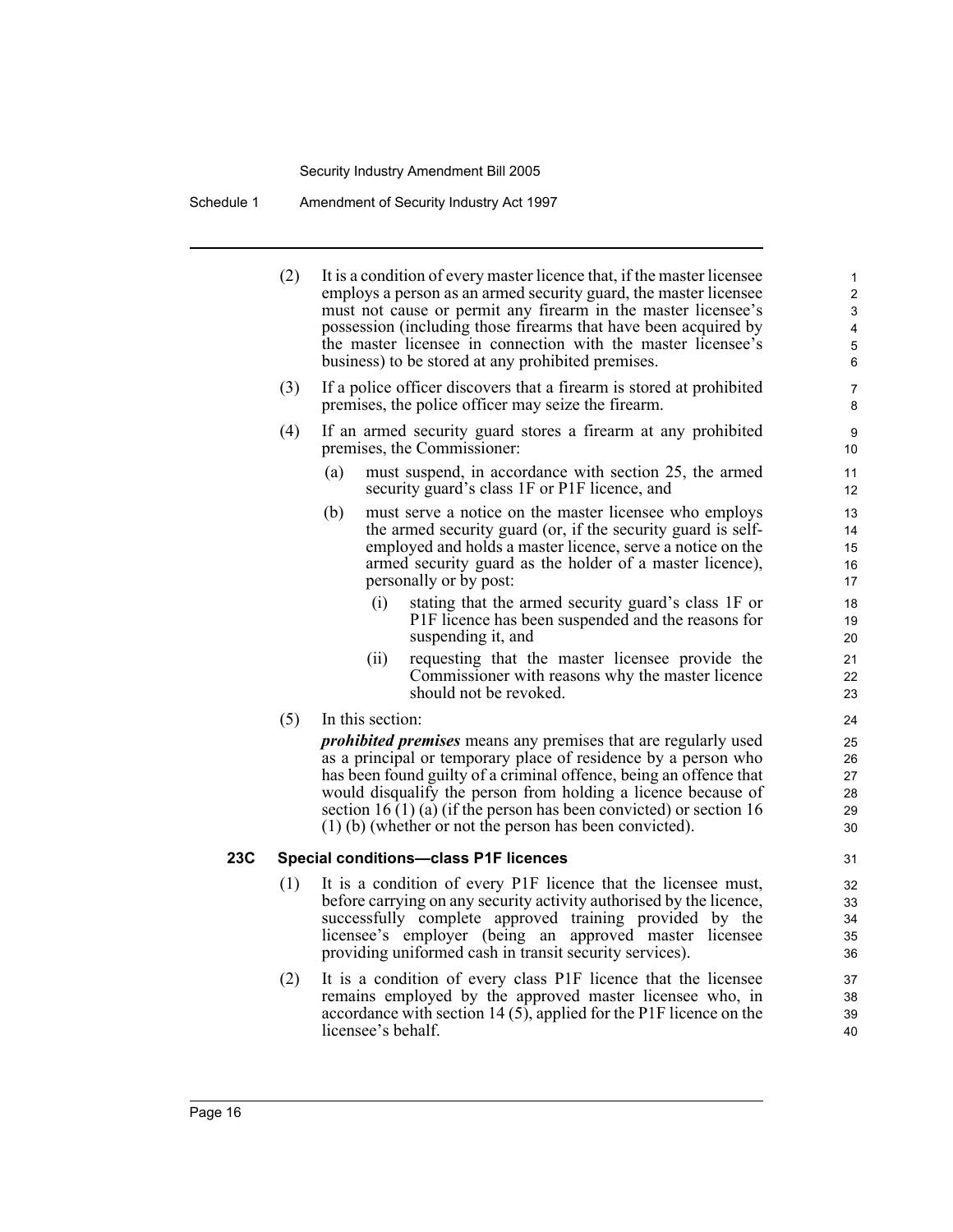|        | (3)                   |                                         | It is a condition of every class P1F licence that the licensee must:                                                                                                                                                                                                      | $\mathbf{1}$                      |
|--------|-----------------------|-----------------------------------------|---------------------------------------------------------------------------------------------------------------------------------------------------------------------------------------------------------------------------------------------------------------------------|-----------------------------------|
|        |                       | (a)                                     | within 3 months of being granted the licence, successfully<br>complete such further training as is determined by the<br>Commissioner, and                                                                                                                                 | $\overline{\mathbf{c}}$<br>3<br>4 |
|        |                       | (b)                                     | successfully complete such other training as may be<br>required by the Commissioner during the term of the<br>licence.                                                                                                                                                    | 5<br>6<br>7                       |
|        | (4)                   |                                         | The Commissioner must revoke a class P1F licence if the<br>Commissioner is satisfied that the licensee has failed to comply<br>with a condition under this section.                                                                                                       | 8<br>9<br>10                      |
| $[43]$ |                       |                                         | <b>Section 26 Revocation of licence</b>                                                                                                                                                                                                                                   | 11                                |
|        |                       | Insert after section $26(1)$ (b) (iii): |                                                                                                                                                                                                                                                                           | 12                                |
|        |                       | (iv)                                    | fails to collect the licence from the place nominated<br>by the Commissioner within 60 days after being<br>notified of the granting of the licence, or                                                                                                                    | 13<br>14<br>15                    |
| $[44]$ |                       | <b>Section 27 Variation of licence</b>  |                                                                                                                                                                                                                                                                           | 16                                |
|        |                       |                                         | Omit "or class 2" from section 27 (1). Insert instead ", class 2 or provisional".                                                                                                                                                                                         | 17                                |
| $[45]$ |                       |                                         | <b>Section 28 Application for new licence</b>                                                                                                                                                                                                                             | 18                                |
|        | Omit the section.     |                                         |                                                                                                                                                                                                                                                                           | 19                                |
| $[46]$ |                       |                                         | Section 29 Right to seek review from Administrative Decisions Tribunal                                                                                                                                                                                                    | 20                                |
|        |                       | "person" in section 29 (1) (c).         | Insert "(other than revocation by operation of section 26 (1) (b) (iv))" after                                                                                                                                                                                            | 21<br>22                          |
| $[47]$ | <b>Section 29 (3)</b> |                                         |                                                                                                                                                                                                                                                                           | 23                                |
|        |                       | Insert after the note to the section:   |                                                                                                                                                                                                                                                                           | 24                                |
|        | (3)                   |                                         | In determining an application for a review of any decision to<br>refuse to grant a licence or to revoke a licence that was made on<br>the ground of the applicant not being a fit and proper person, the<br>Administrative Decisions Tribunal:                            | 25<br>26<br>27<br>28              |
|        |                       | (a)                                     | is to ensure that it does not, in the reasons for its decision<br>or otherwise, disclose the existence or content of any<br>criminal intelligence report or other criminal information<br>referred to in section $15(6)$ without the approval of the<br>Commissioner, and | 29<br>30<br>31<br>32<br>33        |
|        |                       | (b)                                     | in order to prevent the disclosure of any such report or<br>other criminal information, is to receive evidence and hear<br>argument in the absence of the public, the applicant for                                                                                       | 34<br>35<br>36                    |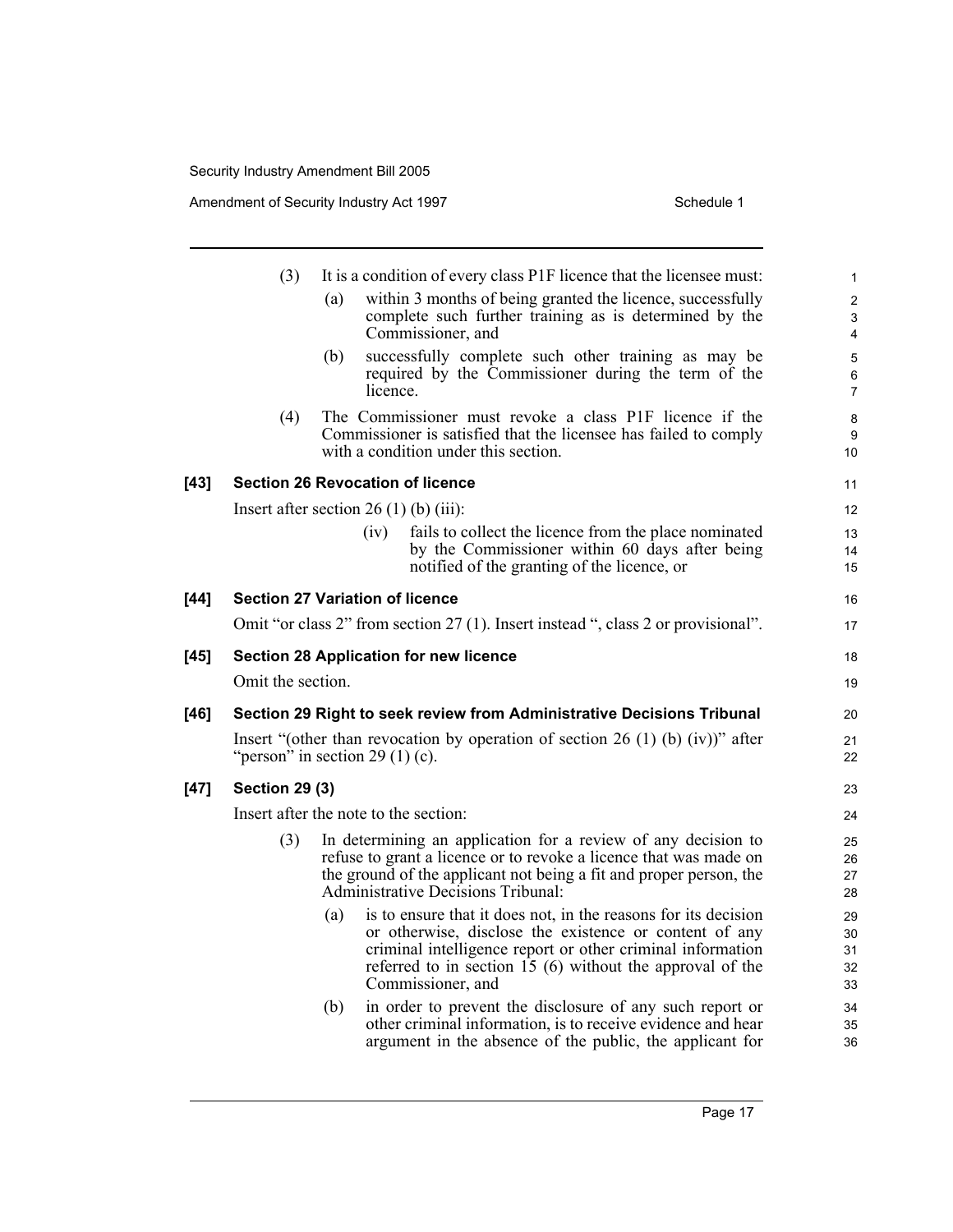#### Schedule 1 Amendment of Security Industry Act 1997

review, the applicant's representative and any other interested party, unless the Commissioner approves otherwise.

**Note.** Section 15 (7) of this Act provides that the Commissioner is not, under this or any other Act or law, required to give any reasons for not granting a licence if the giving of those reasons would disclose the existence or content of any criminal intelligence report or other criminal information referred to in section 15 (6). Accordingly, Part 2 of Chapter 5 of the *Administrative Decisions Tribunal Act 1997* does not apply to any decision to refuse to grant a licence based on such information to the extent that it would require disclosure of the existence or content of any criminal intelligence report or other criminal information.

#### **[48] Sections 29A and 29B**

Insert before section 30:

#### **29A Offence of permitting employee who is provisional licensee to carry on unsupervised security activity**

The person who is for the time being the person nominated to the Commissioner as the employer of a person who is the holder of a provisional licence (either in the application for a licence or at some subsequent time) is guilty of an offence if the holder of the provisional licence carries on a security activity authorised by that licence otherwise than under the direct supervision (as determined in accordance with the regulations) of a person who holds a class 1 licence that authorises the carrying on of the security activity to which the provisional licence relates. Maximum penalty:

- (a) in the case of a corporation—200 penalty units, or
- (b) in the case of an individual—100 penalty units.

#### **29B Certain licensees must be employed by other licensees**

- (1) A person who is the holder of a class 1 or class 2 licence must not carry on a security activity authorised by the licence unless the person:
	- (a) is employed by a master licensee, or (b) is self-employed and is the holder of a master licence.
	- Maximum penalty: 500 penalty units or imprisonment for 2 years, or both.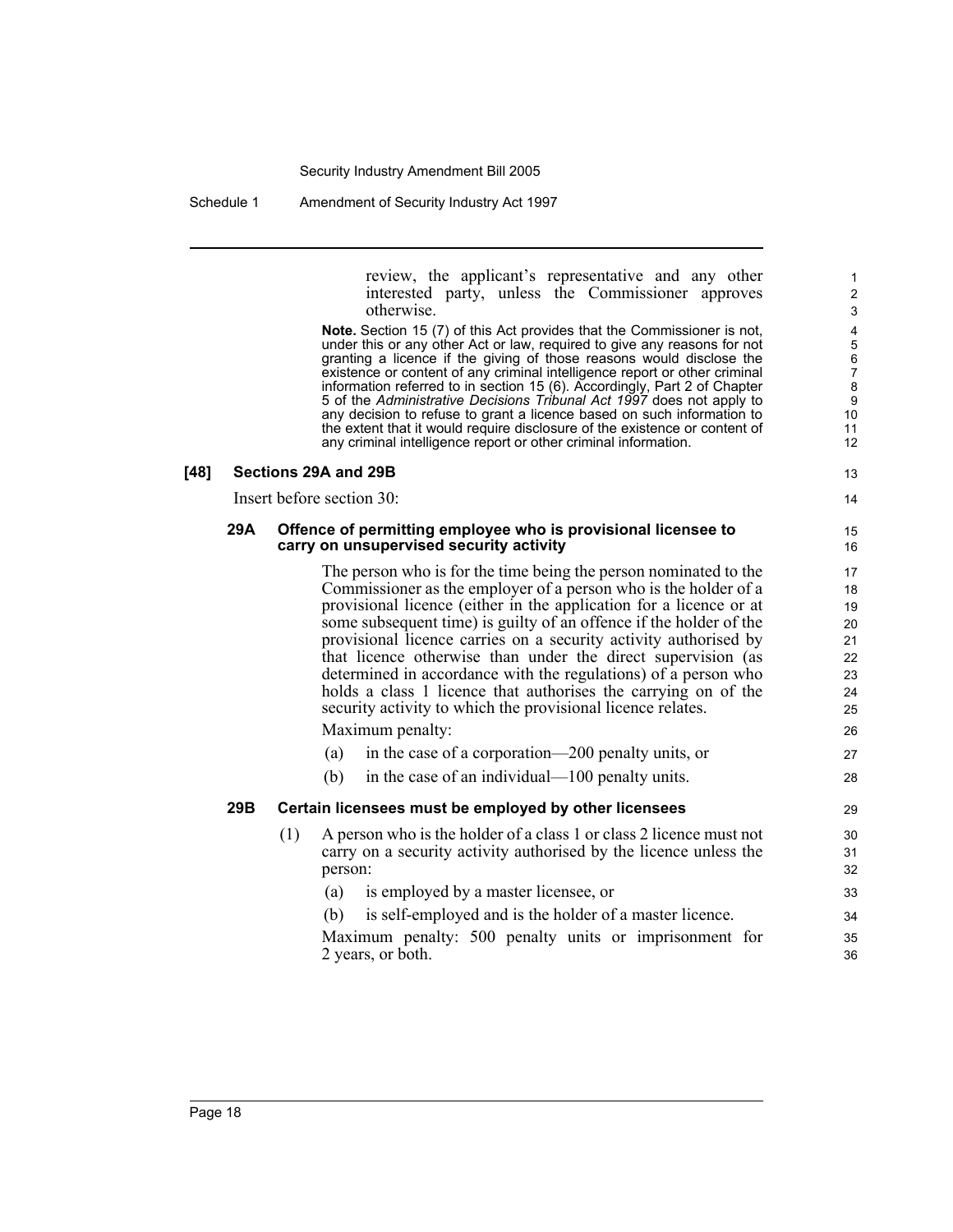|        | (2)                            |     | A person who is the holder of a provisional licence must not carry<br>on a security activity authorised by the licence unless the person<br>is employed by a master licensee.<br>Maximum penalty: 500 penalty units or imprisonment for<br>2 years, or both. | $\mathbf{1}$<br>$\overline{2}$<br>3<br>$\overline{4}$<br>5 |
|--------|--------------------------------|-----|--------------------------------------------------------------------------------------------------------------------------------------------------------------------------------------------------------------------------------------------------------------|------------------------------------------------------------|
|        |                                |     |                                                                                                                                                                                                                                                              |                                                            |
| [49]   |                                |     | <b>Section 30 Contravention of licence conditions</b>                                                                                                                                                                                                        | 6                                                          |
|        |                                |     | Omit "Maximum penalty: 40 penalty units.". Insert instead:<br>Maximum penalty:                                                                                                                                                                               | 7<br>8                                                     |
|        |                                | (a) | in the case of a corporation—200 penalty units, or                                                                                                                                                                                                           | 9                                                          |
|        |                                | (b) | in the case of an individual—100 penalty units or<br>imprisonment for 6 months, or both.                                                                                                                                                                     | 10<br>11                                                   |
| [50]   |                                |     | Section 31 Surrender of suspended or revoked licence                                                                                                                                                                                                         | 12                                                         |
|        |                                |     | Insert "otherwise than by operation of section $26(1)(b)(iv)$ " after "revoked".                                                                                                                                                                             | 13                                                         |
| [51]   | <b>Section 31</b>              |     |                                                                                                                                                                                                                                                              | 14                                                         |
|        |                                |     | Omit "Maximum penalty: 20 penalty units.". Insert instead:                                                                                                                                                                                                   | 15                                                         |
|        |                                |     | Maximum penalty:                                                                                                                                                                                                                                             | 16                                                         |
|        |                                | (a) | in the case of a corporation—200 penalty units, or                                                                                                                                                                                                           | 17                                                         |
|        |                                | (b) | in the case of an individual—100 penalty units or<br>imprisonment for 6 months, or both.                                                                                                                                                                     | 18<br>19                                                   |
| [52]   | <b>Section 32 Advertising</b>  |     |                                                                                                                                                                                                                                                              | 20                                                         |
|        |                                |     | Omit "40 penalty units" from section 32 (1) and (2) wherever occurring.                                                                                                                                                                                      | 21                                                         |
|        |                                |     | Insert instead "200 penalty units".                                                                                                                                                                                                                          | 22                                                         |
| [53]   | Section 32 (1) and (2)         |     |                                                                                                                                                                                                                                                              | 23                                                         |
|        |                                |     | Omit "20 penalty units" wherever occurring.                                                                                                                                                                                                                  | 24                                                         |
|        |                                |     | Insert instead "100 penalty units or imprisonment for 6 months, or both".                                                                                                                                                                                    | 25                                                         |
| $[54]$ | Section 32 (2A)                |     |                                                                                                                                                                                                                                                              | 26                                                         |
|        | Insert after section $32(2)$ : |     |                                                                                                                                                                                                                                                              | 27                                                         |
|        | (2A)                           |     | A person who is the holder of a provisional licence must not<br>advertise that the person carries on or is willing to carry on any<br>security activity.                                                                                                     | 28<br>29<br>30                                             |
|        |                                |     | Maximum penalty: 100 penalty units or imprisonment for<br>6 months, or both.                                                                                                                                                                                 | 31<br>32                                                   |
|        |                                |     |                                                                                                                                                                                                                                                              |                                                            |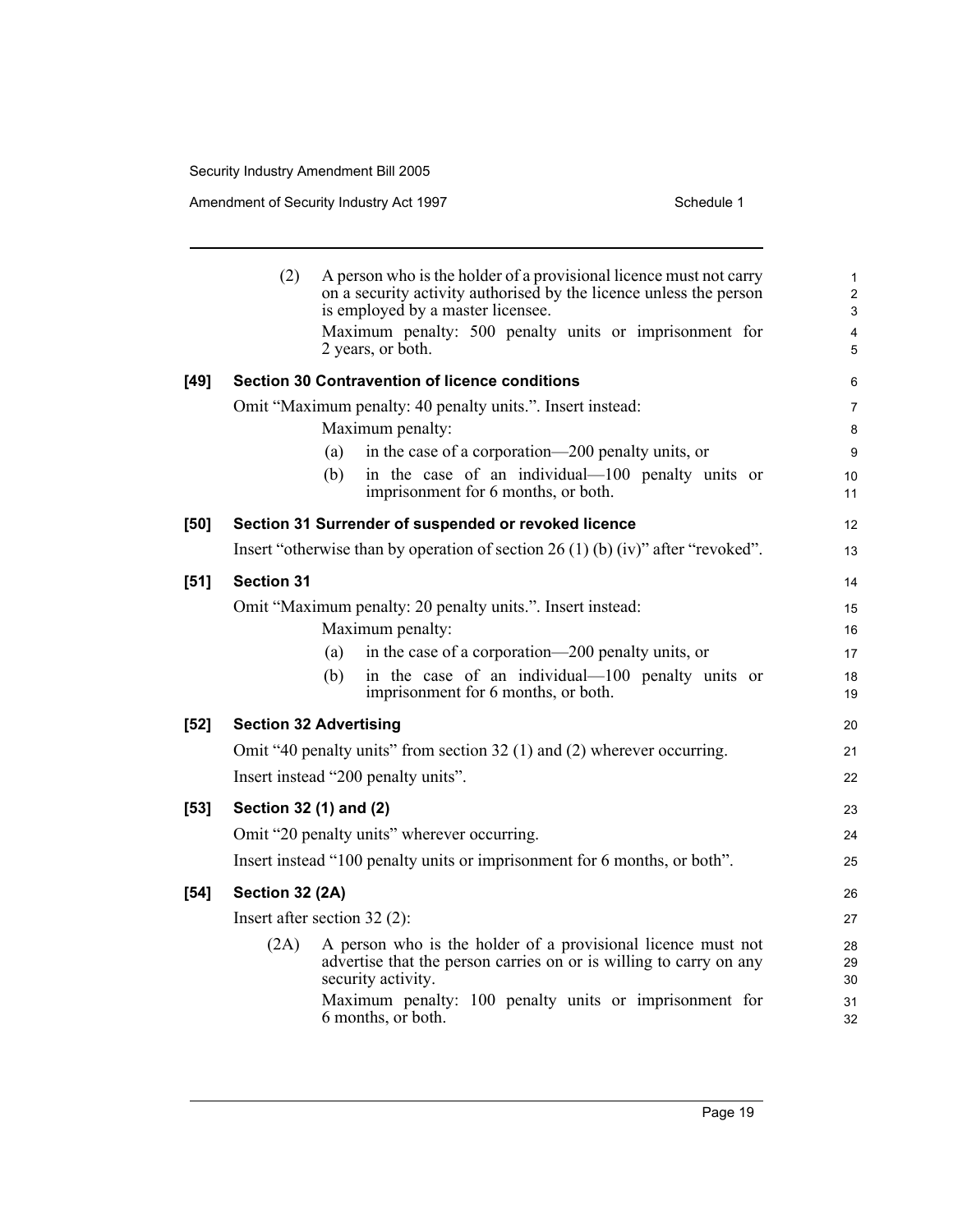Schedule 1 Amendment of Security Industry Act 1997

| [55]   |                                |                  | Section 33 Misrepresentation and related offences                                                                                                                                                                                                                                               | 1                          |
|--------|--------------------------------|------------------|-------------------------------------------------------------------------------------------------------------------------------------------------------------------------------------------------------------------------------------------------------------------------------------------------|----------------------------|
|        |                                |                  | Omit "Maximum penalty: 20 penalty units." from section 33 (1).                                                                                                                                                                                                                                  | $\overline{c}$             |
|        | Insert instead:                |                  |                                                                                                                                                                                                                                                                                                 | 3                          |
|        |                                | Maximum penalty: |                                                                                                                                                                                                                                                                                                 | 4                          |
|        |                                | (a)              | in the case of a corporation—200 penalty units, or                                                                                                                                                                                                                                              | 5                          |
|        |                                | (b)              | in the case of an individual—100 penalty units or<br>imprisonment for 6 months, or both.                                                                                                                                                                                                        | 6<br>$\overline{7}$        |
| [56]   | <b>Section 33 (2)</b>          |                  |                                                                                                                                                                                                                                                                                                 | 8                          |
|        |                                |                  | Omit "20 penalty units". Insert instead "50 penalty units".                                                                                                                                                                                                                                     | 9                          |
| $[57]$ |                                |                  | Section 34 Abuse of authority conferred by licence                                                                                                                                                                                                                                              | 10                         |
|        |                                |                  | Omit "40 penalty units". Insert instead "50 penalty units".                                                                                                                                                                                                                                     | 11                         |
| [58]   |                                |                  | Section 35 Licence to be produced on demand                                                                                                                                                                                                                                                     | 12                         |
|        |                                |                  | Omit "the Police Service" from section 35 (a). Insert instead "NSW Police".                                                                                                                                                                                                                     | 13                         |
| [59]   | <b>Section 35</b>              |                  |                                                                                                                                                                                                                                                                                                 | 14                         |
|        |                                |                  | Omit "20 penalty units". Insert instead "50 penalty units".                                                                                                                                                                                                                                     | 15                         |
| [60]   |                                |                  | Section 36 Licence to be worn by licensee                                                                                                                                                                                                                                                       | 16                         |
|        |                                |                  | Omit section 36 (1). Insert instead:                                                                                                                                                                                                                                                            | 17                         |
|        | (1)                            |                  | The holder of a class 1, class 2 or provisional licence must, at all<br>times while carrying on a security activity, wear on his or her<br>person so as to be clearly visible his or her licence, being an<br>original and not a photocopy or other copy.<br>Maximum penalty: 50 penalty units. | 18<br>19<br>20<br>21<br>22 |
| [61]   | Section 36 (1A)                |                  |                                                                                                                                                                                                                                                                                                 | 23                         |
|        | Insert after section $36(1)$ : |                  |                                                                                                                                                                                                                                                                                                 | 24                         |
|        | (1A)                           |                  | For the purposes of this section, a licence is worn by a person so<br>as to be <i>clearly visible</i> only if:                                                                                                                                                                                  | 25<br>26                   |
|        |                                | (a)              | the licence is attached to the person's outer clothing, and                                                                                                                                                                                                                                     | 27                         |
|        |                                | (b)              | the licence is attached at or above the level of the person's<br>waist, and                                                                                                                                                                                                                     | 28<br>29                   |
|        |                                | (c)              | the licence is attached at the front or side of the person's<br>body, and                                                                                                                                                                                                                       | 30<br>31                   |
|        |                                |                  |                                                                                                                                                                                                                                                                                                 |                            |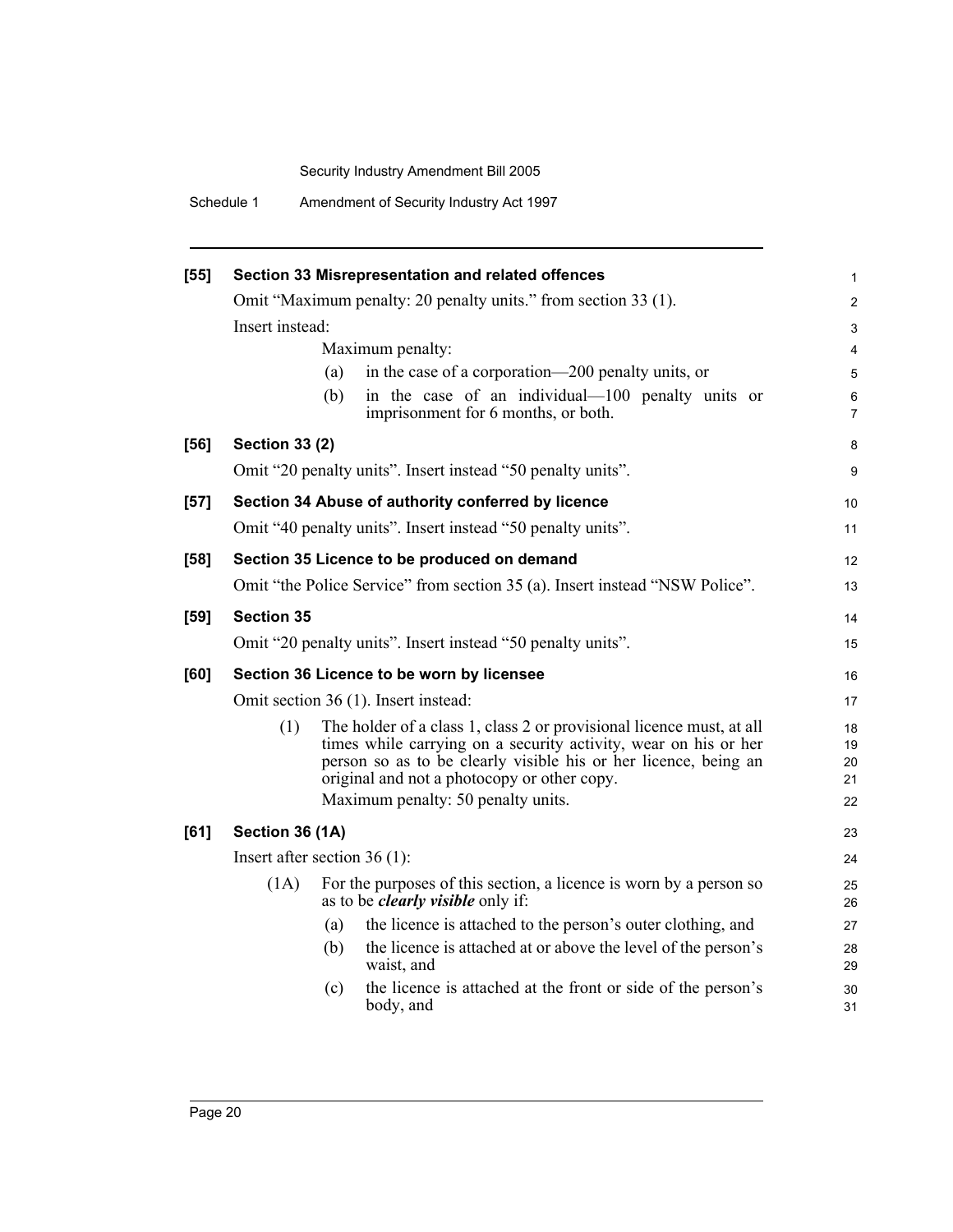|      |            |                          | (d) | the licence is attached with the front face of the licence<br>clearly visible to a person standing in front of the person,<br>and                                                                              | 1<br>$\overline{c}$<br>3 |
|------|------------|--------------------------|-----|----------------------------------------------------------------------------------------------------------------------------------------------------------------------------------------------------------------|--------------------------|
|      |            |                          | (e) | there is no material adhering to the licence that obscures<br>any part of the licence from the view of such a person, and                                                                                      | $\overline{4}$<br>5      |
|      |            |                          | (f) | any other requirements prescribed by the regulations are<br>complied with.                                                                                                                                     | 6<br>$\overline{7}$      |
| [62] |            |                          |     | Section 37 Licensee not to sell or dispose of licence                                                                                                                                                          | 8                        |
|      |            |                          |     | Omit "Maximum penalty: 20 penalty units.". Insert instead:                                                                                                                                                     | 9                        |
|      |            |                          |     | Maximum penalty:                                                                                                                                                                                               | 10                       |
|      |            |                          | (a) | in the case of a corporation—200 penalty units, or                                                                                                                                                             | 11                       |
|      |            |                          | (b) | in the case of an individual-100 penalty units or<br>imprisonment for 6 months, or both.                                                                                                                       | 12<br>13                 |
| [63] |            |                          |     | Section 38 Prohibition of delegation of functions                                                                                                                                                              | 14                       |
|      | "licence". |                          |     | Insert "authorising the person to carry on the same security activity" after                                                                                                                                   | 15<br>16                 |
| [64] |            | <b>Section 38 (2)</b>    |     |                                                                                                                                                                                                                | 17                       |
|      |            |                          |     | Insert at the end of section 38:                                                                                                                                                                               | 18                       |
|      |            | (2)                      |     | A person who is the holder of a provisional licence must not<br>delegate the carrying on of any security activity authorised by the<br>licence to any other person.                                            | 19<br>20<br>21           |
|      |            |                          |     | Maximum penalty: 40 penalty units.                                                                                                                                                                             | 22                       |
| [65] |            | Sections 38A-38C         |     |                                                                                                                                                                                                                | 23                       |
|      |            | Insert after section 38: |     |                                                                                                                                                                                                                | 24                       |
|      | 38A        |                          |     | Prohibition on unauthorised subcontracting                                                                                                                                                                     | 25                       |
|      |            | (1)                      |     | This section applies if:                                                                                                                                                                                       | 26                       |
|      |            |                          | (a) | a master licensee <i>(the principal)</i> is engaged by a person<br>( <i>the client</i> ) for the provision of any security activity other<br>than the provision of a restricted security keying system,<br>and | 27<br>28<br>29<br>30     |
|      |            |                          | (b) | the principal delegates any of the principal's functions<br>under the contract to another master licensee (the<br>subcontractor).                                                                              | 31<br>32<br>33           |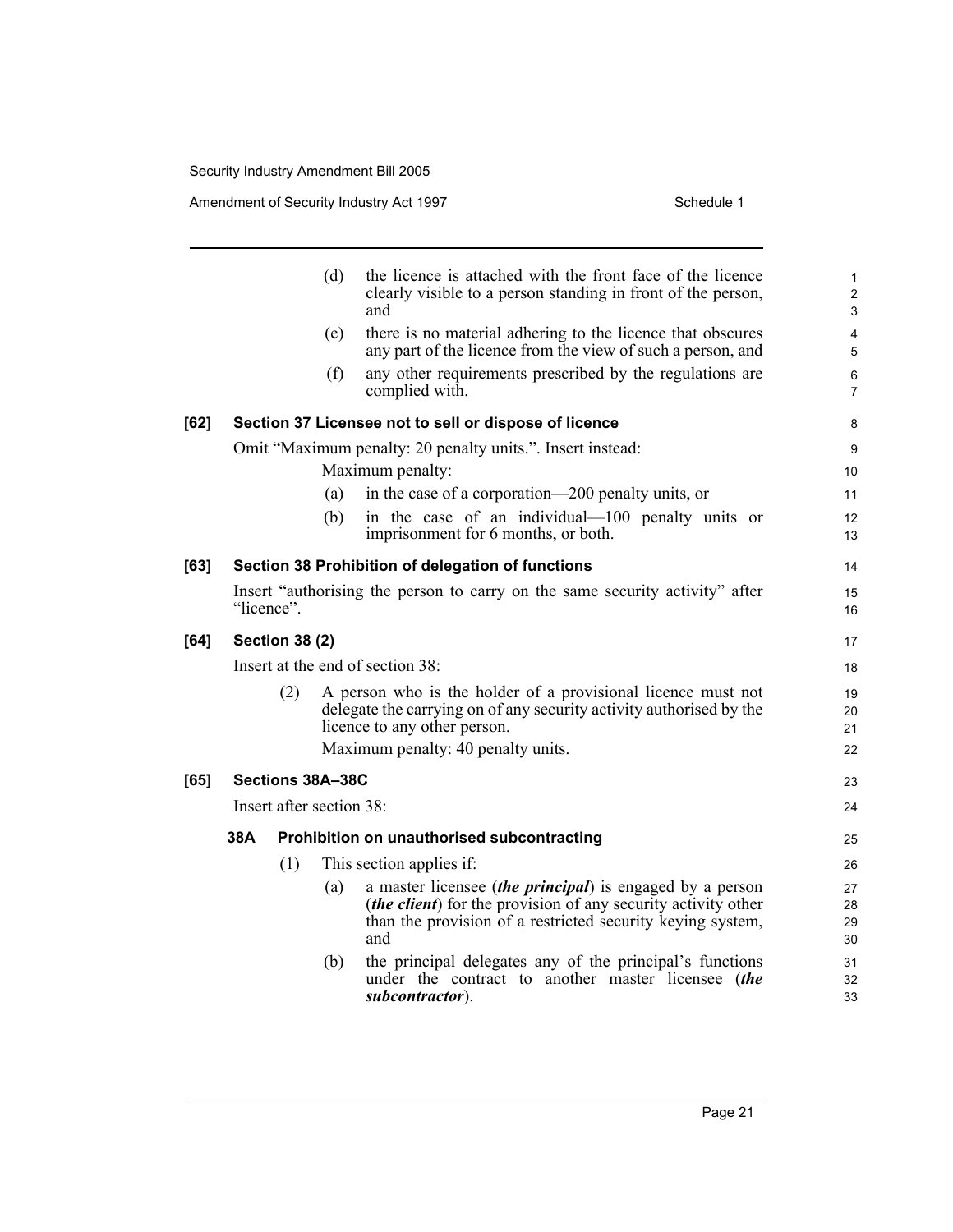Schedule 1 Amendment of Security Industry Act 1997

|     | (2) | The principal must ensure that the contract for service between<br>the principal and the subcontractor is co-signed and approved by<br>the client before any security activity is provided under the<br>contract.                                                                                                                                                                                                           | 1<br>2<br>3<br>$\overline{4}$                      |
|-----|-----|-----------------------------------------------------------------------------------------------------------------------------------------------------------------------------------------------------------------------------------------------------------------------------------------------------------------------------------------------------------------------------------------------------------------------------|----------------------------------------------------|
|     |     | Maximum penalty:                                                                                                                                                                                                                                                                                                                                                                                                            | 5                                                  |
|     |     | in the case of a corporation—200 penalty units, or<br>(a)                                                                                                                                                                                                                                                                                                                                                                   | 6                                                  |
|     |     | (b)<br>in the case of an individual—100 penalty units or<br>imprisonment for 6 months, or both.                                                                                                                                                                                                                                                                                                                             | $\overline{7}$<br>8                                |
|     | (3) | If the subcontractor further subcontracts any of the security<br>activities under the contract for service to another person (the<br><i>further subcontractor</i> ), the subcontractor must ensure that the<br>contract for service between the subcontractor and the further<br>subcontractor is co-signed and approved by the client and the<br>principal before any security activity is provided under the<br>contract. | 9<br>10 <sup>°</sup><br>11<br>12<br>13<br>14<br>15 |
|     |     | Maximum penalty:                                                                                                                                                                                                                                                                                                                                                                                                            | 16                                                 |
|     |     | in the case of a corporation—200 penalty units, or<br>(a)                                                                                                                                                                                                                                                                                                                                                                   | 17                                                 |
|     |     | (b)<br>in the case of an individual—100 penalty units or<br>imprisonment for 6 months, or both.                                                                                                                                                                                                                                                                                                                             | 18<br>19                                           |
|     | (4) | Compliance with this section does not excuse non-compliance<br>with section 38.                                                                                                                                                                                                                                                                                                                                             | 20<br>21                                           |
| 38B |     | <b>Supervising or monitoring licensees</b>                                                                                                                                                                                                                                                                                                                                                                                  | 22                                                 |
|     | (1) | A person <i>(the relevant person)</i> must not, for fee or reward,<br>supervise or monitor the performance of a person who holds a                                                                                                                                                                                                                                                                                          | 23<br>24                                           |
|     |     | provisional licence unless the relevant person is the holder of a<br>class 1 licence authorising the relevant person to carry on the<br>security activity to which the provisional licence relates.<br>Maximum penalty: 100 penalty units or imprisonment for 6<br>months, or both.                                                                                                                                         | 25<br>26<br>27<br>28<br>29                         |
|     | (2) | A person <i>(the relevant person)</i> must not, for fee or reward,<br>supervise or monitor the performance of a person who holds a<br>class 1 or class 2 licence unless the relevant person is the holder<br>of:                                                                                                                                                                                                            | 30<br>31<br>32<br>33                               |
|     |     | (a)<br>a master licence, or                                                                                                                                                                                                                                                                                                                                                                                                 | 34                                                 |
|     |     | a licence authorising the relevant person to carry on the<br>(b)<br>security activity to which the class 1 or class 2 licence<br>relates.                                                                                                                                                                                                                                                                                   | 35<br>36<br>37                                     |
|     |     | Maximum penalty: 100 penalty units or imprisonment for<br>6 months, or both.                                                                                                                                                                                                                                                                                                                                                | 38<br>39                                           |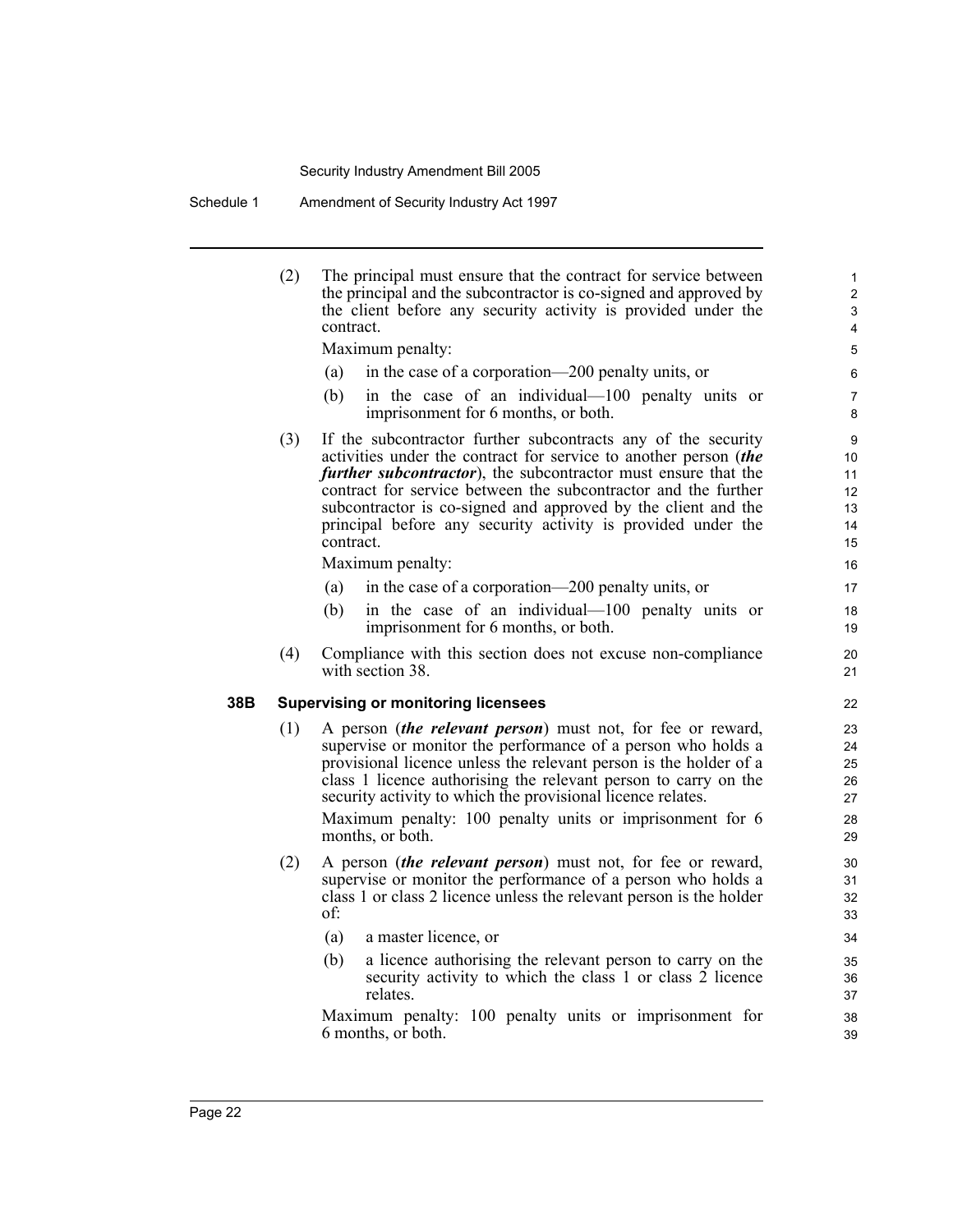|        | 38C | activities                | Rostering or scheduling of licensed persons to carry on security                                                                                                                                                                                                                                                                                                                           | 1<br>$\overline{c}$                          |
|--------|-----|---------------------------|--------------------------------------------------------------------------------------------------------------------------------------------------------------------------------------------------------------------------------------------------------------------------------------------------------------------------------------------------------------------------------------------|----------------------------------------------|
|        |     |                           | A person <i>(the relevant person)</i> must not, for fee or reward, roster<br>or schedule the carrying on of any security activity by a person<br>who holds a class 1 licence, class 2 licence or provisional licence<br>if the relevant person is not eligible to hold a licence because of<br>section 16.<br>Maximum penalty: 100 penalty units or imprisonment for<br>6 months, or both. | 3<br>4<br>5<br>6<br>$\overline{7}$<br>8<br>9 |
| [66]   |     |                           | Section 39 Master licensee not to employ unlicensed persons                                                                                                                                                                                                                                                                                                                                | 10                                           |
|        |     | Omit "knowingly".         |                                                                                                                                                                                                                                                                                                                                                                                            | 11                                           |
| [67]   |     | <b>Section 39</b>         |                                                                                                                                                                                                                                                                                                                                                                                            | 12                                           |
|        |     |                           | Omit "Maximum penalty: 40 penalty units.". Insert instead:<br>Maximum penalty:                                                                                                                                                                                                                                                                                                             | 13<br>14                                     |
|        |     | (a)                       | in the case of a corporation—200 penalty units, or                                                                                                                                                                                                                                                                                                                                         | 15                                           |
|        |     | (b)                       | in the case of an individual—100 penalty units or<br>imprisonment for 6 months, or both.                                                                                                                                                                                                                                                                                                   | 16<br>17                                     |
| [68]   |     | <b>Section 39 (2)</b>     |                                                                                                                                                                                                                                                                                                                                                                                            | 18                                           |
|        |     |                           | Insert at the end of section 39:                                                                                                                                                                                                                                                                                                                                                           | 19                                           |
|        |     | (2)                       | It is a defence in proceedings for an offence under this section if<br>the master licensee satisfies the court that the master licensee did<br>not know, and could not reasonably have been expected to know,<br>that the person employed by the master licensee was unlicensed.                                                                                                           | 20<br>21<br>22<br>23                         |
| [69]   |     |                           | Section 39A Master licensee to submit any firearms for ballistics tests                                                                                                                                                                                                                                                                                                                    | 24                                           |
|        |     |                           | Omit "50 penalty units" wherever occurring in section 39A (1) and (2).                                                                                                                                                                                                                                                                                                                     | 25                                           |
|        |     |                           | Insert instead "100 penalty units".                                                                                                                                                                                                                                                                                                                                                        | 26                                           |
| $[70]$ |     | <b>Section 39B</b>        |                                                                                                                                                                                                                                                                                                                                                                                            | 27                                           |
|        |     | Insert after section 39A: |                                                                                                                                                                                                                                                                                                                                                                                            | 28                                           |
|        | 39B |                           | Master licensee to have "fitness for work" policy                                                                                                                                                                                                                                                                                                                                          | 29                                           |
|        |     |                           | A master licensee must not employ or provide any person to carry<br>on a security activity unless the master licensee has prepared and<br>implemented a fitness for work policy that covers the use of<br>alcohol and other drugs by persons employed or provided by the<br>licensee to carry on security activities.                                                                      | 30<br>31<br>32<br>33<br>34                   |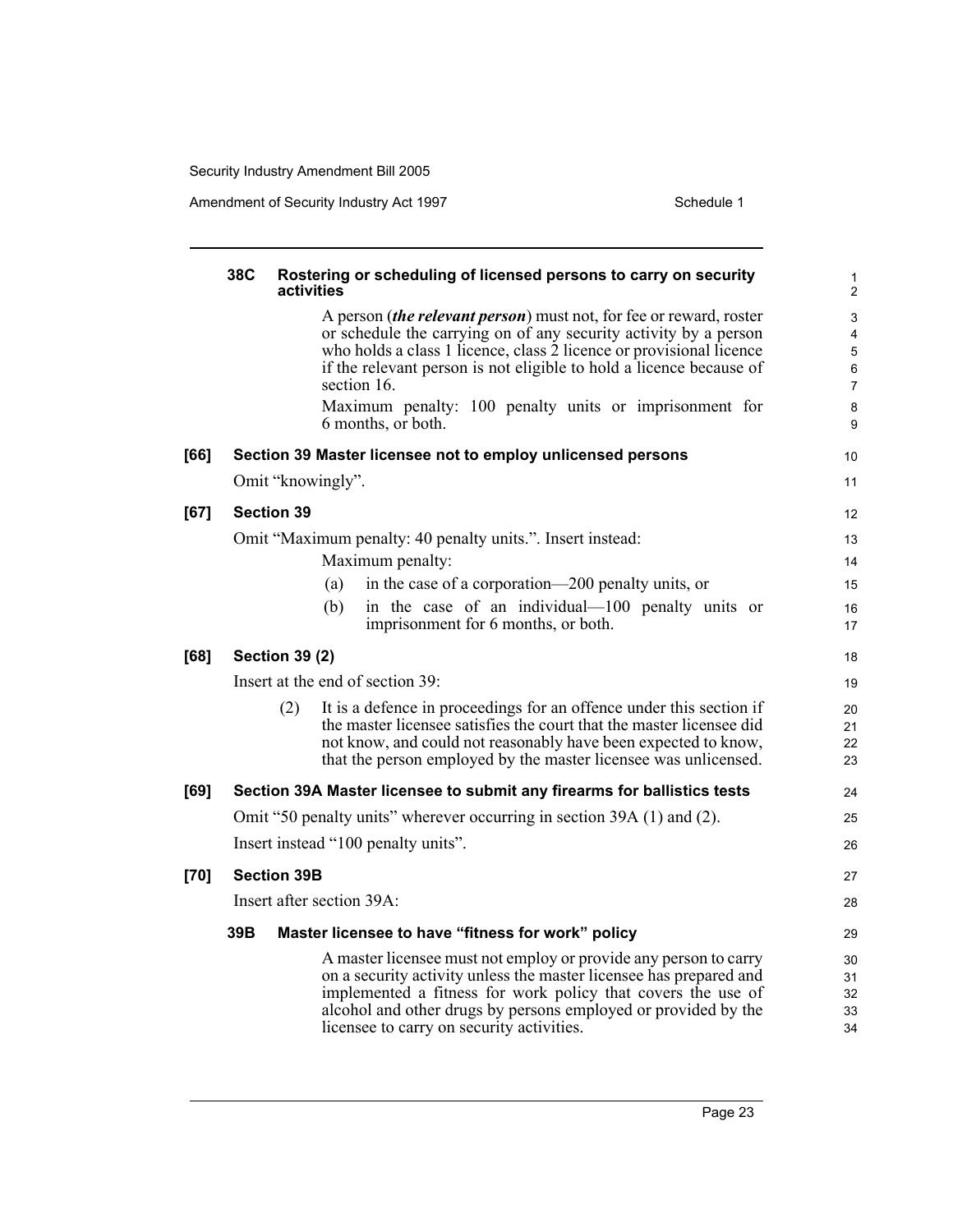Schedule 1 Amendment of Security Industry Act 1997

|        |                                 |      | Maximum penalty:                                                                                                                                                                                                                                                  | 1                                   |
|--------|---------------------------------|------|-------------------------------------------------------------------------------------------------------------------------------------------------------------------------------------------------------------------------------------------------------------------|-------------------------------------|
|        |                                 | (a)  | in the case of a corporation—20 penalty units, or                                                                                                                                                                                                                 | 2                                   |
|        |                                 | (b)  | in the case of an individual—10 penalty units.                                                                                                                                                                                                                    | 3                                   |
| $[71]$ |                                 |      | Section 40 Power of court to suspend licence                                                                                                                                                                                                                      | 4                                   |
|        |                                 |      | Insert at the end of section 40 $(1)$ (b):                                                                                                                                                                                                                        | 5                                   |
|        |                                 |      | or                                                                                                                                                                                                                                                                | 6                                   |
|        |                                 | (c)  | in any proceedings before a court in which a licensee is<br>found to be liable to a civil penalty of a kind prescribed by<br>the regulations,                                                                                                                     | $\overline{7}$<br>8<br>9            |
| $[72]$ |                                 |      | Section 42A Further powers of inspection and seizure                                                                                                                                                                                                              | 10                                  |
|        | Insert after section $42A(1)$ : |      |                                                                                                                                                                                                                                                                   | 11                                  |
|        | (1A)                            |      | In the exercise of any power to enter the premises of a master<br>licensee under this or any other Act, a police officer may, if the<br>police officer considers it necessary to do so for the purposes of<br>obtaining evidence of the commission of an offence: | $12 \overline{ }$<br>13<br>14<br>15 |
|        |                                 | (a)  | make a copy on the premises of any registers, books,<br>records or other documents relating to the business being<br>carried on under the authority of the master licence and<br>retain that copy, or                                                             | 16<br>17<br>18<br>19                |
|        |                                 | (b)  | require any person to make a copy on the premises of any<br>registers, books, records or other documents relating to the<br>business being carried on under the authority of the master<br>licence and give that copy to the police officer to retain.            | 20<br>21<br>22<br>23                |
| $[73]$ | Section 42A (4) (a1)            |      |                                                                                                                                                                                                                                                                   | 24                                  |
|        |                                 |      | Insert after section $42A(4)(a)$ :                                                                                                                                                                                                                                | 25                                  |
|        |                                 | (a1) | fail without reasonable excuse to assist a police officer to<br>copy any registers, books, records or other documents,<br>when required to do so by a police officer in accordance<br>with subsection $(1A)$ (b), or                                              | 26<br>27<br>28<br>29                |
| $[74]$ | Section 42A (4)                 |      |                                                                                                                                                                                                                                                                   | 30                                  |
|        |                                 |      | Omit "50 penalty units". Insert instead "100 penalty units".                                                                                                                                                                                                      | 31                                  |
| $[75]$ |                                 |      | <b>Section 43 Delegation by Commissioner</b>                                                                                                                                                                                                                      | 32                                  |
|        |                                 |      | Omit "the Police Service" from section 43 (3) (a).                                                                                                                                                                                                                | 33                                  |
|        |                                 |      | Insert instead "NSW Police".                                                                                                                                                                                                                                      | 34                                  |
|        |                                 |      |                                                                                                                                                                                                                                                                   |                                     |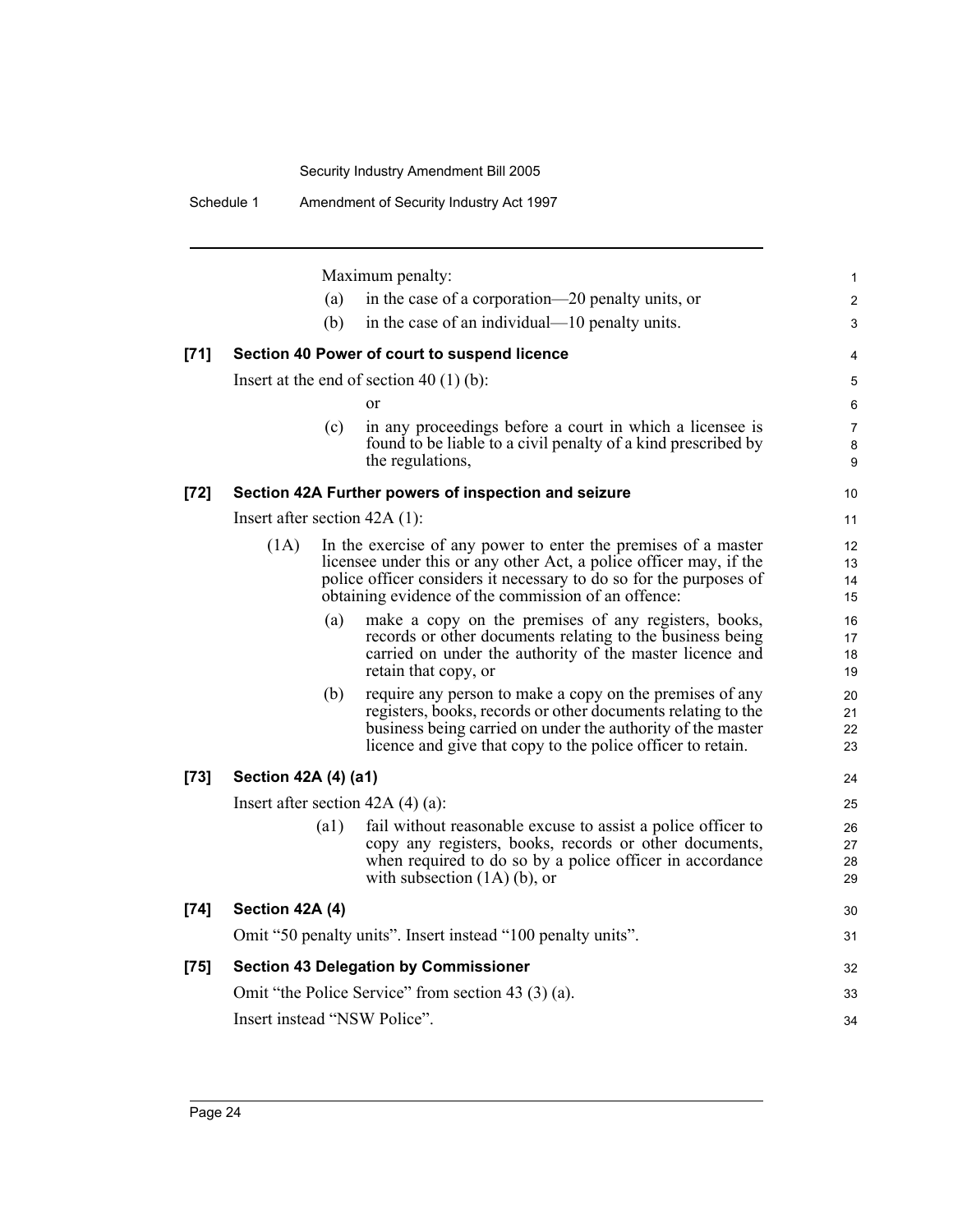| [76] |     |                    | Section 43 (3) (b)       |                                                                                                                                                                                           |                       |
|------|-----|--------------------|--------------------------|-------------------------------------------------------------------------------------------------------------------------------------------------------------------------------------------|-----------------------|
|      |     |                    | Omit "public servant".   |                                                                                                                                                                                           | 1<br>$\overline{2}$   |
|      |     |                    |                          | Insert instead "member of staff of a Department within the meaning of the<br>Public Sector Employment and Management Act 2002".                                                           | 3<br>4                |
| [77] |     | <b>Section 43A</b> |                          |                                                                                                                                                                                           | 5                     |
|      |     |                    | Insert after section 43: |                                                                                                                                                                                           | 6                     |
|      | 43A |                    |                          | <b>Security Industry Council</b>                                                                                                                                                          | 7                     |
|      |     | (1)                |                          | The Minister may establish a Security Industry Council.                                                                                                                                   | 8                     |
|      |     | (2)                |                          | The members of the Security Industry Council are to be<br>appointed by the Minister in accordance with the regulations.                                                                   | 9<br>10               |
|      |     | (3)                |                          | The functions of the Security Industry Council are as follows:                                                                                                                            | 11                    |
|      |     |                    | (a)                      | to advise the Minister on any matter that is referred to it by<br>the Minister,                                                                                                           | 12 <sup>2</sup><br>13 |
|      |     |                    | (b)                      | to monitor and advise on the regulation of the security<br>industry,                                                                                                                      | 14<br>15              |
|      |     |                    | (c)                      | to establish and promote industry standards for the security<br>industry,                                                                                                                 | 16<br>17              |
|      |     |                    | (d)                      | to conduct industry research into security industry<br>statistics and trends,                                                                                                             | 18<br>19              |
|      |     |                    | (e)                      | to review this Act and the regulations under this Act and to<br>make recommendations to the Minister,                                                                                     | 20<br>21              |
|      |     |                    | (f)                      | to make recommendations to the Minister on licence fees,                                                                                                                                  | 22                    |
|      |     |                    | (g)                      | to monitor the performance and obligations of approved<br>security industry associations against performance<br>agreements,                                                               | 23<br>24<br>25        |
|      |     |                    | (h)                      | to arrange independent audits of approved security<br>industry associations,                                                                                                              | 26<br>27              |
|      |     |                    | (i)                      | to facilitate consistent complaints management processes<br>by approved security industry associations,                                                                                   | 28<br>29              |
|      |     |                    | (j)                      | to advise the Minister on any other matter it considers<br>relevant to the security industry.                                                                                             | 30<br>31              |
| [78] |     |                    |                          | <b>Section 44 Offences by corporations</b>                                                                                                                                                | 32                    |
|      |     |                    |                          | Omit section 44 (1). Insert instead:                                                                                                                                                      | 33                    |
|      |     | (1)                |                          | If a corporation contravenes, whether by act or omission, any<br>provision of this Act or the regulations, each person who is a<br>director of the corporation or who is concerned in the | 34<br>35<br>36        |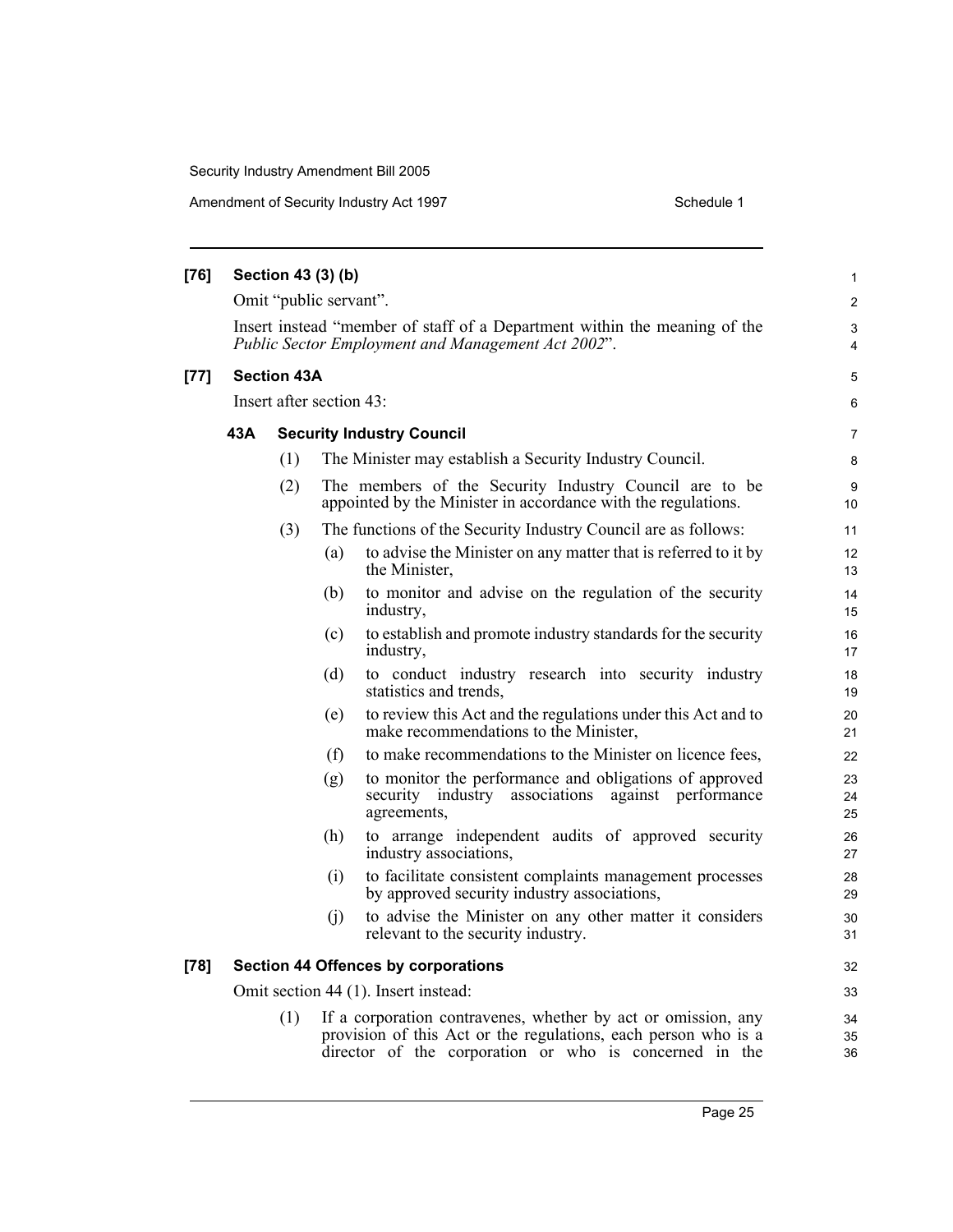Schedule 1 Amendment of Security Industry Act 1997

management of the corporation is taken to have contravened the same provision, unless the person satisfies the court that:

11 12

13 14 15

- (a) the corporation contravened the provision without the knowledge actual, imputed or constructive of the person, or
- (b) the person was not in a position to influence the corporation in relation to its contravention of the provision, or
- (c) the person, if in such a position, used all due diligence to prevent the contravention by the corporation.

#### **[79] Section 45 Proceedings for offences**

Omit "constituted by a Magistrate sitting alone" from section 45 (1).

#### **[80] Section 45A Penalty notices**

Omit "the NSW Police" from section 45A (9) (a). Insert instead "NSW Police".

#### **[81] Section 46 Service of notices**

Insert at the end of the section:

(2) Any such notice or other instrument is taken to have been served at the time it would have been delivered in the ordinary course of post.

#### **[82] Section 47 Certificate and other evidence**

Insert after section 47 (b):

- (c) that a specified person was or was not nominated as an employer in relation to the holder of a provisional licence (either in the application for a licence or at some subsequent time),
- (d) that a specified person had or had not previously applied for a licence and been refused,
- (e) that the Commissioner has or has not authorised a specified person not to wear a uniform when carrying a firearm pursuant to section 23A (6), and if the authorisation was subject to specified conditions,
- (f) that the Commissioner has authorised a specified person not to wear a licence pursuant to section  $36(2)$ , and if the authorisation was subject to specified conditions,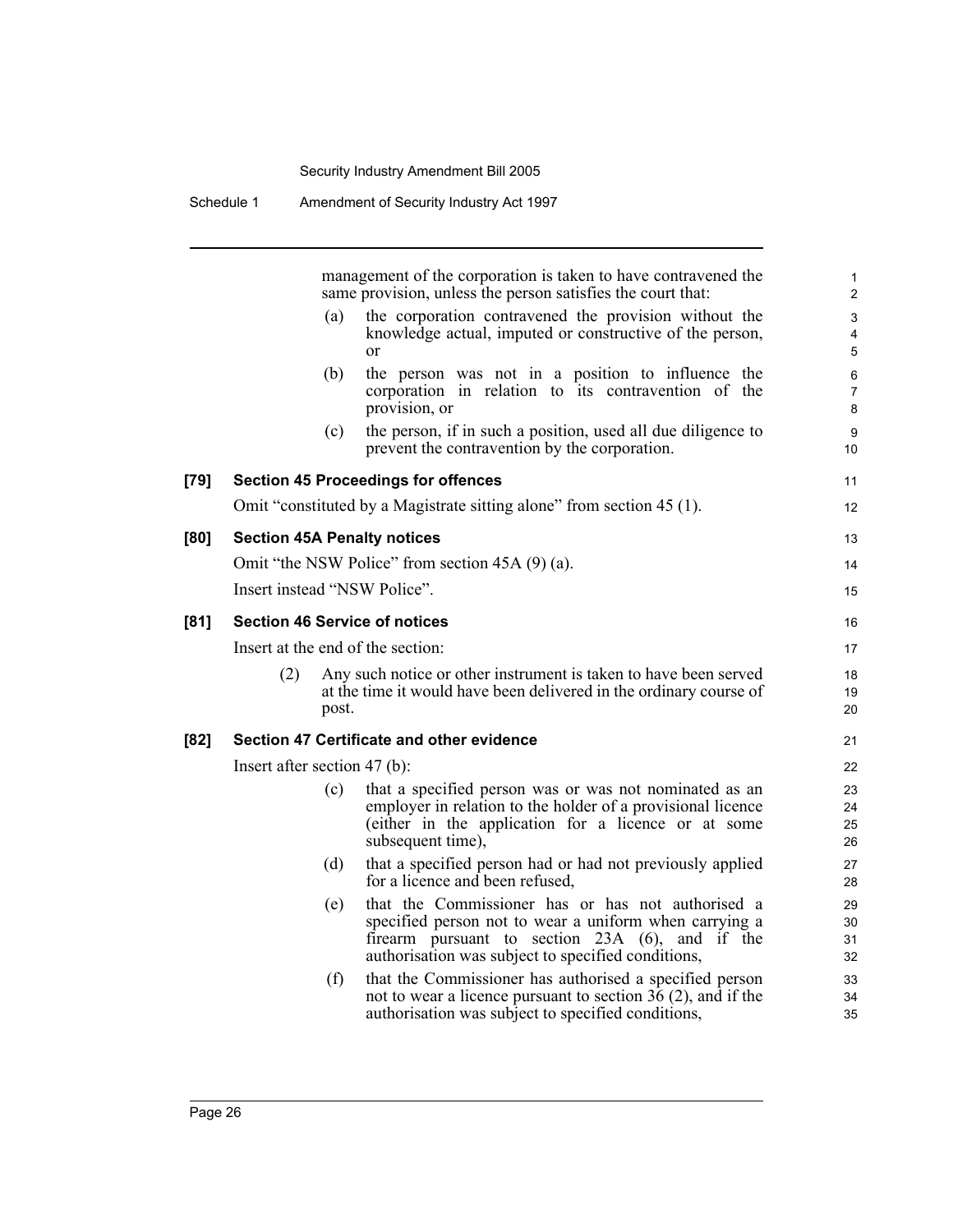|      |                               | (g) | that a specified person had or had not previously<br>contravened a licence condition and been found guilty of<br>doing so,                                                                                                                                                                    | 1<br>$\overline{c}$<br>3   |
|------|-------------------------------|-----|-----------------------------------------------------------------------------------------------------------------------------------------------------------------------------------------------------------------------------------------------------------------------------------------------|----------------------------|
|      |                               | (h) | that a penalty notice had been issued in respect of a licence<br>and that the amount of penalty had or had not been paid in<br>the time specified by the penalty notice,                                                                                                                      | 4<br>5<br>6                |
|      |                               | (i) | that the licence of a specified person was or was not<br>suspended, revoked or had or had not otherwise ceased to<br>be in force during a specified period,                                                                                                                                   | 7<br>8<br>9                |
| [83] | <b>Section 47 (2)</b>         |     |                                                                                                                                                                                                                                                                                               | 10                         |
|      |                               |     | Insert at the end of section 47:                                                                                                                                                                                                                                                              | 11                         |
|      | (2)                           |     | In proceedings under this Act:                                                                                                                                                                                                                                                                | 12                         |
|      |                               | (a) | a document purporting to be a copy of a direction, notice,<br>authorisation, order, requirement or decision given or<br>made under this Act is evidence of the direction, notice,<br>authorisation, order, requirement or decision of which the<br>Commissioner purports it to be a copy, and | 13<br>14<br>15<br>16<br>17 |
|      |                               | (b) | a document purporting to be a copy of a licence under this<br>Act is evidence of the licence of which the Commissioner<br>purports it to be a copy.                                                                                                                                           | 18<br>19<br>20             |
| [84] | <b>Section 48 Regulations</b> |     |                                                                                                                                                                                                                                                                                               | 21                         |
|      |                               |     | Omit "those courses" from section 48 (2) (b).                                                                                                                                                                                                                                                 | 22                         |
|      |                               |     | Insert instead "security industry competency training".                                                                                                                                                                                                                                       | 23                         |
| [85] | Section 48 (3) (a)            |     |                                                                                                                                                                                                                                                                                               | 24                         |
|      |                               |     | Omit "5 penalty units". Insert instead "50 penalty units".                                                                                                                                                                                                                                    | 25                         |
| [86] | Section 48 (3) (b)            |     |                                                                                                                                                                                                                                                                                               | 26                         |
|      |                               |     | Omit "20 penalty units". Insert instead "100 penalty units".                                                                                                                                                                                                                                  | 27                         |
| [87] |                               |     | <b>Schedule 2 Savings and transitional provisions</b>                                                                                                                                                                                                                                         | 28                         |
|      |                               |     | Insert at the end of clause $1(1)$ :                                                                                                                                                                                                                                                          | 29                         |
|      |                               |     | Security Industry Amendment Act 2005                                                                                                                                                                                                                                                          | 30                         |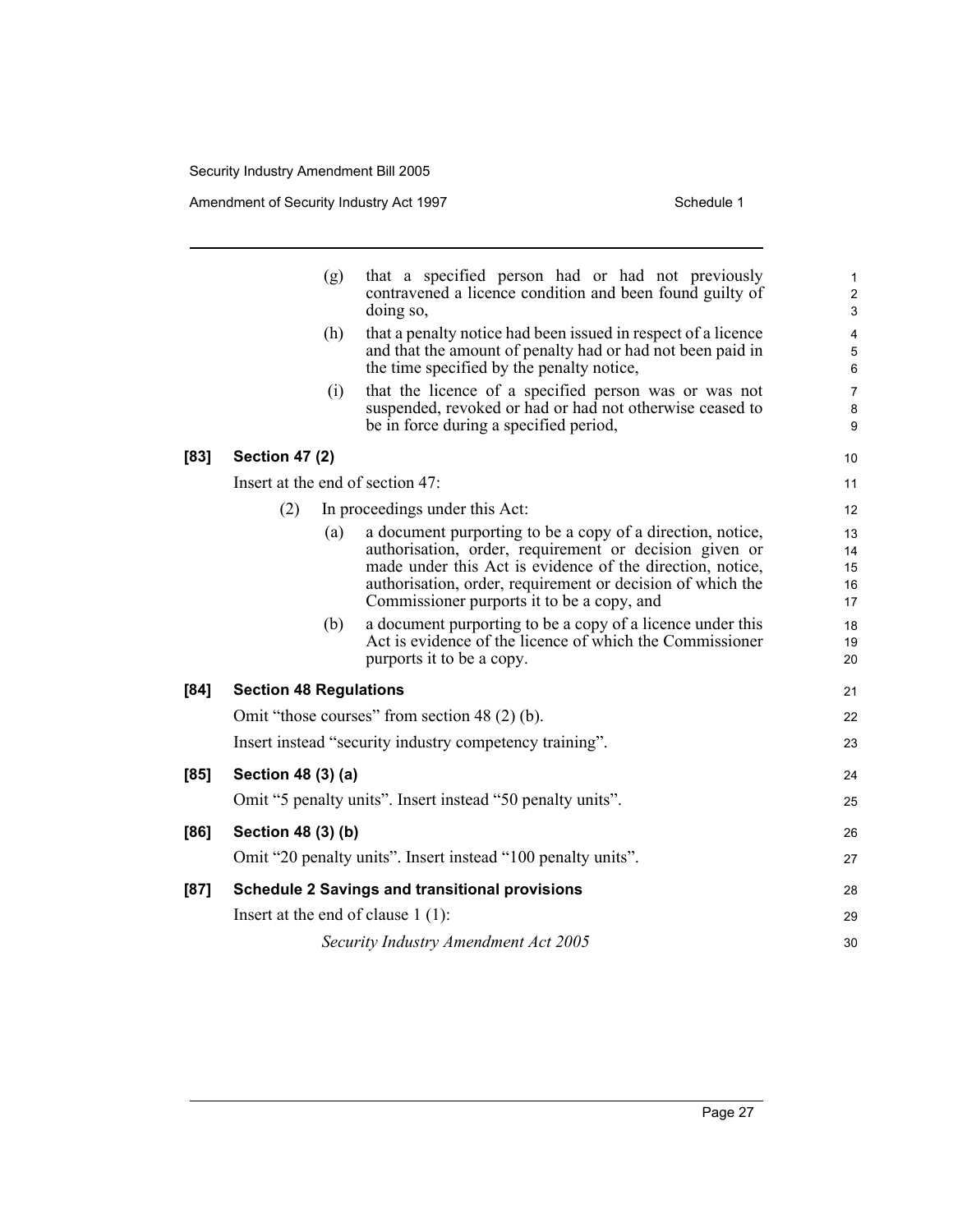Schedule 1 Amendment of Security Industry Act 1997

#### **[88] Schedule 2, Part 4**

Insert after clause 10:

## **Part 4 Provisions consequent on enactment of Security Industry Amendment Act 2005**

#### **11 Definition**

In this Part, *amending Act* means the *Security Industry Amendment Act 2005*.

1  $\mathfrak{p}$ 

3 4

5 6 7

#### **12 Saving of existing licences**

- (1) Subject to the regulations:
	- (a) an existing licence that is a master licence is taken to be a master licence of the corresponding kind granted under this Act (as amended by the amending Act) as follows:
		- (i) an existing master licence that authorises the licensee (who is self-employed) to provide his or her services to carry on security activities is taken to be a class MA licence,
		- (ii) an existing master licence that authorises the licensee to employ or provide no more than 10 persons to carry on security activities is taken to be a class MB licence,
		- (iii) an existing master licence that authorises the licensee to employ or provide between 11 and 50 persons to carry on security activities is taken to be a class MC licence,
		- (iv) an existing master licence that authorises the licensee to employ or provide more than 50 persons to carry on security activities is taken to be a class MD licence, and
	- (b) an existing class 1 or class 2 licence is taken to be a class 1 or class 2 licence of the corresponding kind granted under this Act (as amended by the amending Act) as follows:
		- (i) an existing class 1A licence is taken to be:
			- (A) a class 1A, 1D, 1E or 1G licence (as determined by the Commissioner), or
			- (B) if the licensee is authorised by a licence or permit under the *Firearms Act 1996* to use and possess firearms in carrying out a security activity—a class 1A, 1D, 1E, 1F or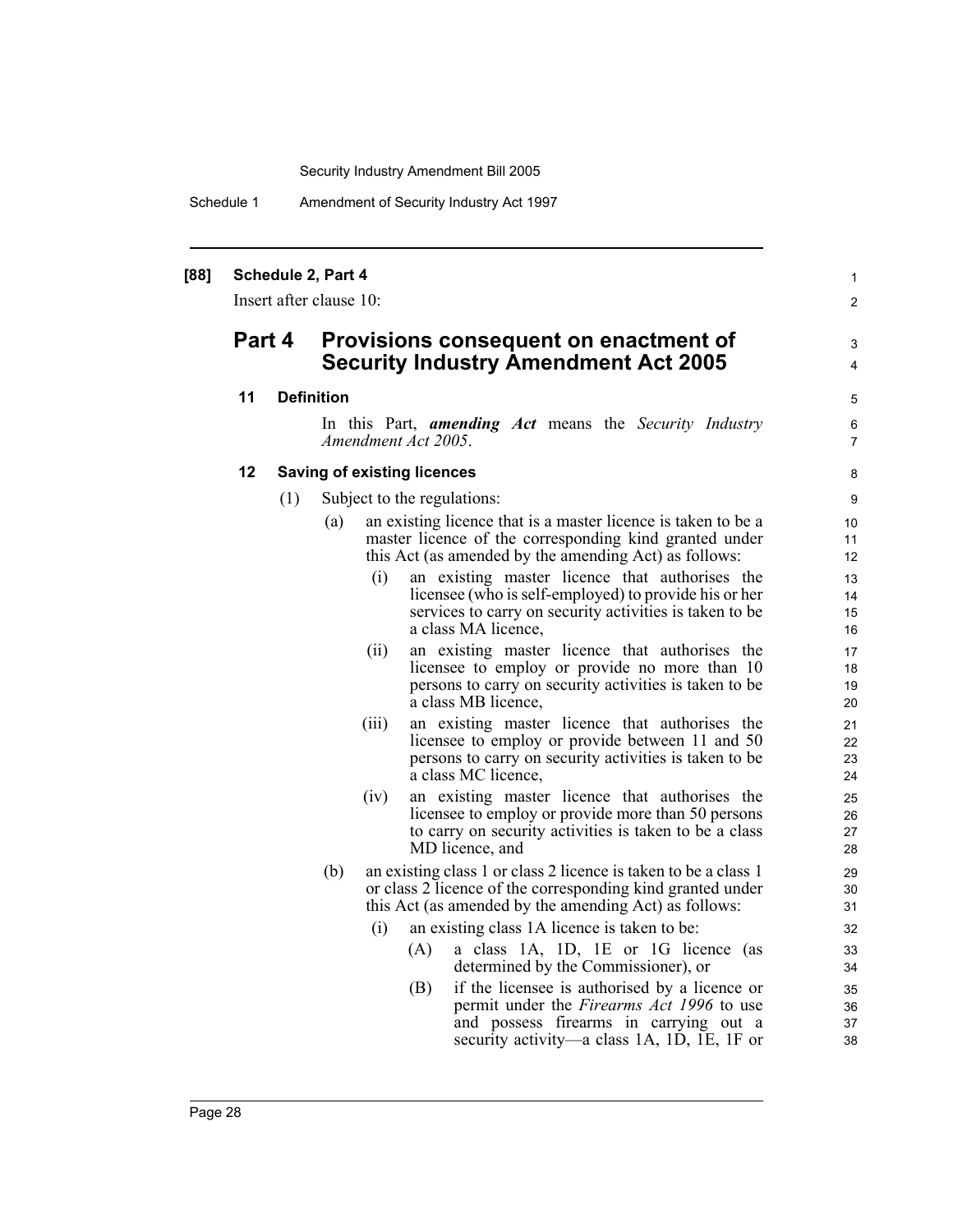|    |     | 1G<br>licence<br>(as<br>Commissioner),                                                                                                                                                                                                                                                                                                             | determined<br>by | the | 1<br>$\overline{\mathbf{c}}$ |
|----|-----|----------------------------------------------------------------------------------------------------------------------------------------------------------------------------------------------------------------------------------------------------------------------------------------------------------------------------------------------------|------------------|-----|------------------------------|
|    |     | an existing class 1B licence is taken to be a class 1B<br>(ii)<br>licence.                                                                                                                                                                                                                                                                         |                  |     | 3<br>4                       |
|    |     | an existing class 1C licence is taken to be a class 1C<br>(iii)<br>licence,                                                                                                                                                                                                                                                                        |                  |     | 5<br>6                       |
|    |     | an existing class 2A licence is taken to be a class 2A<br>(iv)<br>licence,                                                                                                                                                                                                                                                                         |                  |     | $\overline{7}$<br>8          |
|    |     | an existing class 2B licence is taken to be a class 2B<br>(v)<br>licence,                                                                                                                                                                                                                                                                          |                  |     | 9<br>10                      |
|    |     | an existing class 2C licence is taken to be a class 2C,<br>(vi)<br>2E<br>licence (as determined by the<br>$\alpha$<br>2F<br>Commissioner),                                                                                                                                                                                                         |                  |     | 11<br>12<br>13               |
|    |     | an existing class 2D licence is taken to be a class 2D<br>(vii)<br>licence, and                                                                                                                                                                                                                                                                    |                  |     | 14<br>15                     |
|    |     | an existing licence, unless it is sooner surrendered by the<br>(c)<br>holder or suspended or revoked under this Act, remains in<br>force for the unexpired portion of its term, and                                                                                                                                                                |                  |     | 16<br>17<br>18               |
|    |     | (d)<br>the holder of an existing licence that expires can apply for<br>a new licence in accordance with this Act.                                                                                                                                                                                                                                  |                  |     | 19<br>20                     |
|    | (2) | Accordingly, a reference in any Act (other than this Act) or<br>statutory instrument, or in any other instrument, or in any<br>contract or agreement, to an existing licence of a particular kind<br>is to be construed as a reference to a licence of the corresponding<br>kind as determined in accordance with subclause $(1)$ $(a)$ or $(b)$ . |                  |     | 21<br>22<br>23<br>24<br>25   |
|    | (3) | The conditions to which an existing licence is subject are, subject<br>to the regulations, taken to be conditions imposed by the<br>Commissioner under this Act (as amended by the amending Act)<br>and any such condition may be varied or revoked in accordance<br>with this Act.                                                                |                  |     | 26<br>27<br>28<br>29<br>30   |
|    | (4) | In this clause:<br><i>existing licence</i> means a licence in force immediately before the<br>commencement of this clause.                                                                                                                                                                                                                         |                  |     | 31<br>32<br>33               |
| 13 |     | <b>Pending licence applications</b>                                                                                                                                                                                                                                                                                                                |                  |     | 34                           |
|    |     | An application for a licence that was not finally determined<br>before the commencement of an amendment to a provision made<br>by the amending Act is to be investigated and determined in<br>accordance with the provision as amended.                                                                                                            |                  |     | 35<br>36<br>37<br>38         |
|    |     |                                                                                                                                                                                                                                                                                                                                                    |                  |     |                              |